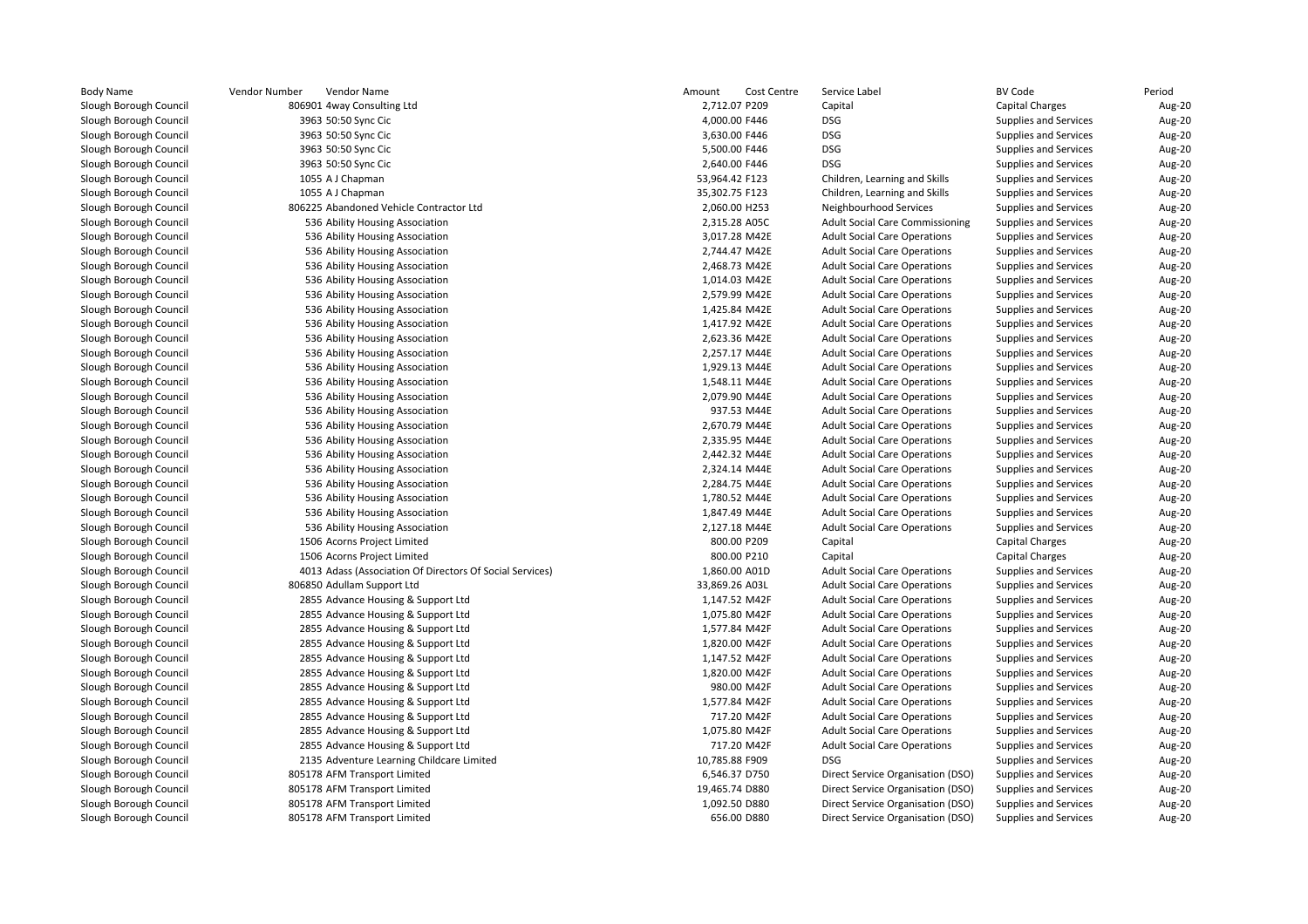| 805178 AFM Transport Limited                 | 526.50 D880     | Direct Service Organisation (DSO)      | Supplies and Services        | Aug-20 |
|----------------------------------------------|-----------------|----------------------------------------|------------------------------|--------|
| 805178 AFM Transport Limited                 | 1,322.50 D880   | Direct Service Organisation (DSO)      | Supplies and Services        | Aug-20 |
| 805178 AFM Transport Limited                 | 1,647.72 D880   | Direct Service Organisation (DSO)      | Supplies and Services        | Aug-20 |
| 805178 AFM Transport Limited                 | 1,158.69 D880   | Direct Service Organisation (DSO)      | <b>Supplies and Services</b> | Aug-20 |
| 805178 AFM Transport Limited                 | 919.55 D880     | Direct Service Organisation (DSO)      | Supplies and Services        | Aug-20 |
| 805178 AFM Transport Limited                 | 9,014.38 D880   | Direct Service Organisation (DSO)      | Supplies and Services        | Aug-20 |
| 805178 AFM Transport Limited                 | 5,867.66 D880   | Direct Service Organisation (DSO)      | Supplies and Services        | Aug-20 |
| 805178 AFM Transport Limited                 | 810.51 D880     | Direct Service Organisation (DSO)      | <b>Supplies and Services</b> | Aug-20 |
| 2486 Agriculture And Estate Services Limited | 3,880.00 C001   | <b>Communities and Lesiure</b>         | Premises                     | Aug-20 |
| 2486 Agriculture And Estate Services Limited | 2,677.50 P220   | Capital                                | <b>Capital Charges</b>       | Aug-20 |
| 2486 Agriculture And Estate Services Limited | 4,456.25 P220   | Capital                                | Capital Charges              | Aug-20 |
| 2486 Agriculture And Estate Services Limited | 3,437.50 P220   | Capital                                | <b>Capital Charges</b>       | Aug-20 |
| 2486 Agriculture And Estate Services Limited | 2,017.50 P220   | Capital                                | <b>Capital Charges</b>       | Aug-20 |
| 2486 Agriculture And Estate Services Limited | 980.00 D412     | Planning and Transport                 | Supplies and Services        | Aug-20 |
| 2301 Aik Saath                               | 24,600.00 F002  | Communities and Lesiure                | <b>Supplies and Services</b> | Aug-20 |
| 2301 Aik Saath                               | 13,000.00 C402  | <b>Communities and Lesiure</b>         | Supplies and Services        | Aug-20 |
| 805334 Ali Kubba                             | 2,199.00 C322   | Communities and Lesiure                | <b>Supplies and Services</b> | Aug-20 |
| 2197 Altwood Housing Ltd                     | 930.00 H216     | <b>Strategic Housing Services</b>      | Supplies and Services        | Aug-20 |
| 2197 Altwood Housing Ltd                     | 620.00 H216     | <b>Strategic Housing Services</b>      | <b>Supplies and Services</b> | Aug-20 |
| 2197 Altwood Housing Ltd                     | 504.00 H216     | <b>Strategic Housing Services</b>      | <b>Supplies and Services</b> | Aug-20 |
| 2197 Altwood Housing Ltd                     | 930.00 H216     | <b>Strategic Housing Services</b>      | <b>Supplies and Services</b> | Aug-20 |
| 2197 Altwood Housing Ltd                     | 930.00 H205     | <b>Strategic Housing Services</b>      | <b>Supplies and Services</b> | Aug-20 |
| 2197 Altwood Housing Ltd                     | 744.00 H205     | <b>Strategic Housing Services</b>      | <b>Supplies and Services</b> | Aug-20 |
| 2197 Altwood Housing Ltd                     | 2,325.00 H205   | <b>Strategic Housing Services</b>      | <b>Supplies and Services</b> | Aug-20 |
| 2197 Altwood Housing Ltd                     | 870.00 H205     | <b>Strategic Housing Services</b>      | <b>Supplies and Services</b> | Aug-20 |
| 2197 Altwood Housing Ltd                     | 620.00 H205     | <b>Strategic Housing Services</b>      | <b>Supplies and Services</b> | Aug-20 |
| 86 Altwood Properties Ltd                    | 51,721.44 H205  | <b>Strategic Housing Services</b>      | Premises                     | Aug-20 |
| 3137 Applegarth Care Home Ltd                | 10,925.20 A05C  | <b>Adult Social Care Commissioning</b> | <b>Supplies and Services</b> | Aug-20 |
|                                              | 3,200.00 M25C   | <b>Adult Social Care Operations</b>    | <b>Supplies and Services</b> |        |
| 3137 Applegarth Care Home Ltd                |                 |                                        |                              | Aug-20 |
| 3137 Applegarth Care Home Ltd                | 3,400.00 M25C   | <b>Adult Social Care Operations</b>    | <b>Supplies and Services</b> | Aug-20 |
| 3137 Applegarth Care Home Ltd                | 3,200.00 M25C   | <b>Adult Social Care Operations</b>    | <b>Supplies and Services</b> | Aug-20 |
| 3137 Applegarth Care Home Ltd                | 3,400.00 M25C   | <b>Adult Social Care Operations</b>    | <b>Supplies and Services</b> | Aug-20 |
| 3137 Applegarth Care Home Ltd                | 3,500.00 M27C   | <b>Adult Social Care Operations</b>    | <b>Supplies and Services</b> | Aug-20 |
| 3137 Applegarth Care Home Ltd                | 3,500.00 M27C   | <b>Adult Social Care Operations</b>    | <b>Supplies and Services</b> | Aug-20 |
| 3350 Arbour Vale School                      | 5,000.00 F551   | DSG                                    | <b>Supplies and Services</b> | Aug-20 |
| 3350 Arbour Vale School                      | 433,521.24 E509 | <b>DSG</b>                             | <b>Supplies and Services</b> | Aug-20 |
| 2073 Arc Preschool                           | 12,497.78 F909  | <b>DSG</b>                             | <b>Supplies and Services</b> | Aug-20 |
| 831 Argos Business Solutions Ltd             | -828.97 D305    | <b>Customer and Communications</b>     | <b>Supplies and Services</b> | Aug-20 |
| 831 Argos Business Solutions Ltd             | -500.19 D305    | <b>Customer and Communications</b>     | <b>Supplies and Services</b> | Aug-20 |
| 831 Argos Business Solutions Ltd             | 603.39 D305     | <b>Customer and Communications</b>     | <b>Supplies and Services</b> | Aug-20 |
| 831 Argos Business Solutions Ltd             | 1,600.36 D305   | <b>Customer and Communications</b>     | <b>Supplies and Services</b> | Aug-20 |
| 831 Argos Business Solutions Ltd             | 500.19 D305     | <b>Customer and Communications</b>     | <b>Supplies and Services</b> | Aug-20 |
| 831 Argos Business Solutions Ltd             | 634.50 D305     | <b>Customer and Communications</b>     | <b>Supplies and Services</b> | Aug-20 |
| 1637 Arlingclose Ltd                         | 5,385.00 B015   | Finance                                | <b>Supplies and Services</b> | Aug-20 |
| 1637 Arlingclose Ltd                         | 2,690.00 B015   | Finance                                | Supplies and Services        | Aug-20 |
| 1637 Arlingclose Ltd                         | 8,975.00 B015   | Finance                                | <b>Supplies and Services</b> | Aug-20 |
| 420 Ashburn Estate Agents                    | 98,935.00 H205  | <b>Strategic Housing Services</b>      | Premises                     | Aug-20 |
| 803552 Askews and Holts Library Services Ltd | 7,202.87 C104   | Communities and Lesiure                | <b>Supplies and Services</b> | Aug-20 |
| 803552 Askews and Holts Library Services Ltd | 12,356.67 C104  | Communities and Lesiure                | <b>Supplies and Services</b> | Aug-20 |
| 3666 Assisted Living South West              | 1,677.60 M26E   | <b>Adult Social Care Operations</b>    | Supplies and Services        | Aug-20 |
| 804324 Astoria Healthcare                    | 4,207.01 M27F   | <b>Adult Social Care Operations</b>    | <b>Supplies and Services</b> | Aug-20 |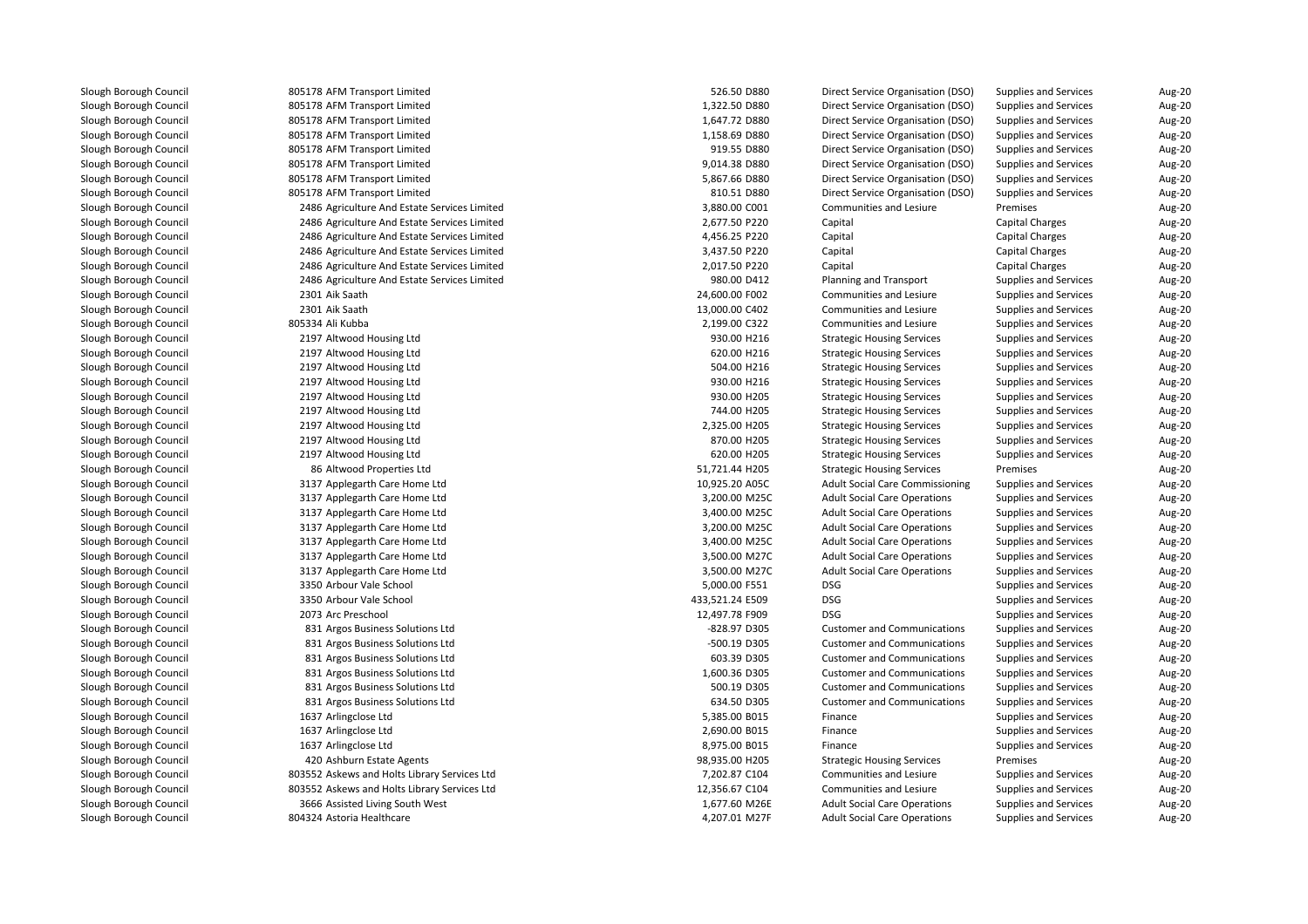570 Atkins Limited 29,575.68 P053 Capital Capital Charges Aug-20 570570 Atkins Limited d capital Charges Capital Charges Capital Charges Capital Charges Capital Charges Capital Charges Capital Charges Charges Charges Charges Charges Charges Charges Charges Charges Charges Charges Charges Charges Charges Char 803988 Audience Systems Limitiedd extending Management and the Mercuse of T42.80 B175 Building Management and Premises Premises Aug-20 807213 Barker Langham 4,000.00 P172 Capital Capital Charges Aug-20 1973 Bates Office Services Limited 3,651.81 P204 Capital Capital Charges Aug-20 1973 Bates Office Services Limited 638.55 P204 Capital Capital Charges Aug-20 1973 Bates Office Services Limitedd Capital Charges Capital Capital Capital Capital Charges Capital Charges Capital Charges Capital Charges Charge 20 3370 Baylis Court School 1,250.01 E709 DSGDSG Supplies and Services Aug-20<br>Communities and Lesiure Supplies and Services Aug-20 1444 Baylis Media Ltd 767.50 F210 Communities and Lesiure Supplies and Services Aug-20 | 1681 Bcq q and Services and Services and Services and Services and Services and Services and Services and Services and Services and Services and Services and Services and Services and Services and Services and Services and Services | 1681 Bcq q and Services and Services and Services and Services and Services and Services and Services and Services and Services and Services and Services and Services and Services and Services and Services and Services and Services | 1681 Bcq q and Supplies and Services and Supplies and Services and Supplies and Services and Services and Services and Services and Services and Services and Services and Services and Services and Services and Services and Services | 1681 Bcq 5,143.00 B246 Governance Supplies and Services Aug-20 l and the state of the School 1990 SGG entity of the School 1990 SGG entity of the SSGG entity of the SSGG entity of the SSGG entity of the SSGG entity of the SSGG entity of the SSGG entity of the SSGG entity of the SSGG e Supplies and Services Aug-20 l and the state of the School 4,945.59 F909 DSG 4,945.59 F909 DSG Supplies and Services **Aug-20**<br>Supplies and Services **Aug-20**  805539 Beech Haven Ltd 12,897.14 M27CAdult Social Care Operations Supplies and Services Aug-20<br>DSG Supplies and Services Aug-20 609 Beechwood Secondary School 10,666.67 E519 DSGSupplies and Services **Aug-20**<br>Agency Staff **Aug-20**  $\sim$  612 612 Berkshire Healthcare Nhs Foundation Trust 612 Server 8,954.96 A01D<br>B12 Berkshire Healthcare Nhs Foundation Trust 61 April 1997 82.17 A07M Adult Social Care Operations Agency Staff Aug-20<br>Adult Social Care Operations Agency Staff Aug-20  $\sim$  612 612 Berkshire Healthcare Nhs Foundation Trust 612 Communication of the State 19,782.17 A07M<br>612 Berkshire Healthcare Nhs Foundation Trust 613 Communication 2.401.42 A07M Adult Social Care Operations Agency Staff Aug-20<br>
Adult Social Care Operations Agency Staff Aug-20  $\sim$  612 Berkshire Healthcare Nhs Foundation Trust 2,401.42 A07MAdult Social Care Operations Agency Staff Aug-20<br>
Adult Social Care Operations Agency Staff Aug-20  $\sim$  612 612 Berkshire Healthcare Nhs Foundation Trust 6500.00 A07M 8,500.00 A07M 8,500.00 A07M 8,500.00 A07M Adult Social Care Operations Agency Staff Aug-20<br>
Adult Social Care Operations Agency Staff Aug-20  $\sim$  612 612 Berkshire Healthcare Nhs Foundation Trust 14,127.87 A07M<br>B12 Berkshire Healthcare Nhs Foundation Trust 14,277.33 A07M Adult Social Care Operations Agency Staff Aug-20<br>
Adult Social Care Operations Agency Staff Aug-20  $\sim$  612 612 Berkshire Healthcare Nhs Foundation Trust 612 Communication 4,277.33 A07M 612 Berkshire Healthcare Nhs Foundation Trust Adult Social Care Operations Agency Staff Aug-20<br>
Adult Social Care Operations Agency Staff Aug-20  $\sim$  612 612 Berkshire Healthcare Nhs Foundation Trust 612 Communication 1001.33 A07M 4,091.33 A07M 612 Berkshire Healthcare Nhs Foundation Trust Adult Social Care Operations Agency Staff Aug-20<br>
Adult Social Care Operations Agency Staff Aug-20  $\sim$  612 612 Berkshire Healthcare Nhs Foundation Trust 2,500.00 A07M<br>612 Berkshire Healthcare Nhs Foundation Trust 2,500 A07M Adult Social Care Operations Agency Staff Aug-20<br>
Adult Social Care Operations Agency Staff Aug-20  $\sim$  612 612 Berkshire Healthcare Nhs Foundation Trust 658 and 1999 and 4,535.08 A07M<br>612 Berkshire Healthcare Nhs Foundation Trust 6582.00 A07R Adult Social Care Operations Agency Staff Aug-20<br>
Adult Social Care Operations Supplies and Services Aug-20  $\sim$  612 612 Berkshire Healthcare Nhs Foundation Trust Adult Social Care Operations Supplies and Services Aug-20<br>
Adult Social Care Commissioning Supplies and Services Aug-20 806987 Better Life Care Ltd 2,001.44 A05CAdult Social Care Commissioning Supplies and Services Aug-20<br>Adult Social Care Operations Supplies and Services Aug-20 806987 Better Life Care Ltd8,959.00 M44E Adult Social Care Operations Supplies and Services Aug-20<br>1,186.00 A05C Adult Social Care Commissioning Supplies and Services Aug-20 3611 Birch Assist Ltd T/A Bluebird Care (South Bucks & Slough) 1,186.00 A05C Adult Social Care Commissioning Supplies and Services Aug-20 3611 Birch Assist Ltd T/A Bluebird Care (South Bucks & Slough) 2,940.00 M44C Adult Social Care Operations Supplies and Services Aug-20 3611 Birch Assist Ltd T/A Bluebird Care (South Bucks & Slough) 2,268.00 M44DAdult Social Care Operations Supplies and Services Aug-20<br>DSG Supplies and Services Aug-20 803828 Blue Willow Day Nursery Ltd16,150.09 F909 DSG<br>1.451.50 J020 HRA Housing Development Supplies and Services **Aug-20**<br>Indirect Employee Expenses **Aug-20**  804505 Bluejay Business Support Ltd1,451.50 JO20 HRA Housing Development and indirect Employee Expenses Aug-20<br>1970.36 BO79 Regeneration Development External Receipts Aug-20 807297 BNP Paribas Real Estate Advisory & Property Management UK Limited970.36 B079 Regeneration Development External Receipts Aug-20<br>1,419.14 B079 Regeneration Development External Receipts Aug-20 807297 BNP Paribas Real Estate Advisory & Property Management UK Limited1,419.14 B079 Regeneration Development External Receipts Caug-20<br>19786.48 B079 Regeneration Development External Receipts Aug-20 807297 BNP Paribas Real Estate Advisory & Property Management UK Limited5,786.48 B079 Regeneration Development External Receipts **Aug-20**<br>4,634.07 B079 Regeneration Development External Receipts Aug-20 807297 BNP Paribas Real Estate Advisory & Property Management UK Limited4,634.07 B079 Regeneration Development External Receipts Aug-20<br>4,871.43 M27F Adult Social Care Operations Supplies and Services Aug-20 806917 Boulters Lock Boulters Lock 4,871.43 M27F Adult Social Care Operations Supplies and Services Aug-20 805160 Bouygues E&S FM UK Limited 47,619.00 K522 Building Management Premises Aug-20 805160 Bouygues E&S FM UK Limitedd and the state of the 4,503.83 K521 Building Management **Premises** Premises Aug-20 805160 Bouygues E&S FM UK Limitedd and the state of the C29,109.10 K521 Building Management Remises Premises Aug-20 Aug-20 805160 Bouygues E&S FM UK Limited 16,769.28 K521 Building Management Premises Aug-20 805160 Bouygues E&S FM UK Limited 57,553.74 K523 Building Management Premises Aug-20 805160 Bouygues E&S FM UK Limitedd and the state of the state of the S277.88 K525 Building Management **Premises** Premises Aug-20 805160 Bouygues E&S FM UK Limited 6,992.06 K522 Building Management Supplies and Services Aug-20 805160 Bouygues E&S FM UK Limited 5,366.49 B060 Building Management Transport Aug-20 805060 BPS Dorking Ltd t/a BPS Chartered Surveyors 1,100.00 D224 Planning and Transport Supplies and Services Aug-20 805060 BPS Dorking Ltd t/a BPS Chartered Surveyors 7,050.00 D224 Planning and Transport Supplies and Services Aug-20 513 Bracknell Forest Borough Council 1,500.00 A01P1,500.00 A01P<br>5,984.53 M26E Adult Social Care Operations Supplies and Services **Aug-20**<br>Supplies and Services **Aug-20** 2856 Brain Injury Rehabilitation Trust 5,984.53 M26E Adult Social Care Operations Supplies and Services Aug-20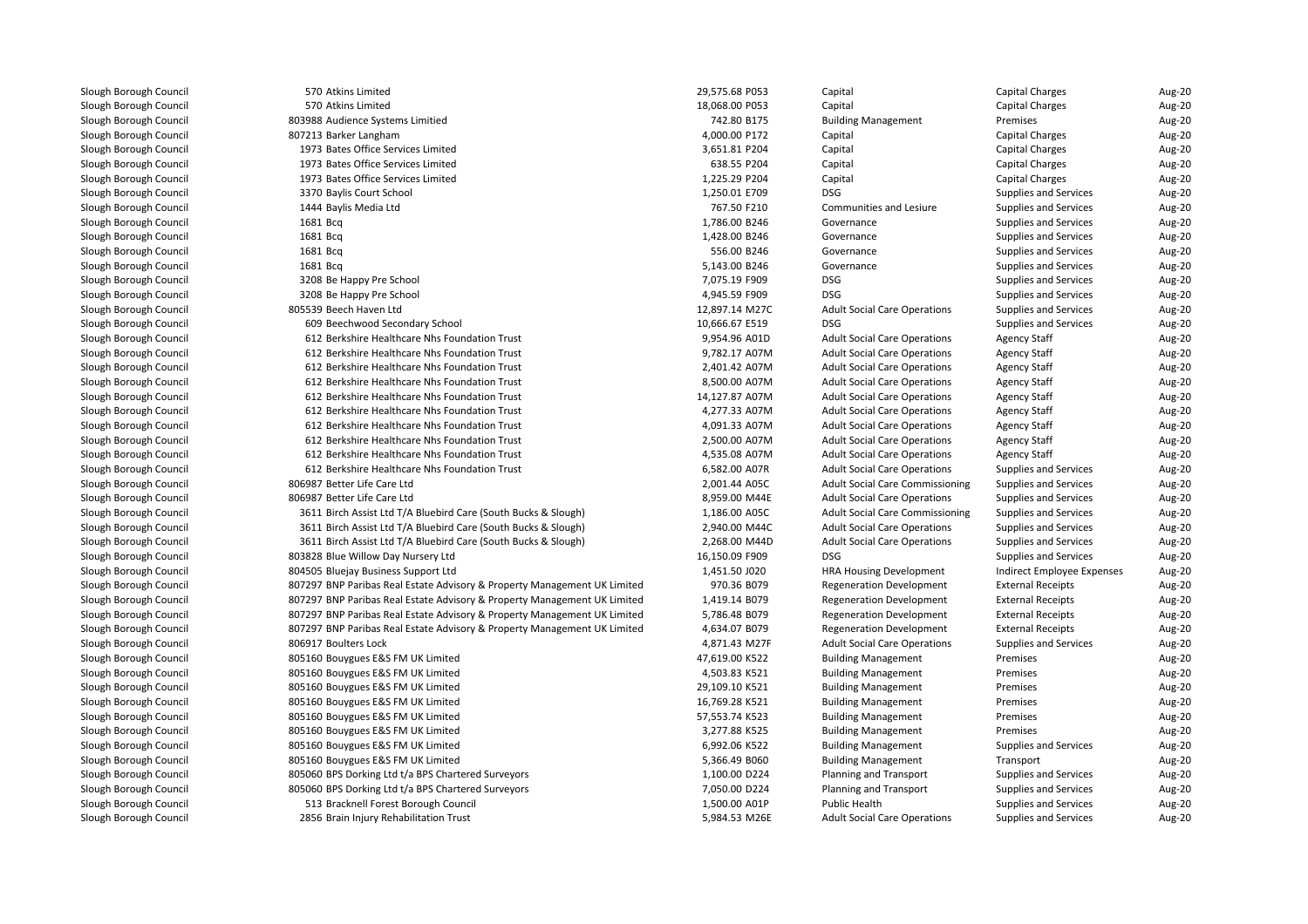| 2856 Brain Injury Rehabilitation Trust                                   | 7,999.79 M27C   | <b>Adult Social Care Operations</b>    | Supplies and Services        | Aug-20 |
|--------------------------------------------------------------------------|-----------------|----------------------------------------|------------------------------|--------|
| 805179 Braywood Tree Surgery Ltd                                         | 5,729.60 D750   | Direct Service Organisation (DSO)      | Supplies and Services        | Aug-20 |
| 805179 Braywood Tree Surgery Ltd                                         | 6,262.90 D880   | Direct Service Organisation (DSO)      | Supplies and Services        | Aug-20 |
| 805817 Bright World Nurseries                                            | 11,913.16 F909  | <b>DSG</b>                             | <b>Supplies and Services</b> | Aug-20 |
| 807444 British School of Coaching                                        | 3,790.00 B409   | People                                 | Indirect Employee Expenses   | Aug-20 |
| 617 British Telecommunications                                           | 534,538.83 P210 | Capital                                | Capital Charges              | Aug-20 |
| 617 British Telecommunications                                           | 1,132.18 D500   | Major Infrastructure Projects          | <b>Supplies and Services</b> | Aug-20 |
| 617 British Telecommunications                                           | 799.35 D500     | Major Infrastructure Projects          | <b>Supplies and Services</b> | Aug-20 |
| 504 Britwell Baptist Pre School                                          | 5,577.23 F909   | <b>DSG</b>                             | <b>Supplies and Services</b> | Aug-20 |
| 374 Bt Global Services                                                   | 508.79 B023     | Finance                                | Supplies and Services        | Aug-20 |
| 741 Bunnies Pre-School                                                   | 6,169.79 F909   | <b>DSG</b>                             | <b>Supplies and Services</b> | Aug-20 |
| 803553 BUPA CARE HOME (CFH CARE)                                         | 3,019.94 M25D   | <b>Adult Social Care Operations</b>    | <b>Supplies and Services</b> | Aug-20 |
| 804448 Bupa Care Homes (ANS) Ltd                                         | 5,473.71 M15D   | <b>Adult Social Care Operations</b>    | <b>Supplies and Services</b> | Aug-20 |
| 804448 Bupa Care Homes (ANS) Ltd                                         | 5,978.57 M18C   | <b>Adult Social Care Operations</b>    | <b>Supplies and Services</b> | Aug-20 |
| 2675 Burnham Lodge Ltd                                                   | 11,020.27 M28C  | <b>Adult Social Care Operations</b>    | <b>Supplies and Services</b> | Aug-20 |
| 805591 Business Solutions in Construction                                | 1,300.00 P051   | Capital                                | Capital Charges              | Aug-20 |
| 805591 Business Solutions in Construction                                | 659.00 P101     | Capital                                | <b>Capital Charges</b>       | Aug-20 |
| 807061 Butler Electrical                                                 | 2,424.45 P749   | Capital                                | <b>Supplies and Services</b> | Aug-20 |
| 807061 Butler Electrical                                                 | 1,938.05 P577   | Capital                                | <b>Capital Charges</b>       | Aug-20 |
| 807061 Butler Electrical                                                 | 1,294.90 P749   | Capital                                | Capital Charges              | Aug-20 |
| 807061 Butler Electrical                                                 | 1,403.10 P749   | Capital                                | <b>Capital Charges</b>       | Aug-20 |
| 2177 C F Roberts (Electrical Contractors)Plc                             | 114,145.61 P180 | Capital                                | Capital Charges              | Aug-20 |
| 2177 C F Roberts (Electrical Contractors)Plc                             | 198,695.33 P180 | Capital                                | Capital Charges              | Aug-20 |
| 2177 C F Roberts (Electrical Contractors)Plc                             | 72,749.00 P180  | Capital                                | Capital Charges              | Aug-20 |
| 807436 C S Todd & Associates Ltd                                         | 2,600.00 B079   | <b>Regeneration Development</b>        | Capital Charges              | Aug-20 |
| 629 C.H.O.I.C.E Limited                                                  | 17,373.60 M42E  | <b>Adult Social Care Operations</b>    | Supplies and Services        | Aug-20 |
| 629 C.H.O.I.C.E Limited                                                  | 15,744.21 M42E  | <b>Adult Social Care Operations</b>    | Supplies and Services        | Aug-20 |
| 629 C.H.O.I.C.E Limited                                                  | 9,965.01 M42E   | <b>Adult Social Care Operations</b>    | <b>Supplies and Services</b> | Aug-20 |
| 629 C.H.O.I.C.E Limited                                                  | 7,939.29 M42E   | <b>Adult Social Care Operations</b>    | <b>Supplies and Services</b> | Aug-20 |
| 629 C.H.O.I.C.E Limited                                                  | -2,025.72 M42E  | <b>Adult Social Care Operations</b>    | <b>External Receipts</b>     | Aug-20 |
| 807129 Calcot Services for Children Ltd (Eton Dorney Therapeutic School) | 17,783.33 F551  | <b>DSG</b>                             | <b>Supplies and Services</b> | Aug-20 |
| 623 Canon (Uk) Ltd                                                       | 612.27 K059     | <b>Customer and Communications</b>     | Supplies and Services        | Aug-20 |
| 807068 Capita                                                            | 1,429.53 D224   | Planning and Transport                 | <b>Supplies and Services</b> | Aug-20 |
| 737 Capita Business Services Ltd                                         | 3,168.49 B048   | <b>Customer and Communications</b>     | Premises                     | Aug-20 |
| 737 Capita Business Services Ltd                                         | 12,500.00 F402  | Children, Learning and Skills          | Indirect Employee Expenses   | Aug-20 |
| 737 Capita Business Services Ltd                                         | 6,766.00 H015   | <b>Customer and Communications</b>     | <b>Government Grants</b>     | Aug-20 |
| 806971 Capital Staffing Services Ltd                                     | 3,439.20 F446   | <b>DSG</b>                             | <b>Supplies and Services</b> | Aug-20 |
| 806971 Capital Staffing Services Ltd                                     | 3,439.20 F446   | <b>DSG</b>                             | <b>Supplies and Services</b> | Aug-20 |
| 804861 Care Management Group Ltd                                         | 13,236.94 M26E  | <b>Adult Social Care Operations</b>    | <b>Supplies and Services</b> | Aug-20 |
| 804861 Care Management Group Ltd                                         | 2,213.44 M44F   | <b>Adult Social Care Operations</b>    | <b>Supplies and Services</b> | Aug-20 |
| 805621 Care Staff Services                                               | 1,143.68 A05C   | <b>Adult Social Care Commissioning</b> | <b>Supplies and Services</b> | Aug-20 |
| 805621 Care Staff Services                                               | 1,295.28 A07R   | <b>Adult Social Care Operations</b>    | Supplies and Services        | Aug-20 |
| 805621 Care Staff Services                                               | 906.64 M41D     | <b>Adult Social Care Operations</b>    | Supplies and Services        | Aug-20 |
| 805621 Care Staff Services                                               | 2,534.50 M44C   | <b>Adult Social Care Operations</b>    | Supplies and Services        | Aug-20 |
| 805621 Care Staff Services                                               | 868.02 M44C     | <b>Adult Social Care Operations</b>    | Supplies and Services        | Aug-20 |
| 805621 Care Staff Services                                               | 2,674.74 M44C   | <b>Adult Social Care Operations</b>    | <b>Supplies and Services</b> | Aug-20 |
| 805621 Care Staff Services                                               | 1,461.64 M44C   | <b>Adult Social Care Operations</b>    | <b>Supplies and Services</b> | Aug-20 |
| 805621 Care Staff Services                                               | 2,331.00 M44C   | <b>Adult Social Care Operations</b>    | Supplies and Services        | Aug-20 |
| 805621 Care Staff Services                                               | 2,331.00 M44C   | <b>Adult Social Care Operations</b>    | <b>Supplies and Services</b> | Aug-20 |
| 805621 Care Staff Services                                               | 2,201.50 M44C   | <b>Adult Social Care Operations</b>    | Supplies and Services        | Aug-20 |
| 805621 Care Staff Services                                               | 906.64 M44C     | <b>Adult Social Care Operations</b>    | Supplies and Services        | Aug-20 |
|                                                                          |                 |                                        |                              |        |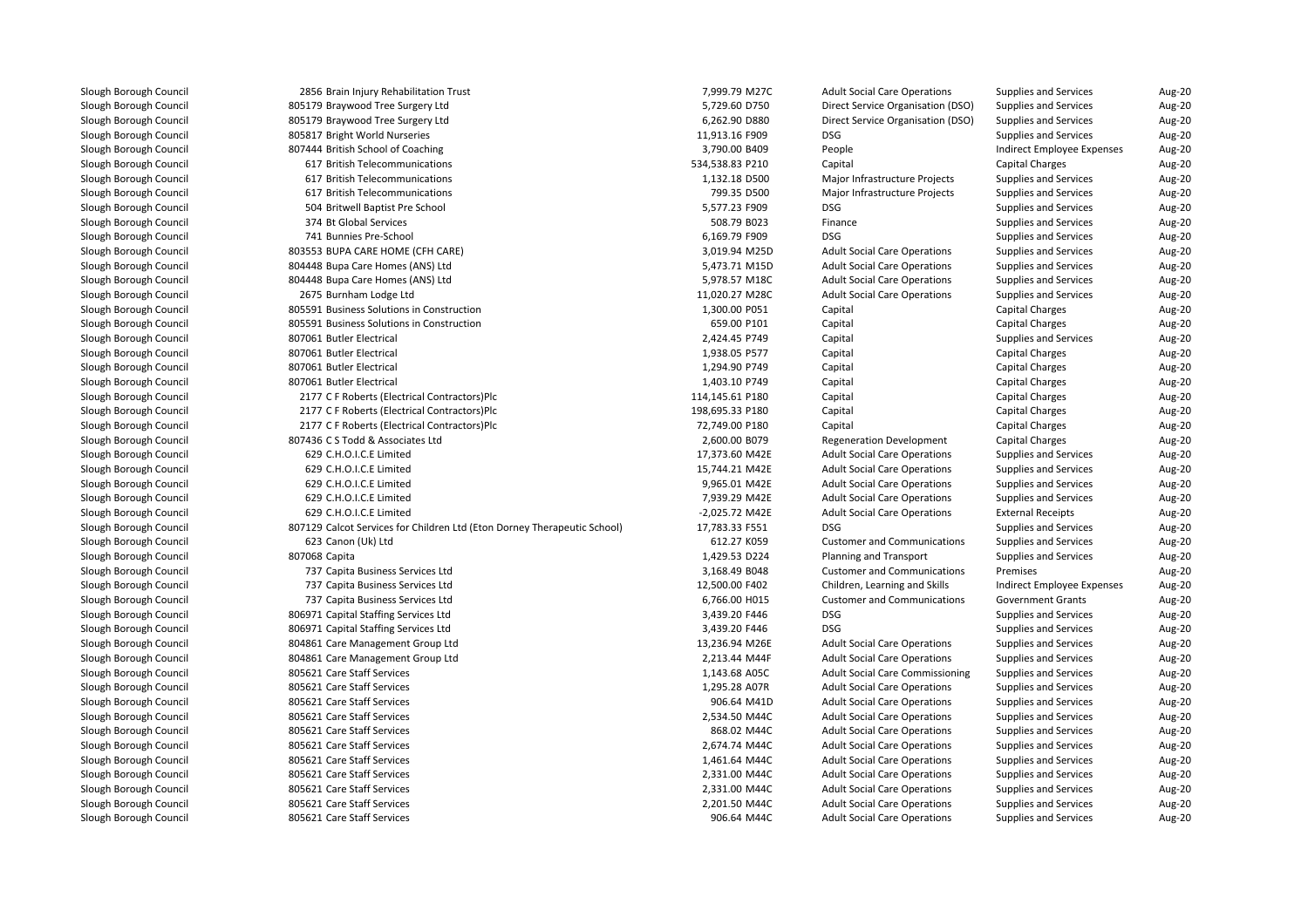805621 Care Staff Services 874.79 M44C 805621 Care Staff Services 906.64 M44C 805621 Care Staff Services 2,331.00 M44Cl 1,295.00 M44C and S05621 Care Staff Services 1,295.00 M46C and S05621 Care Staff Services 1,295.00 M44C and S 805621 Care Staff Services 721.50 M44C 805621 Care Staff Services 906.64 M44C**1** 805621 Care Staff Services 1,037.48 M44C l 1,295.00 M44C and S05621 Care Staff Services 1,295.00 M46C and S05621 Care Staff Services 1,295.00 M44C and S **1** 805621 Care Staff Services 618.00 M44C 805621 Care Staff Services 2,978.79 M44C**1** 805621 Care Staff Services 1,813.00 M44C **1** 805621 Care Staff Services 1,073.14 M44C 805621 Care Staff Services 2,146.00 M44C**1** 805621 Care Staff Services 1,036.00 M44C **1** 805621 Care Staff Services 1,813.00 M44C **1** 805621 Care Staff Services 618.00 M44C **805621 Care Staff Services** 647.64 M44C 805621 Care Staff Services 2,791.85 M44Cl 1,080.77 M44C State Staff Services 1,080.77 M44C State 1,080.77 M44C State 1,080.77 M44C l and the South Section Services 1,424.64 M44C and the South Services 1,424.64 M44C and the South Services 1,424.64 M44C and the South Services 1,424.64 M44C and the South Services 1,424.64 M44C and the South Services 1,42 l 1,550.93 M44D 805621 Care Staff Services 1,550.93 M46D 805621 Care Staff Services 805621 Care Staff Services 740.00 M44Dl 1,408.73 M44D 805621 Care Staff Services 1,408.73 M44D 805621 Care Staff Services **1** 805621 Care Staff Services 1,036.00 M44D 805621 Care Staff Services 1,036.00 M44D 805621 Care Staff Services 999.00 M44D**1** SOS621 Care Staff Services 618.00 M44D SOS621 Care Staff Services 518.00 M44D 805621 Care Staff Services 805621 Care Staff Services 805621 Care Staff Services 805621 Care Staff Services 805621 Care Staff Services 805621 Care Staff Services 2,331.00 M48C 1162 Care Uk Community Partnership Ltd 1162 Care Uk Community Partnership Ltd 1162 Care Uk Community Partnership Ltd 1162 Care Uk Community Partnership Ltd 1162 Care Uk Community Partnership Ltd 1162 Care Uk Community Partnership Ltd 1162 Care Uk Community Partnership Ltd 1162 Care Uk Community Partnership Ltd 1162 Care Uk Community Partnership Ltd 1162 Care Uk Community Partnership Ltd 1162 Care Uk Community Partnership Ltd 1162 Care Uk Community Partnership Ltd 1162 Care Uk Community Partnership Ltd 1162 Care Uk Community Partnership Ltd 1162 Care Uk Community Partnership Ltd 1162 Care Uk Community Partnership Ltd 1162 Care Uk Community Partnership Ltd 1162 Care Uk Community Partnership Ltd1162 Care Uk Community Partnership Ltd

| 1 Care Staff Services               | 874.79 M44C     | <b>Adult Social Care Operations</b>    | Supplies and Services        | Aug-20        |
|-------------------------------------|-----------------|----------------------------------------|------------------------------|---------------|
| 1 Care Staff Services               | 906.64 M44C     | <b>Adult Social Care Operations</b>    | Supplies and Services        | Aug-20        |
| 1 Care Staff Services               | 2,331.00 M44C   | <b>Adult Social Care Operations</b>    | <b>Supplies and Services</b> | Aug-20        |
| 1 Care Staff Services               | 1,295.00 M44C   | <b>Adult Social Care Operations</b>    | Supplies and Services        | Aug-20        |
| 1 Care Staff Services               | 721.50 M44C     | <b>Adult Social Care Operations</b>    | Supplies and Services        | <b>Aug-20</b> |
| 1 Care Staff Services               | 906.64 M44C     | <b>Adult Social Care Operations</b>    | Supplies and Services        | Aug-20        |
| 1 Care Staff Services               | 1,037.48 M44C   | <b>Adult Social Care Operations</b>    | <b>Supplies and Services</b> | Aug-20        |
| 1 Care Staff Services               | 1,295.00 M44C   | <b>Adult Social Care Operations</b>    | <b>Supplies and Services</b> | Aug-20        |
| 1 Care Staff Services               | 518.00 M44C     | <b>Adult Social Care Operations</b>    | Supplies and Services        | Aug-20        |
| 1 Care Staff Services               | 2,978.79 M44C   | <b>Adult Social Care Operations</b>    | Supplies and Services        | Aug-20        |
| 1 Care Staff Services               | 1,813.00 M44C   | <b>Adult Social Care Operations</b>    | <b>Supplies and Services</b> | Aug-20        |
| 1 Care Staff Services               | 1,073.14 M44C   | <b>Adult Social Care Operations</b>    | Supplies and Services        | <b>Aug-20</b> |
| 1 Care Staff Services               | 2,146.00 M44C   | <b>Adult Social Care Operations</b>    | Supplies and Services        | Aug-20        |
| 1 Care Staff Services               | 1,036.00 M44C   | <b>Adult Social Care Operations</b>    | <b>Supplies and Services</b> | Aug-20        |
| 1 Care Staff Services               | 1,813.00 M44C   | <b>Adult Social Care Operations</b>    | <b>Supplies and Services</b> | Aug-20        |
| 1 Care Staff Services               | 518.00 M44C     | <b>Adult Social Care Operations</b>    | Supplies and Services        | Aug-20        |
| 1 Care Staff Services               | 647.64 M44C     | <b>Adult Social Care Operations</b>    | Supplies and Services        | Aug-20        |
| 1 Care Staff Services               | 2,791.85 M44C   | <b>Adult Social Care Operations</b>    | Supplies and Services        | Aug-20        |
| 1 Care Staff Services               | 1,080.77 M44C   | <b>Adult Social Care Operations</b>    | Supplies and Services        | <b>Aug-20</b> |
| 1 Care Staff Services               | 1,424.64 M44C   | <b>Adult Social Care Operations</b>    | Supplies and Services        | Aug-20        |
| 1 Care Staff Services               | 1,550.93 M44D   | <b>Adult Social Care Operations</b>    | <b>Supplies and Services</b> | Aug-20        |
| 1 Care Staff Services               | 740.00 M44D     | <b>Adult Social Care Operations</b>    | <b>Supplies and Services</b> | Aug-20        |
| 1 Care Staff Services               | 1,408.73 M44D   | <b>Adult Social Care Operations</b>    | Supplies and Services        | Aug-20        |
| 1 Care Staff Services               | 1,036.00 M44D   | <b>Adult Social Care Operations</b>    | Supplies and Services        | Aug-20        |
| 1 Care Staff Services               | 999.00 M44D     | <b>Adult Social Care Operations</b>    | <b>Supplies and Services</b> | Aug-20        |
| 1 Care Staff Services               | 518.00 M44D     | <b>Adult Social Care Operations</b>    | Supplies and Services        | Aug-20        |
| 1 Care Staff Services               | 666.00 M44F     | <b>Adult Social Care Operations</b>    | Supplies and Services        | Aug-20        |
| 1 Care Staff Services               | 999.00 M44F     | <b>Adult Social Care Operations</b>    | Supplies and Services        | Aug-20        |
| 1 Care Staff Services               | 1,776.00 M44F   | <b>Adult Social Care Operations</b>    | Supplies and Services        | Aug-20        |
| 1 Care Staff Services               | 777.00 M44F     | <b>Adult Social Care Operations</b>    | Supplies and Services        | Aug-20        |
| 1 Care Staff Services               | 808.72 M44F     | <b>Adult Social Care Operations</b>    | Supplies and Services        | Aug-20        |
| 1 Care Staff Services               | 2,331.00 M48C   | <b>Adult Social Care Operations</b>    | <b>Supplies and Services</b> | Aug-20        |
| 2 Care Uk Community Partnership Ltd | 65,551.20 A05C  | <b>Adult Social Care Commissioning</b> | Supplies and Services        | <b>Aug-20</b> |
| 2 Care Uk Community Partnership Ltd | 5,720.94 A03E   | <b>Adult Social Care Operations</b>    | Supplies and Services        | Aug-20        |
| 2 Care Uk Community Partnership Ltd | 2,827.20 M15D   | <b>Adult Social Care Operations</b>    | Supplies and Services        | Aug-20        |
| 2 Care Uk Community Partnership Ltd | 3,571.44 M15D   | <b>Adult Social Care Operations</b>    | <b>Supplies and Services</b> | Aug-20        |
| 2 Care Uk Community Partnership Ltd | -54,486.36 M15D | <b>Adult Social Care Operations</b>    | Supplies and Services        | Aug-20        |
| 2 Care Uk Community Partnership Ltd | 3,571.44 M15D   | <b>Adult Social Care Operations</b>    | Supplies and Services        | Aug-20        |
| 2 Care Uk Community Partnership Ltd | 3,728.00 M17C   | <b>Adult Social Care Operations</b>    | <b>Supplies and Services</b> | <b>Aug-20</b> |
| 2 Care Uk Community Partnership Ltd | 4,456.12 M17C   | <b>Adult Social Care Operations</b>    | Supplies and Services        | <b>Aug-20</b> |
| 2 Care Uk Community Partnership Ltd | 3,728.00 M17C   | <b>Adult Social Care Operations</b>    | Supplies and Services        | Aug-20        |
| 2 Care Uk Community Partnership Ltd | 3,571.44 M17C   | <b>Adult Social Care Operations</b>    | <b>Supplies and Services</b> | Aug-20        |
| 2 Care Uk Community Partnership Ltd | 3,571.44 M17C   | <b>Adult Social Care Operations</b>    | Supplies and Services        | Aug-20        |
| 2 Care Uk Community Partnership Ltd | 3,728.00 M17C   | <b>Adult Social Care Operations</b>    | Supplies and Services        | Aug-20        |
| 2 Care Uk Community Partnership Ltd | 3,728.00 M17C   | <b>Adult Social Care Operations</b>    | Supplies and Services        | Aug-20        |
| 2 Care Uk Community Partnership Ltd | 3,571.44 M17C   | <b>Adult Social Care Operations</b>    | <b>Supplies and Services</b> | Aug-20        |
| 2 Care Uk Community Partnership Ltd | 3,728.00 M17C   | <b>Adult Social Care Operations</b>    | Supplies and Services        | <b>Aug-20</b> |
| 2 Care Uk Community Partnership Ltd | 3,728.00 M17C   | <b>Adult Social Care Operations</b>    | Supplies and Services        | Aug-20        |
| 2 Care Uk Community Partnership Ltd | 3,728.00 M18C   | <b>Adult Social Care Operations</b>    | <b>Supplies and Services</b> | Aug-20        |
| 2 Care Uk Community Partnership Ltd | 3,571.44 M18C   | <b>Adult Social Care Operations</b>    | <b>Supplies and Services</b> | Aug-20        |
| 2 Care Uk Community Partnership Ltd | 3,571.44 M18C   | <b>Adult Social Care Operations</b>    | <b>Supplies and Services</b> | Aug-20        |
|                                     |                 |                                        |                              |               |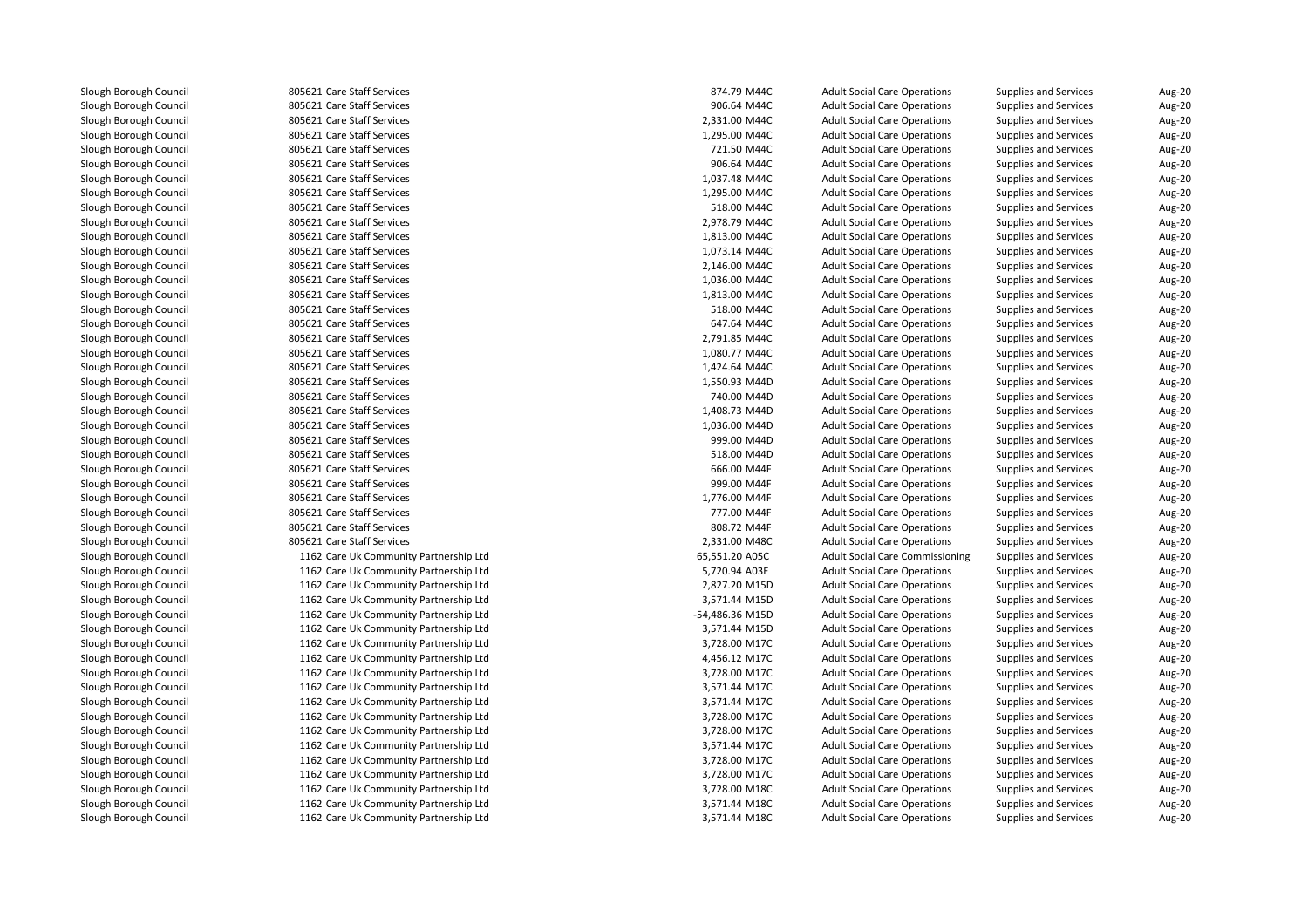1162 Care Uk Community Partnership Ltd 1162 Care Uk Community Partnership Ltd 1162 Care Uk Community Partnership Ltd 1162 Care Uk Community Partnership Ltd 1162 Care Uk Community Partnership Ltd 1162 Care Uk Community Partnership Ltd 1162 Care Uk Community Partnership Ltd 1162 Care Uk Community Partnership Ltd 1162 Care Uk Community Partnership Ltd 1162 Care Uk Community Partnership Ltd 1162 Care Uk Community Partnership Ltd 1162 Care Uk Community Partnership Ltd 1162 Care Uk Community Partnership Ltd 1162 Care Uk Community Partnership Ltd 1162 Care Uk Community Partnership Ltd 1162 Care Uk Community Partnership Ltd 1162 Care Uk Community Partnership Ltd 1162 Care Uk Community Partnership Ltd 1162 Care Uk Community Partnership Ltd 1162 Care Uk Community Partnership Ltd 1162 Care Uk Community Partnership Ltd 1162 Care Uk Community Partnership Ltd 1162 Care Uk Community Partnership Ltd 1162 Care Uk Community Partnership Ltd 1162 Care Uk Community Partnership Ltd 1162 Care Uk Community Partnership Ltd 1162 Care Uk Community Partnership Ltd 1162 Care Uk Community Partnership Ltd 1162 Care Uk Community Partnership Ltd 1162 Care Uk Community Partnership Ltd 1162 Care Uk Community Partnership Ltd 1162 Care Uk Community Partnership Ltd 1162 Care Uk Community Partnership Ltd 1162 Care Uk Community Partnership Ltd 1162 Care Uk Community Partnership Ltd 1162 Care Uk Community Partnership Ltd 1162 Care Uk Community Partnership Ltd 1162 Care Uk Community Partnership Ltd 1162 Care Uk Community Partnership Ltd 1162 Care Uk Community Partnership Ltd 1162 Care Uk Community Partnership Ltd 1162 Care Uk Community Partnership Ltd 1162 Care Uk Community Partnership Ltd 1162 Care Uk Community Partnership Ltd 1162 Care Uk Community Partnership Ltd 1162 Care Uk Community Partnership Ltd 1162 Care Uk Community Partnership Ltd 1162 Care Uk Community Partnership Ltd 1162 Care Uk Community Partnership Ltd 1162 Care Uk Community Partnership Ltd1162 Care Uk Community Partnership Ltd

| d | 3,571.44 M18C  | <b>Adult Social Care Operations</b> | <b>Supplies and Services</b> | Aug-20        |
|---|----------------|-------------------------------------|------------------------------|---------------|
| d | 3,571.44 M18C  | <b>Adult Social Care Operations</b> | <b>Supplies and Services</b> | Aug-20        |
| d | 58,171.20 M18C | <b>Adult Social Care Operations</b> | <b>Supplies and Services</b> | Aug-20        |
| d | 3,571.44 M18C  | <b>Adult Social Care Operations</b> | <b>Supplies and Services</b> | Aug-20        |
| d | 3,571.44 M18C  | <b>Adult Social Care Operations</b> | <b>Supplies and Services</b> | Aug-20        |
| d | 3,571.44 M18C  | <b>Adult Social Care Operations</b> | <b>Supplies and Services</b> | Aug-20        |
| d | 3,571.44 M18C  | <b>Adult Social Care Operations</b> | <b>Supplies and Services</b> | Aug-20        |
| d | 3,571.44 M18C  | <b>Adult Social Care Operations</b> | <b>Supplies and Services</b> | Aug-20        |
| d | 3,571.44 M18C  | <b>Adult Social Care Operations</b> | <b>Supplies and Services</b> | Aug-20        |
| d | 3,571.44 M18C  | <b>Adult Social Care Operations</b> | <b>Supplies and Services</b> | Aug-20        |
| d | 3,571.44 M18C  | <b>Adult Social Care Operations</b> | <b>Supplies and Services</b> | <b>Aug-20</b> |
| d | 3,728.00 M18C  | <b>Adult Social Care Operations</b> | <b>Supplies and Services</b> | Aug-20        |
| d | 3,728.00 M18C  | <b>Adult Social Care Operations</b> | <b>Supplies and Services</b> | Aug-20        |
| d | 3,571.44 M18C  | <b>Adult Social Care Operations</b> | <b>Supplies and Services</b> | Aug-20        |
| d | 3,571.44 M18C  | <b>Adult Social Care Operations</b> | <b>Supplies and Services</b> | Aug-20        |
| d | 3,728.00 M18C  | <b>Adult Social Care Operations</b> | Supplies and Services        | Aug-20        |
| d | 3,571.44 M18C  | <b>Adult Social Care Operations</b> | <b>Supplies and Services</b> | Aug-20        |
| d | 3,728.00 M18C  | <b>Adult Social Care Operations</b> | <b>Supplies and Services</b> | Aug-20        |
| d | 3,571.44 M18C  | <b>Adult Social Care Operations</b> | <b>Supplies and Services</b> | Aug-20        |
| d | 3,571.44 M18C  | <b>Adult Social Care Operations</b> | <b>Supplies and Services</b> | Aug-20        |
| d | 3,272.36 M25C  | <b>Adult Social Care Operations</b> | <b>Supplies and Services</b> | Aug-20        |
| d | 3,272.36 M25C  | <b>Adult Social Care Operations</b> | <b>Supplies and Services</b> | <b>Aug-20</b> |
| d | 44,968.36 M25C | <b>Adult Social Care Operations</b> | <b>Supplies and Services</b> | Aug-20        |
| d | 3,272.36 M25C  | <b>Adult Social Care Operations</b> | <b>Supplies and Services</b> | Aug-20        |
| d | 3,272.36 M25C  | <b>Adult Social Care Operations</b> | Supplies and Services        | Aug-20        |
| d | 3,272.36 M25C  | <b>Adult Social Care Operations</b> | <b>Supplies and Services</b> | Aug-20        |
| d | 3,272.36 M25C  | <b>Adult Social Care Operations</b> | <b>Supplies and Services</b> | Aug-20        |
| d | 3,272.36 M25C  | <b>Adult Social Care Operations</b> | <b>Supplies and Services</b> | Aug-20        |
| d | -5,729.53 M26D | <b>Adult Social Care Operations</b> | <b>Supplies and Services</b> | Aug-20        |
| d | 3,272.36 M26E  | <b>Adult Social Care Operations</b> | <b>Supplies and Services</b> | Aug-20        |
| d | 3,571.44 M26E  | <b>Adult Social Care Operations</b> | <b>Supplies and Services</b> | Aug-20        |
| d | 32,864.48 M27C | <b>Adult Social Care Operations</b> | <b>Supplies and Services</b> | Aug-20        |
| d | 2,987.68 M27C  | <b>Adult Social Care Operations</b> | <b>Supplies and Services</b> | <b>Aug-20</b> |
| d | 2,987.68 M27C  | <b>Adult Social Care Operations</b> | <b>Supplies and Services</b> | Aug-20        |
| d | 2,987.68 M27C  | <b>Adult Social Care Operations</b> | <b>Supplies and Services</b> | Aug-20        |
| d | 3,272.36 M27C  | <b>Adult Social Care Operations</b> | <b>Supplies and Services</b> | <b>Aug-20</b> |
| d | 3,272.36 M27C  | <b>Adult Social Care Operations</b> | Supplies and Services        | Aug-20        |
| d | 3,272.36 M27C  | <b>Adult Social Care Operations</b> | <b>Supplies and Services</b> | Aug-20        |
| d | 2,987.68 M27C  | <b>Adult Social Care Operations</b> | <b>Supplies and Services</b> | <b>Aug-20</b> |
| d | 3,272.36 M27C  | <b>Adult Social Care Operations</b> | Supplies and Services        | Aug-20        |
| d | 3,272.36 M27C  | <b>Adult Social Care Operations</b> | <b>Supplies and Services</b> | <b>Aug-20</b> |
| d | 2,987.68 M27C  | <b>Adult Social Care Operations</b> | <b>Supplies and Services</b> | <b>Aug-20</b> |
| d | 3,272.36 M27C  | <b>Adult Social Care Operations</b> | <b>Supplies and Services</b> | Aug-20        |
| d | 3,272.36 M27C  | <b>Adult Social Care Operations</b> | <b>Supplies and Services</b> | Aug-20        |
| d | 3,272.36 M27C  | <b>Adult Social Care Operations</b> | <b>Supplies and Services</b> | <b>Aug-20</b> |
| d | 3,272.36 M27C  | <b>Adult Social Care Operations</b> | <b>Supplies and Services</b> | Aug-20        |
| d | 2,987.68 M27C  | <b>Adult Social Care Operations</b> | <b>Supplies and Services</b> | Aug-20        |
| d | 2,987.68 M27C  | <b>Adult Social Care Operations</b> | <b>Supplies and Services</b> | <b>Aug-20</b> |
| d | 3,272.36 M27C  | <b>Adult Social Care Operations</b> | <b>Supplies and Services</b> | Aug-20        |
| d | 3,323.20 M27C  | <b>Adult Social Care Operations</b> | <b>Supplies and Services</b> | Aug-20        |
| d | 2,295.93 M28C  | <b>Adult Social Care Operations</b> | Supplies and Services        | Aug-20        |
|   |                |                                     |                              |               |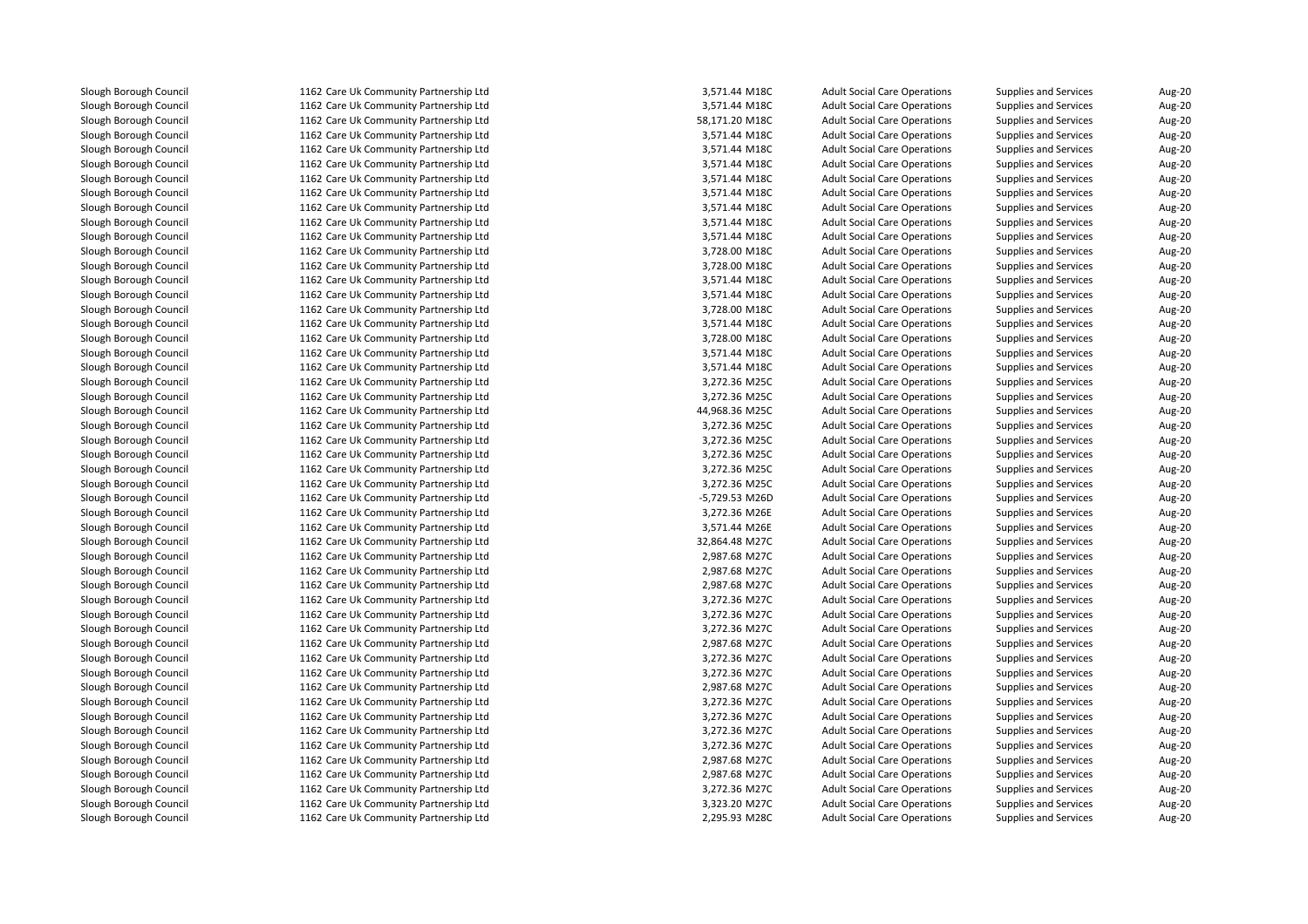| 1162 Care Uk Community Partnership Ltd                     | 3,571.44 M28C  | <b>Adult Social Care Operations</b>    | <b>Supplies and Services</b> | Aug-20 |
|------------------------------------------------------------|----------------|----------------------------------------|------------------------------|--------|
| 1162 Care Uk Community Partnership Ltd                     | 3,571.44 M28C  | <b>Adult Social Care Operations</b>    | <b>Supplies and Services</b> | Aug-20 |
| 1162 Care Uk Community Partnership Ltd                     | 3,571.44 M28C  | <b>Adult Social Care Operations</b>    | <b>Supplies and Services</b> | Aug-20 |
| 1162 Care Uk Community Partnership Ltd                     | 892.86 M28C    | <b>Adult Social Care Operations</b>    | <b>Supplies and Services</b> | Aug-20 |
| 1162 Care Uk Community Partnership Ltd                     | 2,040.82 M28C  | <b>Adult Social Care Operations</b>    | <b>Supplies and Services</b> | Aug-20 |
| 1162 Care Uk Community Partnership Ltd                     | 1,168.70 M29C  | <b>Adult Social Care Operations</b>    | <b>Supplies and Services</b> | Aug-20 |
| 806808 Careline The Agency for Care Staff                  | 3,407.24 M44E  | <b>Adult Social Care Operations</b>    | <b>Supplies and Services</b> | Aug-20 |
| 804413 Castle Water                                        | 698.26 B068    | <b>Building Management</b>             | Premises                     | Aug-20 |
| 804413 Castle Water                                        | 600.00 B182    | <b>Building Management</b>             | Premises                     | Aug-20 |
| 804413 Castle Water                                        | 1,210.86 C019  | Communities and Lesiure                | Premises                     | Aug-20 |
| 804413 Castle Water                                        | 1,074.87 C019  | <b>Communities and Lesiure</b>         | Premises                     | Aug-20 |
| 804413 Castle Water                                        | 3,802.39 C019  | Communities and Lesiure                | Premises                     | Aug-20 |
| 804413 Castle Water                                        | 1,725.05 C019  | Communities and Lesiure                | Premises                     | Aug-20 |
| 804413 Castle Water                                        | 1,170.64 C019  | Communities and Lesiure                | Premises                     | Aug-20 |
| 418 Castleview School                                      | 38,170.00 E239 | <b>DSG</b>                             | Supplies and Services        | Aug-20 |
| 803208 CBRE LTD                                            | 1,820.33 A107  | <b>Building Management</b>             | Premises                     | Aug-20 |
| 803208 CBRE LTD                                            | 4,256.79 A107  | <b>Building Management</b>             | Premises                     | Aug-20 |
| 805619 Centennial Property Limited T/A The Housing Network | 22,320.00 H205 | <b>Strategic Housing Services</b>      | Premises                     | Aug-20 |
| 3609 Centurion Healthcare Ltd                              | 6,031.67 M26E  | <b>Adult Social Care Operations</b>    | <b>Supplies and Services</b> | Aug-20 |
| 2225 Centurylink Technology Uk Limited                     | 4,109.90 B282  | Digital and Strategic IT               | <b>Supplies and Services</b> | Aug-20 |
| 805174 Certas Energy                                       | 11,940.79 D910 | Direct Service Organisation (DSO)      | Supplies and Services        | Aug-20 |
| 805174 Certas Energy                                       | 702.40 D910    | Direct Service Organisation (DSO)      | Supplies and Services        | Aug-20 |
| 805174 Certas Energy                                       | 731.81 D910    | Direct Service Organisation (DSO)      | Supplies and Services        | Aug-20 |
| 2892 Chalfont Lodge                                        | 3,321.43 M15D  | <b>Adult Social Care Operations</b>    | <b>Supplies and Services</b> | Aug-20 |
| 2892 Chalfont Lodge                                        | 5,978.57 M15D  | <b>Adult Social Care Operations</b>    | <b>Supplies and Services</b> | Aug-20 |
| 2892 Chalfont Lodge                                        | 8,857.14 M15F  | <b>Adult Social Care Operations</b>    | <b>Supplies and Services</b> | Aug-20 |
| 2892 Chalfont Lodge                                        | 5,978.57 M26E  | <b>Adult Social Care Operations</b>    | <b>Supplies and Services</b> | Aug-20 |
| 2608 Chandos Lodge Nursing Home                            | 3,600.00 M18C  | <b>Adult Social Care Operations</b>    | <b>Supplies and Services</b> | Aug-20 |
| 2608 Chandos Lodge Nursing Home                            | 3,000.00 M18C  | <b>Adult Social Care Operations</b>    | <b>Supplies and Services</b> | Aug-20 |
| 806512 Charles Chisangaurwe                                | 1,500.00 A02A  | <b>Adult Social Care Operations</b>    | Supplies and Services        | Aug-20 |
| 806512 Charles Chisangaurwe                                | 1,500.00 A02A  | <b>Adult Social Care Operations</b>    | <b>Supplies and Services</b> | Aug-20 |
| 905 Charters School                                        | 2,857.00 F552  | <b>DSG</b>                             | <b>Supplies and Services</b> | Aug-20 |
| 3114 Cherry Trees Day Nursery                              | 28,039.68 F909 | <b>DSG</b>                             | <b>Supplies and Services</b> | Aug-20 |
| 2871 Cherry Trees Residential Care                         | 3,321.43 M42F  | <b>Adult Social Care Operations</b>    | <b>Supplies and Services</b> | Aug-20 |
| 2871 Cherry Trees Residential Care                         | 3,321.43 M42F  | <b>Adult Social Care Operations</b>    | <b>Supplies and Services</b> | Aug-20 |
| 2871 Cherry Trees Residential Care                         | 1,660.71 M42F  | <b>Adult Social Care Operations</b>    | <b>Supplies and Services</b> | Aug-20 |
| 807225 Chiltern Way Academy                                | 3,841.50 F551  | <b>DSG</b>                             | <b>Supplies and Services</b> | Aug-20 |
| 803495 Christchurch Court Ltd                              | 8,601.88 M15D  | <b>Adult Social Care Operations</b>    | <b>Supplies and Services</b> | Aug-20 |
| 3752 Chrome Tree Ltd                                       | 8,255.94 A05C  | <b>Adult Social Care Commissioning</b> | Supplies and Services        | Aug-20 |
| 3752 Chrome Tree Ltd                                       | 1,212.30 M44C  | <b>Adult Social Care Operations</b>    | <b>Supplies and Services</b> | Aug-20 |
| 3752 Chrome Tree Ltd                                       | 825.44 M44C    | <b>Adult Social Care Operations</b>    | Supplies and Services        | Aug-20 |
| 3752 Chrome Tree Ltd                                       | 1,238.83 M44C  | <b>Adult Social Care Operations</b>    | <b>Supplies and Services</b> | Aug-20 |
| 3752 Chrome Tree Ltd                                       | 3,044.85 M44C  | <b>Adult Social Care Operations</b>    | Supplies and Services        | Aug-20 |
| 3752 Chrome Tree Ltd                                       | 699.81 M44C    | <b>Adult Social Care Operations</b>    | <b>Supplies and Services</b> | Aug-20 |
| 3752 Chrome Tree Ltd                                       | 696.15 M44C    | <b>Adult Social Care Operations</b>    | <b>Supplies and Services</b> | Aug-20 |
| 3752 Chrome Tree Ltd                                       | 1,432.10 M44C  | <b>Adult Social Care Operations</b>    | <b>Supplies and Services</b> | Aug-20 |
| 3752 Chrome Tree Ltd                                       | 664.10 M44C    | <b>Adult Social Care Operations</b>    | <b>Supplies and Services</b> | Aug-20 |
| 3752 Chrome Tree Ltd                                       | 1,232.82 M44C  | <b>Adult Social Care Operations</b>    | <b>Supplies and Services</b> | Aug-20 |
| 3752 Chrome Tree Ltd                                       | 1,253.07 M44C  | <b>Adult Social Care Operations</b>    | <b>Supplies and Services</b> | Aug-20 |
| 3752 Chrome Tree Ltd                                       | 1,113.84 M44C  | <b>Adult Social Care Operations</b>    | <b>Supplies and Services</b> | Aug-20 |
| 3752 Chrome Tree Ltd                                       | 504.55 M44C    | <b>Adult Social Care Operations</b>    | <b>Supplies and Services</b> | Aug-20 |
|                                                            |                |                                        |                              |        |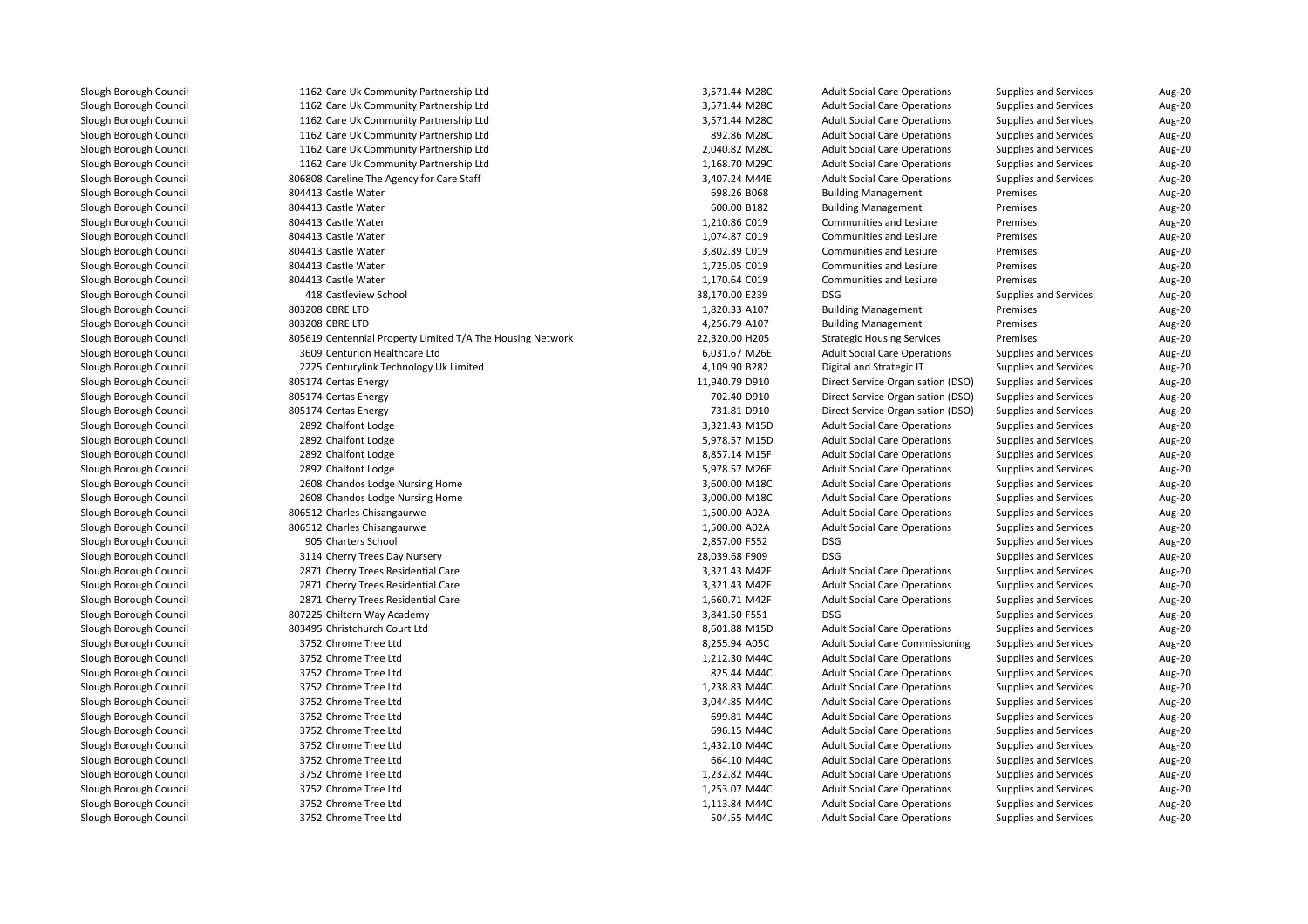| 3752 Chrome Tree Ltd                             | 724.67 M44C     | <b>Adult Social Care Operations</b>    | Supplies and Services        | Aug-20 |
|--------------------------------------------------|-----------------|----------------------------------------|------------------------------|--------|
| 3752 Chrome Tree Ltd                             | 775.72 M44C     | <b>Adult Social Care Operations</b>    | <b>Supplies and Services</b> | Aug-20 |
| 3752 Chrome Tree Ltd                             | 558.25 M44C     | <b>Adult Social Care Operations</b>    | <b>Supplies and Services</b> | Aug-20 |
| 3752 Chrome Tree Ltd                             | 3,221.28 M44C   | <b>Adult Social Care Operations</b>    | <b>Supplies and Services</b> | Aug-20 |
| 3752 Chrome Tree Ltd                             | 2,440.18 M44C   | <b>Adult Social Care Operations</b>    | <b>Supplies and Services</b> | Aug-20 |
| 3752 Chrome Tree Ltd                             | 2,804.54 M44C   | <b>Adult Social Care Operations</b>    | <b>Supplies and Services</b> | Aug-20 |
| 3752 Chrome Tree Ltd                             | 3,037.81 M44C   | <b>Adult Social Care Operations</b>    | <b>Supplies and Services</b> | Aug-20 |
| 3752 Chrome Tree Ltd                             | 1,936.65 M44C   | <b>Adult Social Care Operations</b>    | <b>Supplies and Services</b> | Aug-20 |
| 3752 Chrome Tree Ltd                             | 842.01 M44C     | <b>Adult Social Care Operations</b>    | <b>Supplies and Services</b> | Aug-20 |
| 3752 Chrome Tree Ltd                             | 2,301.30 M44C   | <b>Adult Social Care Operations</b>    | <b>Supplies and Services</b> | Aug-20 |
| 3752 Chrome Tree Ltd                             | 556.92 M44D     | <b>Adult Social Care Operations</b>    | <b>Supplies and Services</b> | Aug-20 |
| 3752 Chrome Tree Ltd                             | 1,224.58 M44D   | <b>Adult Social Care Operations</b>    | <b>Supplies and Services</b> | Aug-20 |
| 3752 Chrome Tree Ltd                             | 2,382.86 M44D   | <b>Adult Social Care Operations</b>    | <b>Supplies and Services</b> | Aug-20 |
| 3752 Chrome Tree Ltd                             | 2,365.92 M44F   | <b>Adult Social Care Operations</b>    | <b>Supplies and Services</b> | Aug-20 |
| 3752 Chrome Tree Ltd                             | 1,203.35 M44F   | <b>Adult Social Care Operations</b>    | <b>Supplies and Services</b> | Aug-20 |
| 3752 Chrome Tree Ltd                             | 656.26 M44F     | <b>Adult Social Care Operations</b>    | <b>Supplies and Services</b> | Aug-20 |
| 3752 Chrome Tree Ltd                             | 1,259.72 M45C   | <b>Adult Social Care Operations</b>    | <b>Supplies and Services</b> | Aug-20 |
| 3752 Chrome Tree Ltd                             | 1,059.50 M48C   | <b>Adult Social Care Operations</b>    | Supplies and Services        | Aug-20 |
| 3752 Chrome Tree Ltd                             | 1,392.30 M48C   | <b>Adult Social Care Operations</b>    | <b>Supplies and Services</b> | Aug-20 |
| 3752 Chrome Tree Ltd                             | 1,995.98 M48C   | <b>Adult Social Care Operations</b>    | <b>Supplies and Services</b> | Aug-20 |
| 3752 Chrome Tree Ltd                             | 712.40 M48C     | <b>Adult Social Care Operations</b>    | <b>Supplies and Services</b> | Aug-20 |
| 3752 Chrome Tree Ltd                             | 1,836.88 M48C   | <b>Adult Social Care Operations</b>    | <b>Supplies and Services</b> | Aug-20 |
| 1573 Cipfa Business Limited                      | 975.00 B015     | Finance                                | <b>Supplies and Services</b> | Aug-20 |
| 2674 Cippenham Baptist Pre-School                | 8,945.87 F909   | DSG                                    | <b>Supplies and Services</b> | Aug-20 |
| 767 Cippenham Infants School                     | 6,083.33 E249   | <b>DSG</b>                             | Supplies and Services        | Aug-20 |
| 631 Cippenham Primary School                     | 8,804.22 E729   | <b>DSG</b>                             | <b>Supplies and Services</b> | Aug-20 |
| 806550 City Homecare Ltd                         | 1,143.68 A05C   | <b>Adult Social Care Commissioning</b> | <b>Supplies and Services</b> | Aug-20 |
| 1083 Civica Uk Limited                           | 1,950.00 P084   | Capital                                | Capital Charges              | Aug-20 |
| 1151 Claycots Primary School                     | 715,219.69 E209 | <b>DSG</b>                             | <b>Supplies and Services</b> | Aug-20 |
| 3685 Coghlan Lodges Limited                      | 2,258.00 M42F   | <b>Adult Social Care Operations</b>    | <b>Supplies and Services</b> | Aug-20 |
| 3685 Coghlan Lodges Limited                      | 2,316.72 M42F   | <b>Adult Social Care Operations</b>    | Supplies and Services        | Aug-20 |
| 3685 Coghlan Lodges Limited                      | 2,116.04 M44D   | <b>Adult Social Care Operations</b>    | <b>Supplies and Services</b> | Aug-20 |
| 3685 Coghlan Lodges Limited                      | 2,116.04 M44D   | <b>Adult Social Care Operations</b>    | <b>Supplies and Services</b> | Aug-20 |
| 805823 Collaborative Care Solutions              | 4,378.15 A05C   | <b>Adult Social Care Commissioning</b> | <b>Supplies and Services</b> | Aug-20 |
| 805823 Collaborative Care Solutions              | 8,857.14 M42E   | <b>Adult Social Care Operations</b>    | <b>Supplies and Services</b> | Aug-20 |
| 805823 Collaborative Care Solutions              | 8,571.22 M42E   | <b>Adult Social Care Operations</b>    | <b>Supplies and Services</b> | Aug-20 |
| 805823 Collaborative Care Solutions              | 9,171.42 M42E   | <b>Adult Social Care Operations</b>    | <b>Supplies and Services</b> | Aug-20 |
| 805823 Collaborative Care Solutions              | 8,571.42 M42E   | <b>Adult Social Care Operations</b>    | Supplies and Services        | Aug-20 |
| 805823 Collaborative Care Solutions              | 10,714.28 M42E  | <b>Adult Social Care Operations</b>    | <b>Supplies and Services</b> | Aug-20 |
| 805823 Collaborative Care Solutions              | 8,857.14 M42E   | <b>Adult Social Care Operations</b>    | <b>Supplies and Services</b> | Aug-20 |
| 805823 Collaborative Care Solutions              | 3,257.14 M42F   | <b>Adult Social Care Operations</b>    | <b>Supplies and Services</b> | Aug-20 |
| 805823 Collaborative Care Solutions              | 2,875.71 M42F   | <b>Adult Social Care Operations</b>    | <b>Supplies and Services</b> | Aug-20 |
| 805823 Collaborative Care Solutions              | 3,214.28 M42F   | <b>Adult Social Care Operations</b>    | <b>Supplies and Services</b> | Aug-20 |
| 805823 Collaborative Care Solutions              | 2,571.42 M42F   | <b>Adult Social Care Operations</b>    | <b>Supplies and Services</b> | Aug-20 |
| 805823 Collaborative Care Solutions              | 3,859.50 M44F   | <b>Adult Social Care Operations</b>    | Supplies and Services        | Aug-20 |
| 805823 Collaborative Care Solutions              | 3,257.14 M44F   | <b>Adult Social Care Operations</b>    | <b>Supplies and Services</b> | Aug-20 |
| 286 Colnbrook C Of E Primary School              | 15,655.00 E219  | <b>DSG</b>                             | <b>Supplies and Services</b> | Aug-20 |
| 2535 Comfort Care Services                       | 8,631.21 A05C   | <b>Adult Social Care Commissioning</b> | <b>Supplies and Services</b> | Aug-20 |
| 3840 Community Housing And Therapy               | 2,048.21 M80F   | <b>Adult Social Care Operations</b>    | <b>Supplies and Services</b> | Aug-20 |
| 1437 Computerised & Digital Security Systems Ltd | 1,875.00 K089   | <b>Regulatory Services</b>             | Supplies and Services        | Aug-20 |
| 1437 Computerised & Digital Security Systems Ltd | 1,875.00 K089   | <b>Regulatory Services</b>             | <b>Supplies and Services</b> | Aug-20 |
|                                                  |                 |                                        |                              |        |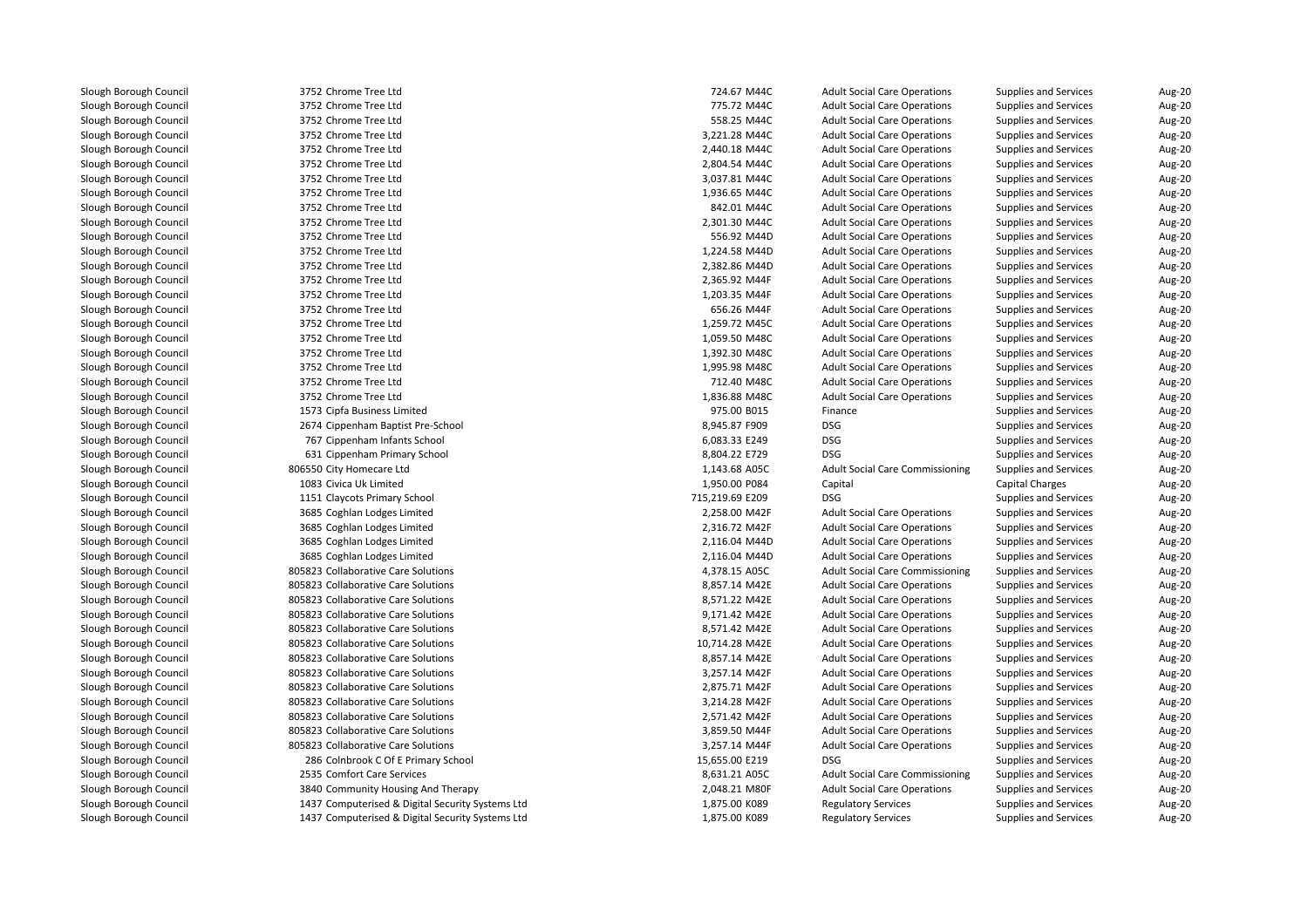| 1772 Computershare Voucher Services                     | 4,999.25 B348  | People                                 | <b>Supplies and Services</b> | Aug-20 |
|---------------------------------------------------------|----------------|----------------------------------------|------------------------------|--------|
| 3290 Corporate Collections London Borough Of Hillingdon | 6,529.60 M26E  | <b>Adult Social Care Operations</b>    | <b>Supplies and Services</b> | Aug-20 |
| 3290 Corporate Collections London Borough Of Hillingdon | 6,529.60 M26E  | <b>Adult Social Care Operations</b>    | <b>Supplies and Services</b> | Aug-20 |
| 3290 Corporate Collections London Borough Of Hillingdon | 8,162.00 M26E  | <b>Adult Social Care Operations</b>    | <b>Supplies and Services</b> | Aug-20 |
| 3290 Corporate Collections London Borough Of Hillingdon | 8,162.00 M26E  | <b>Adult Social Care Operations</b>    | <b>Supplies and Services</b> | Aug-20 |
| 3290 Corporate Collections London Borough Of Hillingdon | -522.05 M26E   | <b>Adult Social Care Operations</b>    | <b>External Receipts</b>     | Aug-20 |
| 3290 Corporate Collections London Borough Of Hillingdon | -522.05 M26E   | <b>Adult Social Care Operations</b>    | <b>External Receipts</b>     | Aug-20 |
| 805278 Countrystyle Recycling Ltd                       | 3,833.30 D342  | <b>Environmental Services</b>          | <b>Supplies and Services</b> | Aug-20 |
| 805278 Countrystyle Recycling Ltd                       | 3,680.00 D342  | <b>Environmental Services</b>          | Supplies and Services        | Aug-20 |
| 805278 Countrystyle Recycling Ltd                       | 3,697.85 D342  | <b>Environmental Services</b>          | <b>Supplies and Services</b> | Aug-20 |
| 805278 Countrystyle Recycling Ltd                       | 1,840.00 D342  | <b>Environmental Services</b>          | Supplies and Services        | Aug-20 |
| 3670 Craegmoor Birches Grove Priory                     | 1,888.14 M27F  | <b>Adult Social Care Operations</b>    | <b>Supplies and Services</b> | Aug-20 |
| 3670 Craegmoor Birches Grove Priory                     | 3,622.32 M27F  | <b>Adult Social Care Operations</b>    | <b>Supplies and Services</b> | Aug-20 |
| 1638 Creative Support Ltd                               | 6,004.32 A05C  | <b>Adult Social Care Commissioning</b> | <b>Supplies and Services</b> | Aug-20 |
| 1638 Creative Support Ltd                               | 2,126.53 A05C  | <b>Adult Social Care Commissioning</b> | <b>Supplies and Services</b> | Aug-20 |
| 1638 Creative Support Ltd                               | 20,634.61 A02F | <b>Adult Social Care Commissioning</b> | <b>Supplies and Services</b> | Aug-20 |
| 1638 Creative Support Ltd                               | 1,431.90 M42E  | <b>Adult Social Care Operations</b>    | <b>Supplies and Services</b> | Aug-20 |
| 1638 Creative Support Ltd                               | 1,565.10 M42E  | <b>Adult Social Care Operations</b>    | <b>Supplies and Services</b> | Aug-20 |
| 1638 Creative Support Ltd                               | 1,165.50 M42E  | <b>Adult Social Care Operations</b>    | <b>Supplies and Services</b> | Aug-20 |
| 1638 Creative Support Ltd                               | 1,558.44 M42E  | <b>Adult Social Care Operations</b>    | <b>Supplies and Services</b> | Aug-20 |
| 1638 Creative Support Ltd                               | 1,391.94 M42E  | <b>Adult Social Care Operations</b>    | <b>Supplies and Services</b> | Aug-20 |
| 1638 Creative Support Ltd                               | 1,437.23 M42E  | <b>Adult Social Care Operations</b>    | <b>Supplies and Services</b> | Aug-20 |
| 1638 Creative Support Ltd                               | 2,657.34 M42E  | <b>Adult Social Care Operations</b>    | <b>Supplies and Services</b> | Aug-20 |
| 1638 Creative Support Ltd                               | 1,065.60 M42E  | <b>Adult Social Care Operations</b>    | Supplies and Services        | Aug-20 |
| 1638 Creative Support Ltd                               | 3,456.54 M42E  | <b>Adult Social Care Operations</b>    | Supplies and Services        | Aug-20 |
| 1638 Creative Support Ltd                               | 1,325.34 M42E  | <b>Adult Social Care Operations</b>    | <b>Supplies and Services</b> | Aug-20 |
| 1638 Creative Support Ltd                               | 604.89 M42E    | <b>Adult Social Care Operations</b>    | <b>Supplies and Services</b> | Aug-20 |
| 1638 Creative Support Ltd                               | 1,365.30 M42E  | <b>Adult Social Care Operations</b>    | <b>Supplies and Services</b> | Aug-20 |
| 1638 Creative Support Ltd                               | 1,431.90 M42E  | <b>Adult Social Care Operations</b>    | <b>Supplies and Services</b> | Aug-20 |
| 1638 Creative Support Ltd                               | 1,565.10 M42E  | <b>Adult Social Care Operations</b>    | <b>Supplies and Services</b> | Aug-20 |
| 1638 Creative Support Ltd                               | 1,165.50 M42E  | <b>Adult Social Care Operations</b>    | <b>Supplies and Services</b> | Aug-20 |
| 1638 Creative Support Ltd                               | 865.80 M44C    | <b>Adult Social Care Operations</b>    | <b>Supplies and Services</b> | Aug-20 |
| 1638 Creative Support Ltd                               | 1,015.65 M44C  | <b>Adult Social Care Operations</b>    | <b>Supplies and Services</b> | Aug-20 |
| 1638 Creative Support Ltd                               | 1,215.45 M44E  | <b>Adult Social Care Operations</b>    | <b>Supplies and Services</b> | Aug-20 |
| 1638 Creative Support Ltd                               | 699.30 M44E    | <b>Adult Social Care Operations</b>    | <b>Supplies and Services</b> | Aug-20 |
| 1638 Creative Support Ltd                               | 932.40 M44E    | <b>Adult Social Care Operations</b>    | <b>Supplies and Services</b> | Aug-20 |
| 1638 Creative Support Ltd                               | 965.70 M44E    | <b>Adult Social Care Operations</b>    | Supplies and Services        | Aug-20 |
| 1638 Creative Support Ltd                               | 932.40 M44E    | <b>Adult Social Care Operations</b>    | <b>Supplies and Services</b> | Aug-20 |
| 806542 Cripps LLP t/a Cripps Pemberton Greenish         | 11,960.00 B480 | <b>Regeneration Development</b>        | <b>Supplies and Services</b> | Aug-20 |
| 806983 Critigom                                         | 1,217.83 H020  | <b>Customer and Communications</b>     | <b>Supplies and Services</b> | Aug-20 |
| 806983 Critigom                                         | 2,072.00 H020  | <b>Customer and Communications</b>     | <b>Supplies and Services</b> | Aug-20 |
| 806900 CYXTERA TECHNOLOGY UK LIMITED                    | 20,655.00 B282 | Digital and Strategic IT               | <b>Supplies and Services</b> | Aug-20 |
| 806900 CYXTERA TECHNOLOGY UK LIMITED                    | 21,315.00 B282 | Digital and Strategic IT               | Supplies and Services        | Aug-20 |
| 1840 Davitt Jones Bould Limited                         | 787.15 B082    | <b>Regeneration Development</b>        | <b>Supplies and Services</b> | Aug-20 |
| 1840 Davitt Jones Bould Limited                         | 600.00 B082    | <b>Regeneration Development</b>        | Supplies and Services        | Aug-20 |
| 1840 Davitt Jones Bould Limited                         | 667.80 P156    | Capital                                | Capital Charges              | Aug-20 |
| 804852 Declan Hall                                      | 3,000.00 B210  | Governance                             | <b>Supplies and Services</b> | Aug-20 |
| 804903 Dennis Eagle Limited                             | 15,281.28 D610 | Direct Service Organisation (DSO)      | Supplies and Services        | Aug-20 |
| 804903 Dennis Eagle Limited                             | 1,441.30 D630  | Direct Service Organisation (DSO)      | Supplies and Services        | Aug-20 |
| 804903 Dennis Eagle Limited                             | 2,143.31 D610  | Direct Service Organisation (DSO)      | <b>Supplies and Services</b> | Aug-20 |
| 804903 Dennis Eagle Limited                             | 1,422.14 D610  | Direct Service Organisation (DSO)      | Supplies and Services        | Aug-20 |
|                                                         |                |                                        |                              |        |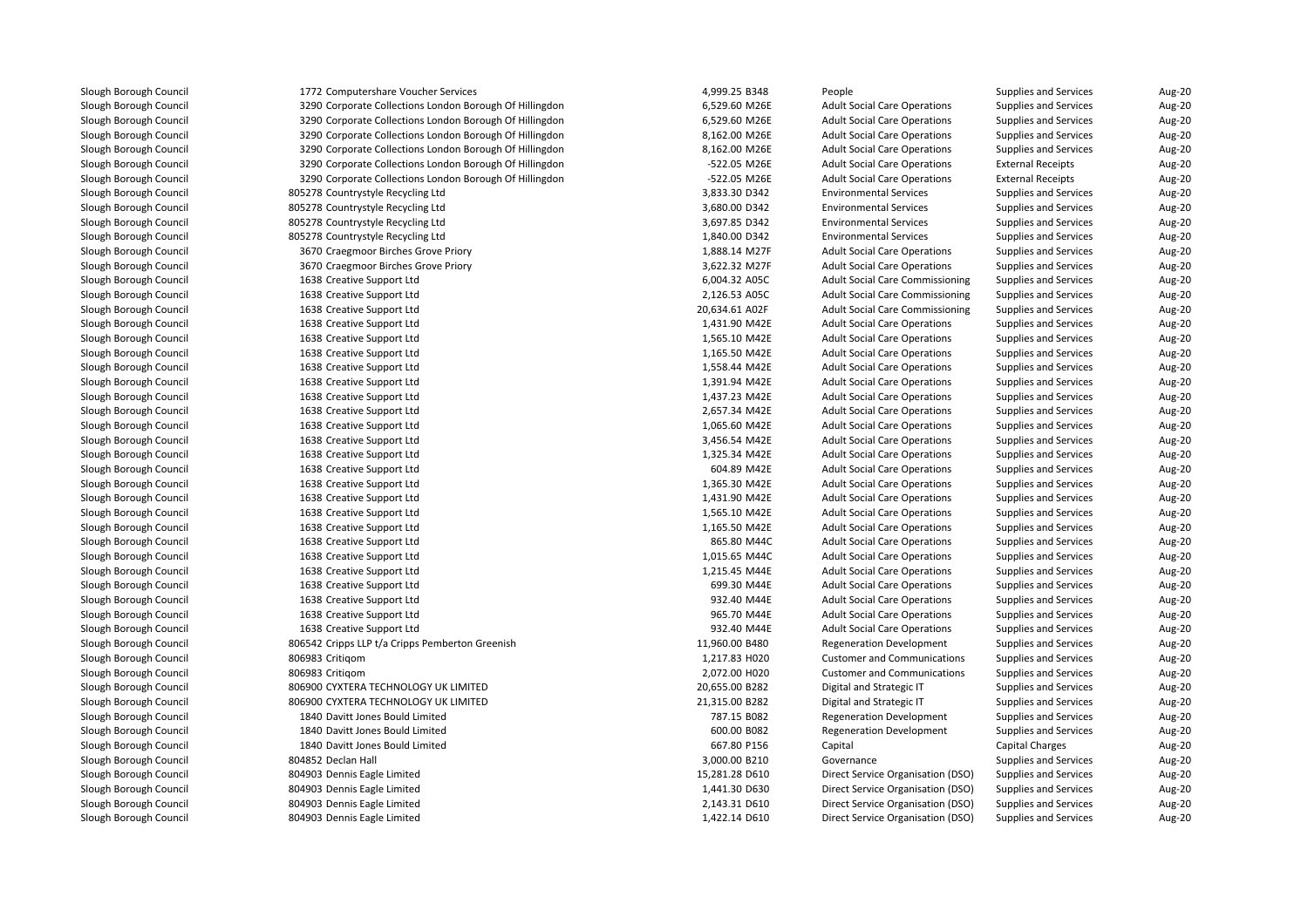| 804903 Dennis Eagle Limited                                               | 574.00 D610                  | Direct Service Organisation (DSO)      | Supplies and Services        | Aug-20        |
|---------------------------------------------------------------------------|------------------------------|----------------------------------------|------------------------------|---------------|
| 804903 Dennis Eagle Limited                                               | 549.06 D610                  | Direct Service Organisation (DSO)      | Supplies and Services        | Aug-20        |
| 804903 Dennis Eagle Limited                                               | 546.26 D610                  | Direct Service Organisation (DSO)      | Supplies and Services        | Aug-20        |
| 805964 Design South East                                                  | 1,200.00 D224                | Planning and Transport                 | <b>Supplies and Services</b> | Aug-20        |
| 805483 Direct Tyre Managenent Ltd                                         | 1,821.30 D610                | Direct Service Organisation (DSO)      | Transport                    | Aug-20        |
| 805483 Direct Tyre Managenent Ltd                                         | 1,255.78 D610                | Direct Service Organisation (DSO)      | Transport                    | Aug-20        |
| 805483 Direct Tyre Managenent Ltd                                         | 2,771.10 D630                | Direct Service Organisation (DSO)      | Transport                    | Aug-20        |
| 803306 Ditton Park Academy                                                | 600.00 F417                  | <b>DSG</b>                             | <b>Supplies and Services</b> | Aug-20        |
| 803306 Ditton Park Academy                                                | 12,250.00 E269               | <b>DSG</b>                             | <b>Supplies and Services</b> | Aug-20        |
| 805195 Downs View Nurseries Ltd                                           | 599.27 C001                  | Communities and Lesiure                | Premises                     | Aug-20        |
| 1457 Dr Norman Gordon                                                     | 1,446.50 D320                | <b>Regulatory Services</b>             | Premises                     | Aug-20        |
| 804938 Dr Umarjit Singh Bedi                                              | 1,980.00 A02A                | <b>Adult Social Care Operations</b>    | <b>Supplies and Services</b> | Aug-20        |
| 803177 Early Steps Preschool                                              | 6,308.22 F909                | DSG                                    | Supplies and Services        | Aug-20        |
| 803177 Early Steps Preschool                                              | 1,087.02 F909                | <b>DSG</b>                             | <b>Supplies and Services</b> | Aug-20        |
| 803301 Eden Girls School                                                  | 1,833.33 E279                | <b>DSG</b>                             | <b>Supplies and Services</b> | Aug-20        |
| 1299 Edf Energy                                                           | 76,650.86 K526               | <b>Building Management</b>             | Premises                     | Aug-20        |
| 1299 Edf Energy                                                           | 63,994.55 K526               | <b>Building Management</b>             | Premises                     | Aug-20        |
| 1299 Edf Energy                                                           | 19,889.51 D413               | Major Infrastructure Projects          | <b>Supplies and Services</b> | Aug-20        |
| 1299 Edf Energy                                                           | 18,031.96 D413               | Major Infrastructure Projects          | <b>Supplies and Services</b> | Aug-20        |
| 2159 Edge Training And Consultancy Ltd                                    | 875.00 A01A                  | <b>Adult Social Care Operations</b>    | Indirect Employee Expenses   | Aug-20        |
| 807001 Elegant Care Services Ltd                                          | 3,432.14 M44F                | <b>Adult Social Care Operations</b>    | <b>Supplies and Services</b> | Aug-20        |
| 807001 Elegant Care Services Ltd                                          | 3,210.71 M44F                | <b>Adult Social Care Operations</b>    | <b>Supplies and Services</b> | <b>Aug-20</b> |
| 807001 Elegant Care Services Ltd                                          | 4,096.42 M44F                | <b>Adult Social Care Operations</b>    | Supplies and Services        | Aug-20        |
| 807001 Elegant Care Services Ltd                                          | 4,096.42 M44F                | <b>Adult Social Care Operations</b>    | Supplies and Services        | Aug-20        |
| 805423 Enriched Care                                                      | 2,879.90 M44F                | <b>Adult Social Care Operations</b>    | <b>Supplies and Services</b> | Aug-20        |
| 805423 Enriched Care                                                      | 2,048.17 M80F                | <b>Adult Social Care Operations</b>    | <b>Supplies and Services</b> | Aug-20        |
| 805423 Enriched Care                                                      | 1,758.01 M80F                | <b>Adult Social Care Operations</b>    | Supplies and Services        | Aug-20        |
| 807310 Enterprise Rent-A-Car UK Limited trading as Enterprise Flex-E-Rent | 644.58 D750                  | Direct Service Organisation (DSO)      | Transport                    | Aug-20        |
| 807310 Enterprise Rent-A-Car UK Limited trading as Enterprise Flex-E-Rent | 644.58 D750                  | Direct Service Organisation (DSO)      | Transport                    | Aug-20        |
| 807310 Enterprise Rent-A-Car UK Limited trading as Enterprise Flex-E-Rent | 759.15 D750                  | Direct Service Organisation (DSO)      | Transport                    | Aug-20        |
| 807310 Enterprise Rent-A-Car UK Limited trading as Enterprise Flex-E-Rent | 644.58 D750                  | Direct Service Organisation (DSO)      | Transport                    | Aug-20        |
| 807310 Enterprise Rent-A-Car UK Limited trading as Enterprise Flex-E-Rent | 644.58 D750                  | Direct Service Organisation (DSO)      | Transport                    | Aug-20        |
| 807310 Enterprise Rent-A-Car UK Limited trading as Enterprise Flex-E-Rent | 29,315.37 D910               | Direct Service Organisation (DSO)      | Transport                    | Aug-20        |
| 806228 EQUAL EDUCATION LIMITED                                            | 1,105.00 F446                | <b>DSG</b>                             | <b>Supplies and Services</b> | Aug-20        |
| 806228 EQUAL EDUCATION LIMITED                                            | 1,820.00 F446                | DSG                                    | <b>Supplies and Services</b> | Aug-20        |
| 806228 EQUAL EDUCATION LIMITED                                            | 4,290.00 F446                | DSG                                    | <b>Supplies and Services</b> | Aug-20        |
| 806228 EQUAL EDUCATION LIMITED                                            | 2,210.00 F446                | <b>DSG</b>                             | <b>Supplies and Services</b> | Aug-20        |
| 803645 Esotec                                                             | 26,218.87 P204               | Capital                                | <b>Capital Charges</b>       | <b>Aug-20</b> |
| 806764 ETC Sports Surfaces Limited                                        | 1,018.85 P166                | Capital                                | <b>Capital Charges</b>       | Aug-20        |
| 2677 Eton House Residential Home                                          | 2,657.14 M27C                | <b>Adult Social Care Operations</b>    | <b>Supplies and Services</b> | Aug-20        |
| 2677 Eton House Residential Home                                          | 2,657.14 M27C                | <b>Adult Social Care Operations</b>    | <b>Supplies and Services</b> | Aug-20        |
| 807198 everyLIFE. Technologies Ltd                                        | 995.00 A07R                  | <b>Adult Social Care Operations</b>    | Supplies and Services        | Aug-20        |
| 806501 Excellent Healthcare Services Ltd                                  | 1,143.68 A05C                | <b>Adult Social Care Commissioning</b> | <b>Supplies and Services</b> |               |
|                                                                           |                              |                                        |                              | Aug-20        |
| 805225 Falcon Surfacing Ltd                                               | 3,900.00 D610<br>550.00 D880 | Direct Service Organisation (DSO)      | <b>Supplies and Services</b> | Aug-20        |
| 805225 Falcon Surfacing Ltd                                               |                              | Direct Service Organisation (DSO)      | <b>Supplies and Services</b> | Aug-20        |
| 805225 Falcon Surfacing Ltd                                               | 1,274.94 D880                | Direct Service Organisation (DSO)      | <b>Supplies and Services</b> | <b>Aug-20</b> |
| 805225 Falcon Surfacing Ltd                                               | 1,256.06 D880                | Direct Service Organisation (DSO)      | <b>Supplies and Services</b> | Aug-20        |
| 805225 Falcon Surfacing Ltd                                               | 1,450.13 D880                | Direct Service Organisation (DSO)      | <b>Supplies and Services</b> | Aug-20        |
| 805225 Falcon Surfacing Ltd                                               | 4,575.00 D880                | Direct Service Organisation (DSO)      | <b>Supplies and Services</b> | Aug-20        |
| 805225 Falcon Surfacing Ltd                                               | 1,020.00 D880                | Direct Service Organisation (DSO)      | <b>Supplies and Services</b> | Aug-20        |
| 805225 Falcon Surfacing Ltd                                               | 1.220.00 D880                | Direct Service Organisation (DSO)      | Supplies and Services        | <b>Aug-20</b> |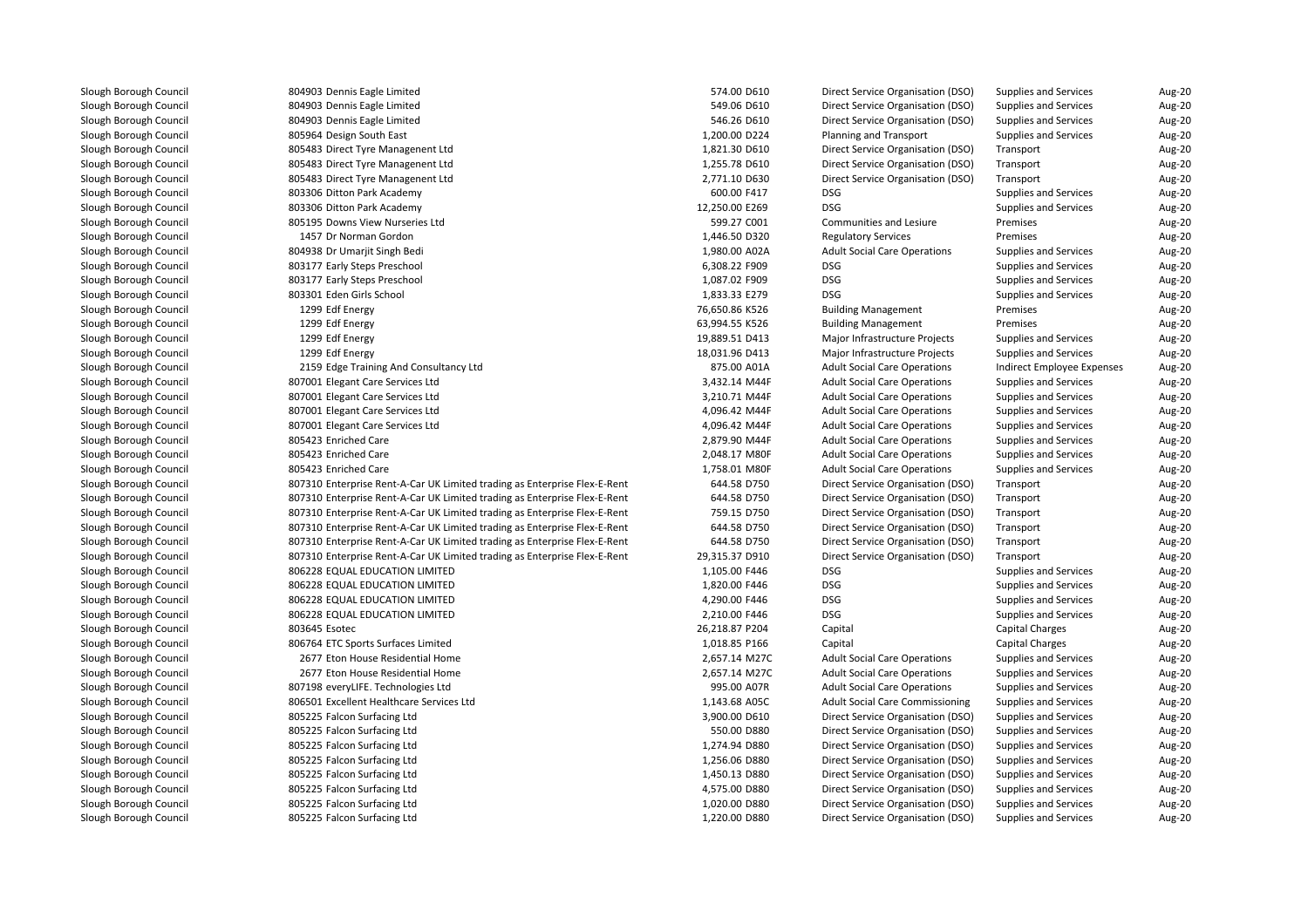805225 Falcon Surfacing Ltd 805225 Falcon Surfacing Ltd 805225 Falcon Surfacing Ltd 805225 Falcon Surfacing Ltd 805225 Falcon Surfacing Ltd 805225 Falcon Surfacing Ltd 805225 Falcon Surfacing Ltd 805225 Falcon Surfacing Ltd 805225 Falcon Surfacing Ltd 805225 Falcon Surfacing Ltd 805225 Falcon Surfacing Ltd 805225 Falcon Surfacing Ltd 805225 Falcon Surfacing Ltd 805225 Falcon Surfacing Ltd 805225 Falcon Surfacing Ltd 805225 Falcon Surfacing Ltd 805225 Falcon Surfacing Ltd 805225 Falcon Surfacing Ltd 805225 Falcon Surfacing Ltd 805225 Falcon Surfacing Ltd 4031 Family Support Practise Limited 4031 Family Support Practise Limited 4031 Family Support Practise Limited 475 Farnham Road Surgery 15,603.66 A04C 475 Farnham Road Surgery 5,000.00 A04C 955 First Beeline Buses Ltd 754 First Steps Day Nursery 11,190.70 F909 DSG 754 First Steps Day Nursery 2,524.44 F909 DSG 1626 Five Star Radio Cars Limited2519 Fleet Tutors 9 Fleet Tutors **DSG** DSG **DSG 2006** CONSERVERS **3,640.00 F416** DSG 3826 Forever Homecare Ltd 3826 Forever Homecare Ltd 3826 Forever Homecare Ltd 3826 Forever Homecare Ltd 3826 Forever Homecare Ltd 3826 Forever Homecare Ltd 3826 Forever Homecare Ltd 3826 Forever Homecare Ltd 3826 Forever Homecare Ltd 3826 Forever Homecare Ltd 3826 Forever Homecare Ltd 3826 Forever Homecare Ltd 3826 Forever Homecare Ltd 3826 Forever Homecare Ltd 3826 Forever Homecare Ltd 3826 Forever Homecare Ltd 3826 Forever Homecare Ltd 3826 Forever Homecare Ltd 3826 Forever Homecare Ltd 3826 Forever Homecare Ltd3826 Forever Homecare Ltd

| d             | 2,727.38 D880  | Direct Service Organisation (DSO)      | Supplies and Services        | Aug-20        |
|---------------|----------------|----------------------------------------|------------------------------|---------------|
| d             | 28,525.00 D880 | Direct Service Organisation (DSO)      | Supplies and Services        | Aug-20        |
| d             | 1,745.00 D880  | Direct Service Organisation (DSO)      | Supplies and Services        | Aug-20        |
| d             | 4,397.12 D880  | Direct Service Organisation (DSO)      | <b>Supplies and Services</b> | Aug-20        |
| d             | 14,888.99 D880 | Direct Service Organisation (DSO)      | <b>Supplies and Services</b> | Aug-20        |
| d             | 888.36 D880    | Direct Service Organisation (DSO)      | <b>Supplies and Services</b> | Aug-20        |
| d             | 2,085.94 D880  | Direct Service Organisation (DSO)      | <b>Supplies and Services</b> | <b>Aug-20</b> |
| d             | 928.94 D880    | Direct Service Organisation (DSO)      | <b>Supplies and Services</b> | Aug-20        |
| d             | 2,421.44 D880  | Direct Service Organisation (DSO)      | <b>Supplies and Services</b> | Aug-20        |
| d             | 6,256.67 D880  | Direct Service Organisation (DSO)      | <b>Supplies and Services</b> | Aug-20        |
| d             | 2,303.57 D880  | Direct Service Organisation (DSO)      | <b>Supplies and Services</b> | Aug-20        |
| d             | 17,500.00 D880 | Direct Service Organisation (DSO)      | Supplies and Services        | Aug-20        |
| d             | 4,575.00 D880  | Direct Service Organisation (DSO)      | <b>Supplies and Services</b> | Aug-20        |
| d             | 3,525.78 D880  | Direct Service Organisation (DSO)      | <b>Supplies and Services</b> | Aug-20        |
| d             | 1,342.96 D880  | Direct Service Organisation (DSO)      | <b>Supplies and Services</b> | Aug-20        |
| d             | 734.11 D880    | Direct Service Organisation (DSO)      | <b>Supplies and Services</b> | Aug-20        |
| d             | 805.00 D880    | Direct Service Organisation (DSO)      | <b>Supplies and Services</b> | Aug-20        |
|               |                |                                        |                              |               |
| d             | 1,655.50 D880  | Direct Service Organisation (DSO)      | <b>Supplies and Services</b> | Aug-20        |
| d             | 4,794.70 D880  | Direct Service Organisation (DSO)      | <b>Supplies and Services</b> | Aug-20        |
| d             | 1,189.37 D880  | Direct Service Organisation (DSO)      | Supplies and Services        | Aug-20        |
| ctise Limited | 1,665.00 B277  | Digital and Strategic IT               | <b>Supplies and Services</b> | Aug-20        |
| ctise Limited | 1,665.00 B277  | Digital and Strategic IT               | <b>Supplies and Services</b> | Aug-20        |
| ctise Limited | 1,665.00 B277  | Digital and Strategic IT               | <b>Supplies and Services</b> | Aug-20        |
| gery          | 15,603.66 A04C | <b>Adult Social Care Commissioning</b> | <b>Supplies and Services</b> | Aug-20        |
| gery          | 5,000.00 A04C  | <b>Adult Social Care Commissioning</b> | <b>Supplies and Services</b> | Aug-20        |
| Ltd           | 6,151.83 D512  | Major Infrastructure Projects          | <b>Supplies and Services</b> | Aug-20        |
| sery          | 11,190.70 F909 | <b>DSG</b>                             | Supplies and Services        | Aug-20        |
| sery          | 2,524.44 F909  | <b>DSG</b>                             | <b>Supplies and Services</b> | Aug-20        |
| s Limited     | 2,198.00 F123  | Children, Learning and Skills          | <b>Supplies and Services</b> | Aug-20        |
|               | 3,640.00 F416  | <b>DSG</b>                             | <b>Supplies and Services</b> | Aug-20        |
| Ltd           | 1,143.68 A05C  | <b>Adult Social Care Commissioning</b> | <b>Supplies and Services</b> | Aug-20        |
| Ltd           | 2,077.00 M44C  | <b>Adult Social Care Operations</b>    | <b>Supplies and Services</b> | Aug-20        |
| Ltd           | 536.00 M44C    | <b>Adult Social Care Operations</b>    | Supplies and Services        | Aug-20        |
| Ltd           | 502.50 M44C    | <b>Adult Social Care Operations</b>    | <b>Supplies and Services</b> | Aug-20        |
| Ltd           | 2,110.50 M44C  | <b>Adult Social Care Operations</b>    | Supplies and Services        | Aug-20        |
| Ltd           | 1,055.25 M44C  | <b>Adult Social Care Operations</b>    | <b>Supplies and Services</b> | Aug-20        |
| Ltd           | 619.75 M44C    | <b>Adult Social Care Operations</b>    | Supplies and Services        | Aug-20        |
| Ltd           | 938.00 M44C    | <b>Adult Social Care Operations</b>    | <b>Supplies and Services</b> | Aug-20        |
| Ltd           | 787.25 M44C    | <b>Adult Social Care Operations</b>    | <b>Supplies and Services</b> | <b>Aug-20</b> |
| Ltd           | 3,048.50 M44C  | <b>Adult Social Care Operations</b>    | <b>Supplies and Services</b> | Aug-20        |
| Ltd           | 1,943.00 M44C  | <b>Adult Social Care Operations</b>    | <b>Supplies and Services</b> | Aug-20        |
| Ltd           | 2,177.50 M44C  | <b>Adult Social Care Operations</b>    | <b>Supplies and Services</b> | Aug-20        |
| Ltd           | 770.50 M44C    | <b>Adult Social Care Operations</b>    | <b>Supplies and Services</b> | Aug-20        |
| Ltd           | 1,876.00 M44C  | <b>Adult Social Care Operations</b>    | Supplies and Services        | Aug-20        |
| Ltd           | 837.50 M44C    | <b>Adult Social Care Operations</b>    | <b>Supplies and Services</b> | Aug-20        |
| Ltd           | 3,586.46 M44D  | <b>Adult Social Care Operations</b>    | <b>Supplies and Services</b> | Aug-20        |
| Ltd           | 1,273.00 M44D  | <b>Adult Social Care Operations</b>    | <b>Supplies and Services</b> | Aug-20        |
| Ltd           | 938.00 M44D    | <b>Adult Social Care Operations</b>    | <b>Supplies and Services</b> | Aug-20        |
| Ltd           | 2,760.00 M44E  | <b>Adult Social Care Operations</b>    | <b>Supplies and Services</b> | Aug-20        |
| Ltd           | 3,852.50 M44E  | <b>Adult Social Care Operations</b>    | <b>Supplies and Services</b> | Aug-20        |
| Ltd           | 1,072.00 M44E  | <b>Adult Social Care Operations</b>    | <b>Supplies and Services</b> | Aug-20        |
|               |                |                                        |                              |               |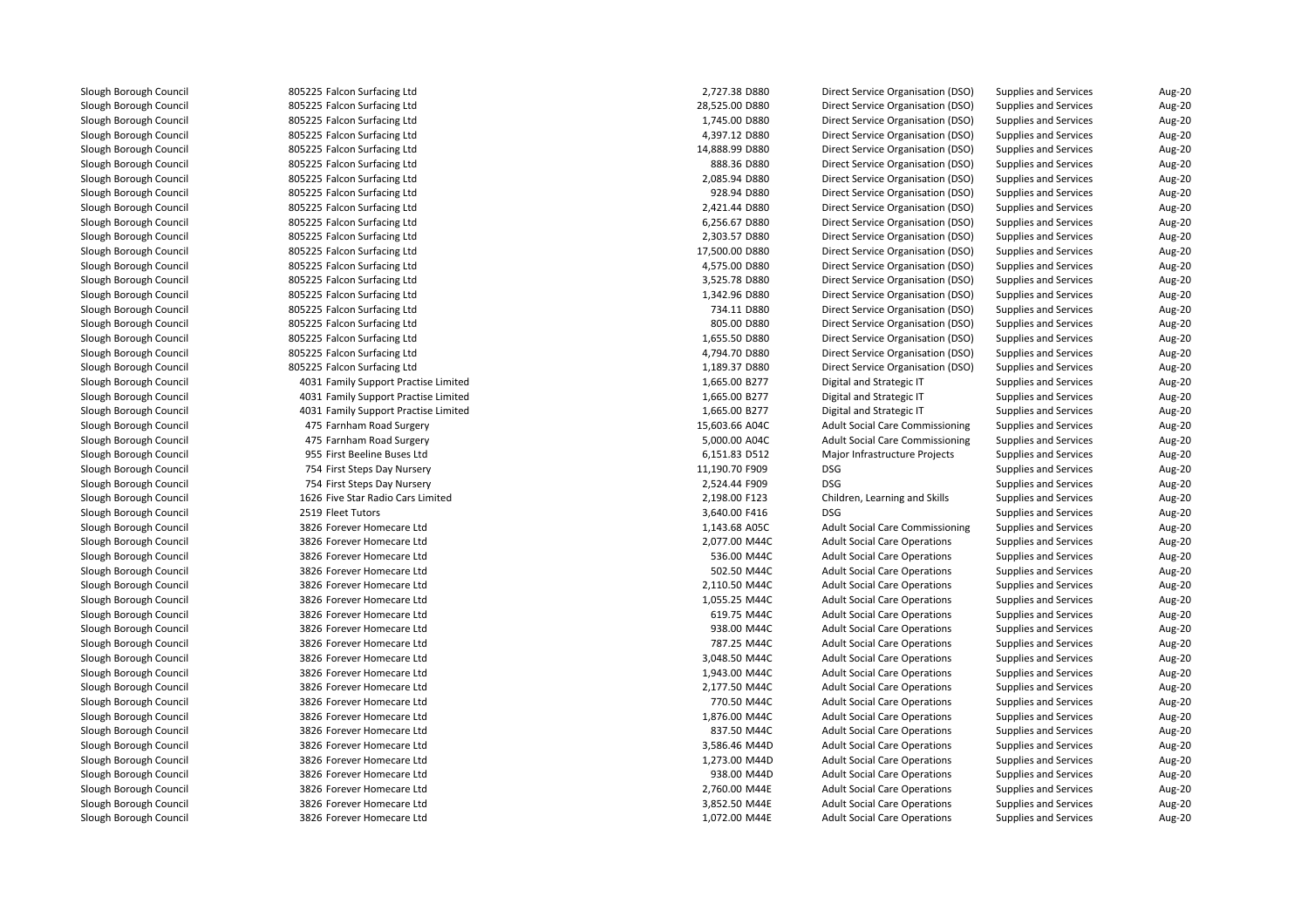3826 Forever Homecare Ltd 3826 Forever Homecare Ltd 3826 Forever Homecare Ltdd 502.50 M48C 3826 Forever Homecare Ltdd 1,876.00 M48C 3826 Forever Homecare Ltdd 2,110.50 M48C 3826 Forever Homecare Ltdd 820.75 M48C 1204 Forget Me Not 8,740.16 A05C 8,740.16 A05C 1204 Forget Me Not **4,883.26 A05C** 4,883.26 A05C 1204 Forget Me Not 3,800.00 M25C 3,800.00 M25C 3,800.00 M25C 3,800.00 M25C 3,800.00 M25C 3,800.00 M25C 3,800.00 M25C 1204 Forget Me Not 3,000.00 M25C 3,000.00 M25C 3,000.00 M25C 3,000.00 M25C 3,000.00 M25C 3,000.00 M25C 3,000.00 M25C 1204 Forget Me Not 3,400.00 M27C 3,400.00 M27C 3,400.00 M27C 1204 Forget Me Not 3,000.00 M27C 3,000.00 M27C 3,000.00 M27C 807250 Forthmeadow Limited 2,328.00 M25C 807250 Forthmeadow Limited 2,328.00 M25C 647 Foxborough Primary School 6,076.67 E229 DSG 806480 Frontier NX Limitedd 651.20 A04C 806480 Frontier NX Limitedd 3,865.50 A04C 806700 G3 Comms Limited1555 Gallagher Bassett 804911 GAP Group Limited 804911 GAP Group Limited 804911 GAP Group Limitedl 1,680.00 F446 B06026 GARIMA AGRAWAL 1,680.00 F446 BSG 2010 BSG 2010 BSG 2010 BSG 2010 BSG 2010 BSG 2010 BSG 20 l 1,120.00 F558 B06026 GARIMA AGRAWAL 1,120.00 F558 BSG 26 BSG 26 BSG 26 BSG 26 BSG 26 BSG 26 BSG 26 BSG 26 BSG 1758 Gas Advisory Services Limited806619 Gate One 803332 Get Berkshire Active 805667 Glenside 7 Glenside 8,370.00 M25D 807341 Global Care Limited 1,501.08 A05C 807341 Global Care Limited 9,755.00 A05C 807341 Global Care Limited 2,720.00 A05C 652GS2 Godolphin Infant School 14,250.000 E289 DSG 2006 PM Association 14,250.00 E289 DSG 2012 PM Association 14,<br>340.001 E289 DSG 2012 DSG 2012 PM Association 2012 PM Association 2013 PM Association 2013 PM Association 201 807340 Goldcrest Care Services 4,628.33 A05C 2830 Golden Rose Comm Care Ltd 2830 Golden Rose Comm Care Ltd1682 Gpex 805186 Grafton Merchanting GB Ltd 805186 Grafton Merchanting GB Ltd 848 Graham Peters Ltd 805191 Graphiti Art Ltd 805191 Graphiti Art Ltd1571 Grc Bailiffs 804577 Green Monarch ZC2016 c/o Savills(UK) Limitedl 1992 BOSOG9 Grove Academy 1993 and the series of the series of the series of the series of the series of the series of the series of the series of the series of the series of the series of the series of the series of the 804447 Grundon Waste Management Limited 804447 Grundon Waste Management Limited 3228 H Plus Care Ltd 3228 H Plus Care Ltdd 4,180.57 M17C 3228 H Plus Care Ltdd 4,180.57 M17C 3228 H Plus Care Ltdd 4,180.57 M18C

| 6 Forever Homecare Ltd                         | 3,680.00 M44E   | <b>Adult Social Care Operations</b>    | Supplies and Services        | Aug-20        |
|------------------------------------------------|-----------------|----------------------------------------|------------------------------|---------------|
| 6 Forever Homecare Ltd                         | 737.00 M44F     | <b>Adult Social Care Operations</b>    | <b>Supplies and Services</b> | Aug-20        |
| 6 Forever Homecare Ltd                         | 502.50 M48C     | <b>Adult Social Care Operations</b>    | <b>Supplies and Services</b> | Aug-20        |
| 6 Forever Homecare Ltd                         | 1,876.00 M48C   | <b>Adult Social Care Operations</b>    | <b>Supplies and Services</b> | Aug-20        |
| 6 Forever Homecare Ltd                         | 2,110.50 M48C   | <b>Adult Social Care Operations</b>    | <b>Supplies and Services</b> | Aug-20        |
| 6 Forever Homecare Ltd                         | 820.75 M48C     | <b>Adult Social Care Operations</b>    | <b>Supplies and Services</b> | Aug-20        |
| 4 Forget Me Not                                | 8,740.16 A05C   | <b>Adult Social Care Commissioning</b> | <b>Supplies and Services</b> | Aug-20        |
| 4 Forget Me Not                                | 4,883.26 A05C   | <b>Adult Social Care Commissioning</b> | <b>Supplies and Services</b> | Aug-20        |
| 4 Forget Me Not                                | 3,800.00 M25C   | <b>Adult Social Care Operations</b>    | <b>Supplies and Services</b> | <b>Aug-20</b> |
| 4 Forget Me Not                                | 3,000.00 M25C   | <b>Adult Social Care Operations</b>    | <b>Supplies and Services</b> | Aug-20        |
| 4 Forget Me Not                                | 3,400.00 M27C   | <b>Adult Social Care Operations</b>    | <b>Supplies and Services</b> | Aug-20        |
| 4 Forget Me Not                                | 3,000.00 M27C   | <b>Adult Social Care Operations</b>    | <b>Supplies and Services</b> | <b>Aug-20</b> |
| 0 Forthmeadow Limited                          | 2,328.00 M25C   | <b>Adult Social Care Operations</b>    | <b>Supplies and Services</b> | Aug-20        |
| 0 Forthmeadow Limited                          | 2,328.00 M25C   | <b>Adult Social Care Operations</b>    | <b>Supplies and Services</b> | Aug-20        |
| 7 Foxborough Primary School                    | 6,076.67 E229   | <b>DSG</b>                             | <b>Supplies and Services</b> | Aug-20        |
| 0 Frontier NX Limited                          | 651.20 A04C     | <b>Adult Social Care Commissioning</b> | <b>Supplies and Services</b> | Aug-20        |
| 0 Frontier NX Limited                          | 3,865.50 A04C   | <b>Adult Social Care Commissioning</b> | <b>Supplies and Services</b> | Aug-20        |
| 0 G3 Comms Limited                             | 3,630.96 A106   | <b>Customer and Communications</b>     | <b>Supplies and Services</b> | Aug-20        |
| 5 Gallagher Bassett                            | 5,534.94 B018   | Finance                                | <b>Supplies and Services</b> | Aug-20        |
| 1 GAP Group Limited                            | 966.00 D880     | Direct Service Organisation (DSO)      | <b>Supplies and Services</b> | Aug-20        |
| 1 GAP Group Limited                            | 1,035.46 D880   | Direct Service Organisation (DSO)      | <b>Supplies and Services</b> | Aug-20        |
| 1 GAP Group Limited                            | 1,012.00 D880   | Direct Service Organisation (DSO)      | <b>Supplies and Services</b> | Aug-20        |
| 6 GARIMA AGRAWAL                               | 1,680.00 F446   | DSG                                    | Supplies and Services        | <b>Aug-20</b> |
| 6 GARIMA AGRAWAL                               | 1,120.00 F558   | <b>DSG</b>                             | <b>Supplies and Services</b> | Aug-20        |
| 8 Gas Advisory Services Limited                | 960.00 J606     | Housing Revenue Account                | <b>Supplies and Services</b> | Aug-20        |
| 9 Gate One                                     | 144,621.00 B203 | <b>Chief Executive</b>                 | <b>Supplies and Services</b> | Aug-20        |
| 2 Get Berkshire Active                         | 856.40 B211     | <b>Strategy and Performance</b>        | Premises                     | Aug-20        |
| 7 Glenside                                     | 8,370.00 M25D   | <b>Adult Social Care Operations</b>    | Supplies and Services        | <b>Aug-20</b> |
| 1 Global Care Limited                          | 1,501.08 A05C   | <b>Adult Social Care Commissioning</b> | <b>Supplies and Services</b> | Aug-20        |
| 1 Global Care Limited                          | 9,755.00 A05C   | <b>Adult Social Care Commissioning</b> | <b>Supplies and Services</b> | Aug-20        |
| 1 Global Care Limited                          | 2,720.00 A05C   | <b>Adult Social Care Commissioning</b> | <b>Supplies and Services</b> | Aug-20        |
| 2 Godolphin Infant School                      | 14,250.00 E289  | <b>DSG</b>                             | <b>Supplies and Services</b> | Aug-20        |
| 0 Goldcrest Care Services                      | 4,628.33 A05C   | <b>Adult Social Care Commissioning</b> | <b>Supplies and Services</b> | Aug-20        |
| 0 Golden Rose Comm Care Ltd                    | 3,502.52 A05C   | <b>Adult Social Care Commissioning</b> | <b>Supplies and Services</b> | Aug-20        |
| 0 Golden Rose Comm Care Ltd                    | 14,650.00 A06C  | <b>Adult Social Care Commissioning</b> | <b>Supplies and Services</b> | <b>Aug-20</b> |
| 2 Gpex                                         | 588.63 K059     | <b>Customer and Communications</b>     | <b>Supplies and Services</b> | Aug-20        |
| 6 Grafton Merchanting GB Ltd                   | 668.91 D880     | Direct Service Organisation (DSO)      | <b>Supplies and Services</b> | Aug-20        |
| 6 Grafton Merchanting GB Ltd                   | 2,112.52 D880   | Direct Service Organisation (DSO)      | <b>Supplies and Services</b> | <b>Aug-20</b> |
| 8 Graham Peters Ltd                            | 4,530.87 P006   | Capital                                | <b>Capital Charges</b>       | Aug-20        |
| 1 Graphiti Art Ltd                             | 1,400.00 D880   | Direct Service Organisation (DSO)      | <b>Supplies and Services</b> | Aug-20        |
| 1 Graphiti Art Ltd                             | 716.00 D880     | Direct Service Organisation (DSO)      | <b>Supplies and Services</b> | <b>Aug-20</b> |
| 1 Grc Bailiffs                                 | 4,665.00 H253   | Neighbourhood Services                 | <b>Supplies and Services</b> | Aug-20        |
| 7 Green Monarch ZC2016 c/o Savills(UK) Limited | 2,000.00 B417   | <b>Economic Development</b>            | Premises                     | Aug-20        |
| 9 Grove Academy                                | 4,666.67 E299   | <b>DSG</b>                             | <b>Supplies and Services</b> | Aug-20        |
| 7 Grundon Waste Management Limited             | 1,676.00 D342   | <b>Environmental Services</b>          | Supplies and Services        | Aug-20        |
| 7 Grundon Waste Management Limited             | 504,793.82 D342 | <b>Environmental Services</b>          | <b>Supplies and Services</b> | <b>Aug-20</b> |
| 8 H Plus Care Ltd                              | 4,180.57 M15F   | <b>Adult Social Care Operations</b>    | <b>Supplies and Services</b> | <b>Aug-20</b> |
| 8 H Plus Care Ltd                              | 4,180.57 M17C   | <b>Adult Social Care Operations</b>    | <b>Supplies and Services</b> | <b>Aug-20</b> |
| 8 H Plus Care Ltd                              | 4,180.57 M17C   | <b>Adult Social Care Operations</b>    | <b>Supplies and Services</b> | Aug-20        |
| 8 H Plus Care Ltd                              | 4,180.57 M18C   | <b>Adult Social Care Operations</b>    | <b>Supplies and Services</b> | Aug-20        |
| 8 H Plus Care Ltd                              | 13,108.57 M26E  | <b>Adult Social Care Operations</b>    | <b>Supplies and Services</b> | Aug-20        |
|                                                |                 |                                        |                              |               |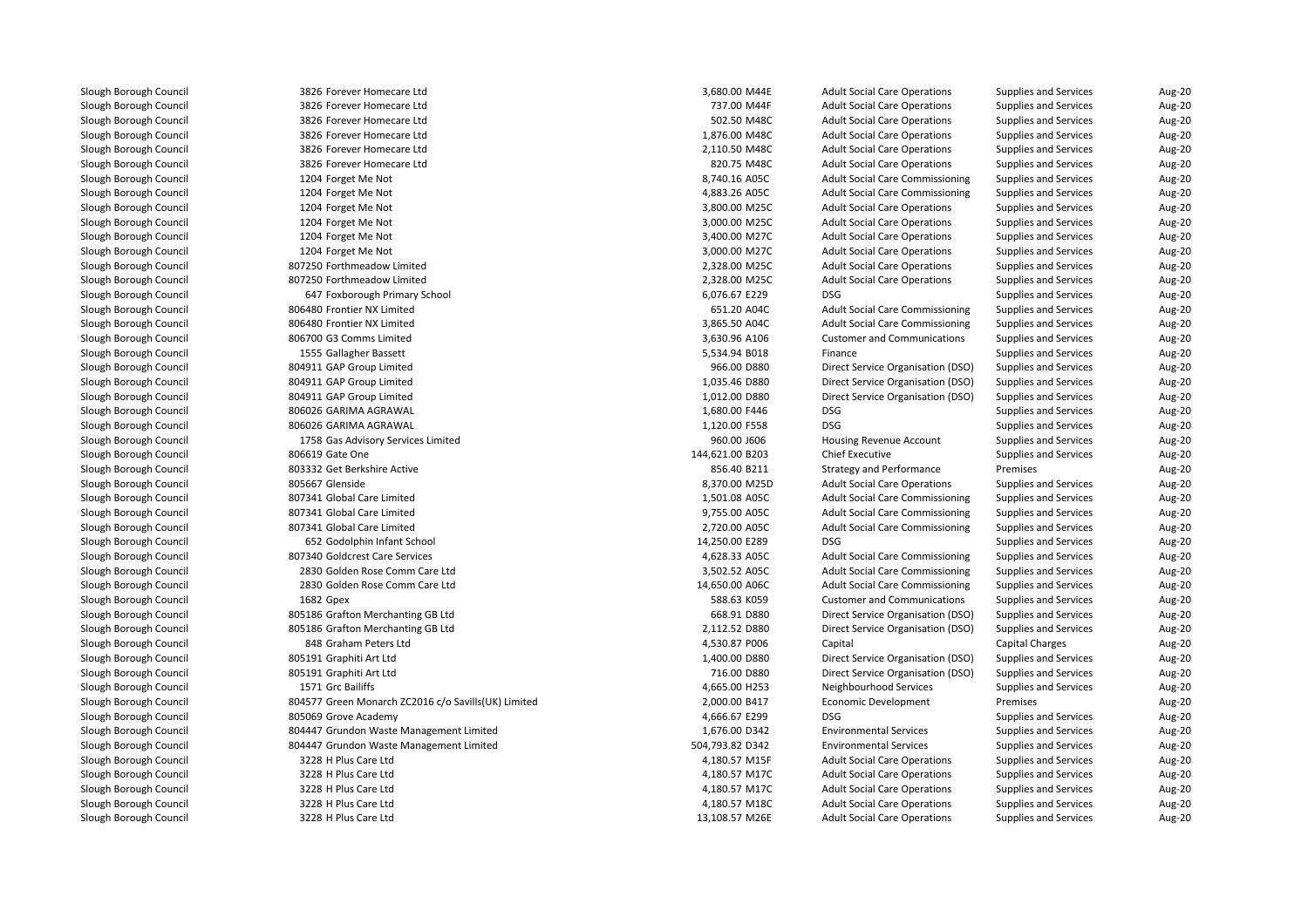| 806681 Hako Machines Ltd                               | 597.42 D620     | Direct Service Organisation (DSO)      | Supplies and Services        | Aug-20 |
|--------------------------------------------------------|-----------------|----------------------------------------|------------------------------|--------|
| 744 Hampshire County Council                           | 93,989.43 D015  | Planning and Transport                 | <b>Supplies and Services</b> | Aug-20 |
| 744 Hampshire County Council                           | 106,656.83 D015 | Planning and Transport                 | <b>Supplies and Services</b> | Aug-20 |
| 746 Hanover Housing Association                        | 10,941.48 H211  | <b>Adult Social Care Operations</b>    | <b>Supplies and Services</b> | Aug-20 |
| 805540 harrison.evans LTD                              | 12,250.00 J020  | <b>HRA Housing Development</b>         | <b>Supplies and Services</b> | Aug-20 |
| 1465 HAS Technology Limited                            | 1,903.18 M44C   | <b>Adult Social Care Operations</b>    | <b>Supplies and Services</b> | Aug-20 |
| 1465 HAS Technology Limited                            | 567.15 A02F     | <b>Adult Social Care Commissioning</b> | <b>Supplies and Services</b> | Aug-20 |
| 1465 HAS Technology Limited                            | 901.92 A07R     | <b>Adult Social Care Operations</b>    | <b>Supplies and Services</b> | Aug-20 |
| 804986 Havencare Ltd                                   | 5,118.00 M26E   | <b>Adult Social Care Operations</b>    | Supplies and Services        | Aug-20 |
| 1381 Haybrook College                                  | 123,243.34 E809 | <b>DSG</b>                             | <b>Supplies and Services</b> | Aug-20 |
| 3784 Haybrook College Pru                              | 54,200.00 E809  | <b>DSG</b>                             | <b>Supplies and Services</b> | Aug-20 |
| 803753 Healthcare Homes                                | 2,825.43 M15D   | <b>Adult Social Care Operations</b>    | Supplies and Services        | Aug-20 |
| 803753 Healthcare Homes                                | 3,321.43 M18C   | <b>Adult Social Care Operations</b>    | <b>Supplies and Services</b> | Aug-20 |
| 803753 Healthcare Homes                                | 3,100.00 M27C   | <b>Adult Social Care Operations</b>    | <b>Supplies and Services</b> | Aug-20 |
| 1956 Heathlands School                                 | 4,555.83 F551   | <b>DSG</b>                             | <b>Supplies and Services</b> | Aug-20 |
| 1956 Heathlands School                                 | 14,555.00 F551  | <b>DSG</b>                             | Supplies and Services        | Aug-20 |
| 803447 Herewards House Residential Home                | 2,878.57 M27C   | <b>Adult Social Care Operations</b>    | <b>Supplies and Services</b> | Aug-20 |
| 3387 Herschel Grammar School                           | 1,250.00 E309   | <b>DSG</b>                             | <b>Supplies and Services</b> | Aug-20 |
| 3250 Hodge Hill Grange H C One Ltd                     | 2,380.00 M15D   | <b>Adult Social Care Operations</b>    | <b>Supplies and Services</b> | Aug-20 |
| 2218 Holex                                             | 820.00 F210     | <b>Communities and Lesiure</b>         | <b>Supplies and Services</b> | Aug-20 |
| 850 Holy Family Catholic Primary School                | 162,128.33 E259 | <b>DSG</b>                             | <b>Supplies and Services</b> | Aug-20 |
| 803249 Holyport College                                | 5,000.00 F462   | DSG                                    | <b>Supplies and Services</b> | Aug-20 |
| 807153 Hugh L S McConnell ltd                          | 98,924.67 P093  | Capital                                | <b>Capital Charges</b>       | Aug-20 |
| 1914 Huntcliff Limited                                 | 1,993.75 J028   | Housing Revenue Account                | <b>Supplies and Services</b> | Aug-20 |
| 2983 Idox Software Ltd                                 | 2,700.00 F144   | Children, Learning and Skills          | <b>Supplies and Services</b> | Aug-20 |
| 351 Imperial Polythene Products Ltd                    | 3,404.25 D620   | Direct Service Organisation (DSO)      | <b>Supplies and Services</b> | Aug-20 |
| 3570 Independent Supported Living And Disabilities Ltd | 1,876.35 A05C   | <b>Adult Social Care Commissioning</b> | <b>Supplies and Services</b> | Aug-20 |
| 3570 Independent Supported Living And Disabilities Ltd | 3,000.00 M42E   | <b>Adult Social Care Operations</b>    | <b>Supplies and Services</b> | Aug-20 |
| 3570 Independent Supported Living And Disabilities Ltd | 880.00 M44D     | <b>Adult Social Care Operations</b>    | Supplies and Services        | Aug-20 |
| 3570 Independent Supported Living And Disabilities Ltd | 3,044.16 M44D   | <b>Adult Social Care Operations</b>    | <b>Supplies and Services</b> | Aug-20 |
| 3570 Independent Supported Living And Disabilities Ltd | 4,212.00 M44E   | <b>Adult Social Care Operations</b>    | Supplies and Services        | Aug-20 |
| 3570 Independent Supported Living And Disabilities Ltd | 1,050.00 M44E   | <b>Adult Social Care Operations</b>    | <b>Supplies and Services</b> | Aug-20 |
| 3570 Independent Supported Living And Disabilities Ltd | 1,440.00 M44E   | <b>Adult Social Care Operations</b>    | Supplies and Services        | Aug-20 |
| 3570 Independent Supported Living And Disabilities Ltd | 3,570.00 M44E   | <b>Adult Social Care Operations</b>    | <b>Supplies and Services</b> | Aug-20 |
| 805113 Infotech Solutions (Midlands) Limited           | 8,666.25 D630   | Direct Service Organisation (DSO)      | Supplies and Services        | Aug-20 |
| 807231 Initial Projects Limited                        | 1,047.50 D308   | Major Infrastructure Projects          | <b>Supplies and Services</b> | Aug-20 |
| 803651 Insight Direct (UK) Ltd                         | 3,130.00 B282   | Digital and Strategic IT               | <b>Supplies and Services</b> | Aug-20 |
| 803651 Insight Direct (UK) Ltd                         | 3,130.00 B282   | Digital and Strategic IT               | <b>Supplies and Services</b> | Aug-20 |
| 803651 Insight Direct (UK) Ltd                         | 1,436.30 B342   | Digital and Strategic IT               | Supplies and Services        | Aug-20 |
| 803651 Insight Direct (UK) Ltd                         | 985.26 D900     | Direct Service Organisation (DSO)      | Supplies and Services        | Aug-20 |
| 807395 I-OnAsia Limited                                | 750.00 B017     | Finance                                | <b>Supplies and Services</b> | Aug-20 |
|                                                        | 75,166.57 E489  | <b>DSG</b>                             | <b>Supplies and Services</b> | Aug-20 |
| 3500 Iqra Slough Islamic Primary School                | 2,125.73 B282   |                                        |                              |        |
| 998 Iron Mountain Uk Ltd<br>998 Iron Mountain Uk Ltd   | 2,226.64 B282   | Digital and Strategic IT               | <b>Supplies and Services</b> | Aug-20 |
|                                                        |                 | Digital and Strategic IT               | Supplies and Services        | Aug-20 |
| 998 Iron Mountain Uk Ltd                               | 2,185.32 B282   | Digital and Strategic IT               | <b>Supplies and Services</b> | Aug-20 |
| 998 Iron Mountain Uk Ltd                               | 706.18 B282     | Digital and Strategic IT               | Supplies and Services        | Aug-20 |
| 998 Iron Mountain Uk Ltd                               | 2,254.64 B282   | Digital and Strategic IT               | Supplies and Services        | Aug-20 |
| 998 Iron Mountain Uk Ltd                               | 2,117.25 B282   | Digital and Strategic IT               | <b>Supplies and Services</b> | Aug-20 |
| 2919 Islamic Shakhsiyah Foundation                     | 9,275.38 F909   | <b>DSG</b>                             | <b>Supplies and Services</b> | Aug-20 |
| 807306 Ivel Valley School                              | 11,104.00 F551  | <b>DSG</b>                             | Supplies and Services        | Aug-20 |
| 807346 Jacaranda                                       | 4,867.00 M44F   | <b>Adult Social Care Operations</b>    | <b>Supplies and Services</b> | Aug-20 |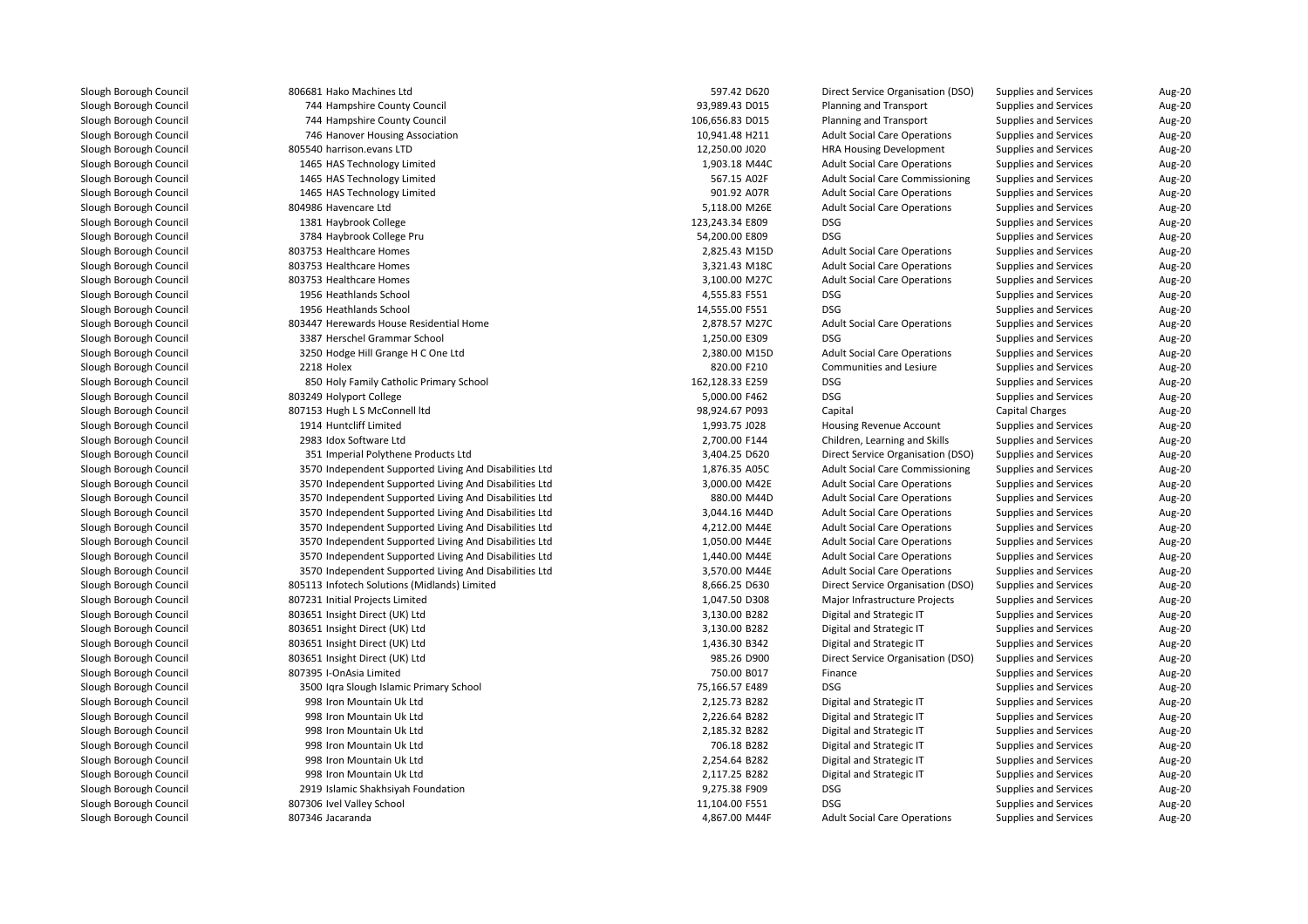| 753 Jack In The Box Day Nursery                                 | 9,492.83 F909                  | DSG                                                                         | <b>Supplies and Services</b>                                 | Aug-20           |
|-----------------------------------------------------------------|--------------------------------|-----------------------------------------------------------------------------|--------------------------------------------------------------|------------------|
| 807347 Jadu Creative Limited                                    | 1,000.00 B281                  | Digital and Strategic IT                                                    | Indirect Employee Expenses                                   | Aug-20           |
| 733 James Elliman School                                        | 29,444.50 E319                 | <b>DSG</b>                                                                  | <b>Supplies and Services</b>                                 | Aug-20           |
| 805226 JD Surfacing & Civil Engineering Limited                 | 11,726.45 D880                 | Direct Service Organisation (DSO)                                           | <b>Supplies and Services</b>                                 | Aug-20           |
| 805226 JD Surfacing & Civil Engineering Limited                 | 2,916.25 D880                  | Direct Service Organisation (DSO)                                           | Supplies and Services                                        | Aug-20           |
| 805226 JD Surfacing & Civil Engineering Limited                 | 1,008.00 D880                  | Direct Service Organisation (DSO)                                           | Supplies and Services                                        | Aug-20           |
| 805226 JD Surfacing & Civil Engineering Limited                 | 11,745.45 D880                 | Direct Service Organisation (DSO)                                           | Supplies and Services                                        | Aug-20           |
| 805226 JD Surfacing & Civil Engineering Limited                 | 2,856.25 D880                  | Direct Service Organisation (DSO)                                           | Supplies and Services                                        | Aug-20           |
| 805226 JD Surfacing & Civil Engineering Limited                 | 12,421.40 D880                 | Direct Service Organisation (DSO)                                           | <b>Supplies and Services</b>                                 | Aug-20           |
| 805226 JD Surfacing & Civil Engineering Limited                 | 2,856.25 D880                  | Direct Service Organisation (DSO)                                           | Supplies and Services                                        | Aug-20           |
| 804698 Jenny Hooper SEN Consulting Ltd                          | 2,212.50 F500                  | Children, Learning and Skills                                               | <b>Supplies and Services</b>                                 | Aug-20           |
| 1592 Jmw Systems Limited                                        | 11,910.00 D508                 | Major Infrastructure Projects                                               | Supplies and Services                                        | Aug-20           |
| 1592 Jmw Systems Limited                                        | 3,600.00 D512                  | Major Infrastructure Projects                                               | <b>Supplies and Services</b>                                 | Aug-20           |
| 196 Joes Folly                                                  | 1,181.81 A03E                  | <b>Adult Social Care Operations</b>                                         | <b>Supplies and Services</b>                                 | Aug-20           |
| 807453 John F Hunt Regeneration Ltd                             | 183,309.35 P405                | Capital                                                                     | Capital Charges                                              | Aug-20           |
| 807453 John F Hunt Regeneration Ltd                             | 190,423.17 P405                | Capital                                                                     | <b>Capital Charges</b>                                       | Aug-20           |
| 807339 Joymac Care Ltd                                          | 625.45 A05C                    | <b>Adult Social Care Commissioning</b>                                      | <b>Supplies and Services</b>                                 | Aug-20           |
| 803706 JP Mc Dougall & co Ltd T/A Dulux Decorator Centre        | 609.58 J605                    | Housing Revenue Account                                                     | <b>Supplies and Services</b>                                 | Aug-20           |
| 803815 Kathys Childcare                                         | 2,326.39 F909                  | <b>DSG</b>                                                                  | <b>Supplies and Services</b>                                 | Aug-20           |
| 2620 Kcare Nursing Agency Ltd                                   | 2,251.62 A05C                  | <b>Adult Social Care Commissioning</b>                                      | <b>Supplies and Services</b>                                 | Aug-20           |
| 2620 Kcare Nursing Agency Ltd                                   | 1,584.00 M44C                  | <b>Adult Social Care Operations</b>                                         | <b>Supplies and Services</b>                                 | Aug-20           |
| 2620 Kcare Nursing Agency Ltd                                   | 2,016.00 M44C                  | <b>Adult Social Care Operations</b>                                         | <b>Supplies and Services</b>                                 | Aug-20           |
| 2620 Kcare Nursing Agency Ltd                                   | 672.00 M44C                    | <b>Adult Social Care Operations</b>                                         | <b>Supplies and Services</b>                                 | Aug-20           |
| 2620 Kcare Nursing Agency Ltd                                   | 2,240.00 M44C                  | <b>Adult Social Care Operations</b>                                         | <b>Supplies and Services</b>                                 | Aug-20           |
| 2620 Kcare Nursing Agency Ltd                                   | 960.00 M44C                    | <b>Adult Social Care Operations</b>                                         | <b>Supplies and Services</b>                                 | Aug-20           |
| 2620 Kcare Nursing Agency Ltd                                   | 2,016.00 M44C                  | <b>Adult Social Care Operations</b>                                         | <b>Supplies and Services</b>                                 | Aug-20           |
| 2620 Kcare Nursing Agency Ltd                                   | 1,264.00 M44D                  | <b>Adult Social Care Operations</b>                                         | <b>Supplies and Services</b>                                 | Aug-20           |
| 2620 Kcare Nursing Agency Ltd                                   | 768.00 M44D                    | <b>Adult Social Care Operations</b>                                         | <b>Supplies and Services</b>                                 | Aug-20           |
| 2620 Kcare Nursing Agency Ltd                                   | 1,440.00 M48C                  | <b>Adult Social Care Operations</b>                                         | Supplies and Services                                        | Aug-20           |
| 2620 Kcare Nursing Agency Ltd                                   | 672.00 M48C                    | <b>Adult Social Care Operations</b>                                         | <b>Supplies and Services</b>                                 | Aug-20           |
| 2620 Kcare Nursing Agency Ltd                                   | 680.00 M48C                    | <b>Adult Social Care Operations</b>                                         | <b>Supplies and Services</b>                                 | Aug-20           |
| 804887 KCare Nursing Agency Ltd Supported House Living          | 2,926.00 M42F                  | <b>Adult Social Care Operations</b>                                         | <b>Supplies and Services</b>                                 | Aug-20           |
| 1996 Keysoft Solutions Limited                                  | 945.00 D900                    |                                                                             | Supplies and Services                                        |                  |
| 803916 Kharis Solutions                                         | 4,878.51 A05C                  | Direct Service Organisation (DSO)<br><b>Adult Social Care Commissioning</b> | <b>Supplies and Services</b>                                 | Aug-20<br>Aug-20 |
| 803916 Kharis Solutions                                         | 1,882.30 A05C                  | <b>Adult Social Care Commissioning</b>                                      |                                                              | Aug-20           |
| 803916 Kharis Solutions                                         |                                |                                                                             | <b>Supplies and Services</b>                                 | Aug-20           |
| 803916 Kharis Solutions                                         | 2,079.00 M44C<br>1,848.00 M44C | <b>Adult Social Care Operations</b><br><b>Adult Social Care Operations</b>  | <b>Supplies and Services</b><br><b>Supplies and Services</b> | Aug-20           |
| 803916 Kharis Solutions                                         |                                |                                                                             |                                                              | Aug-20           |
| 803916 Kharis Solutions                                         | 2,211.00 M44C                  | <b>Adult Social Care Operations</b><br><b>Adult Social Care Operations</b>  | <b>Supplies and Services</b>                                 | Aug-20           |
|                                                                 | 1,848.00 M44C                  |                                                                             | <b>Supplies and Services</b>                                 |                  |
| 803916 Kharis Solutions                                         | 1,633.50 M44C                  | <b>Adult Social Care Operations</b>                                         | <b>Supplies and Services</b>                                 | Aug-20           |
| 803916 Kharis Solutions                                         | 2,079.00 M44C                  | <b>Adult Social Care Operations</b>                                         | <b>Supplies and Services</b>                                 | Aug-20           |
| 803916 Kharis Solutions                                         | 2,079.00 M44C                  | <b>Adult Social Care Operations</b>                                         | <b>Supplies and Services</b>                                 | Aug-20           |
| 803916 Kharis Solutions                                         | 2,079.00 M44D                  | <b>Adult Social Care Operations</b>                                         | <b>Supplies and Services</b>                                 | Aug-20           |
| 803916 Kharis Solutions                                         | 11,025.00 M44E                 | <b>Adult Social Care Operations</b>                                         | <b>Supplies and Services</b>                                 | Aug-20           |
| 803916 Kharis Solutions                                         | 11,088.00 M44E                 | <b>Adult Social Care Operations</b>                                         | <b>Supplies and Services</b>                                 | Aug-20           |
| 803916 Kharis Solutions                                         | 600.00 M44E                    | <b>Adult Social Care Operations</b>                                         | <b>Supplies and Services</b>                                 | Aug-20           |
| 803916 Kharis Solutions                                         | 10,584.00 M44E                 | <b>Adult Social Care Operations</b>                                         | <b>Supplies and Services</b>                                 | Aug-20           |
| 803916 Kharis Solutions                                         | 907.50 M45C                    | <b>Adult Social Care Operations</b>                                         | Supplies and Services                                        | Aug-20           |
| 803916 Kharis Solutions                                         | 1,996.50 M48C                  | <b>Adult Social Care Operations</b>                                         | <b>Supplies and Services</b>                                 | Aug-20           |
| 803916 Kharis Solutions                                         | 1,848.00 M48C                  | <b>Adult Social Care Operations</b>                                         | <b>Supplies and Services</b>                                 | Aug-20           |
| 807411 Kier Construction Limited T/A Kier Construction Southern | 29,541.47 P204                 | Capital                                                                     | <b>Capital Charges</b>                                       | Aug-20           |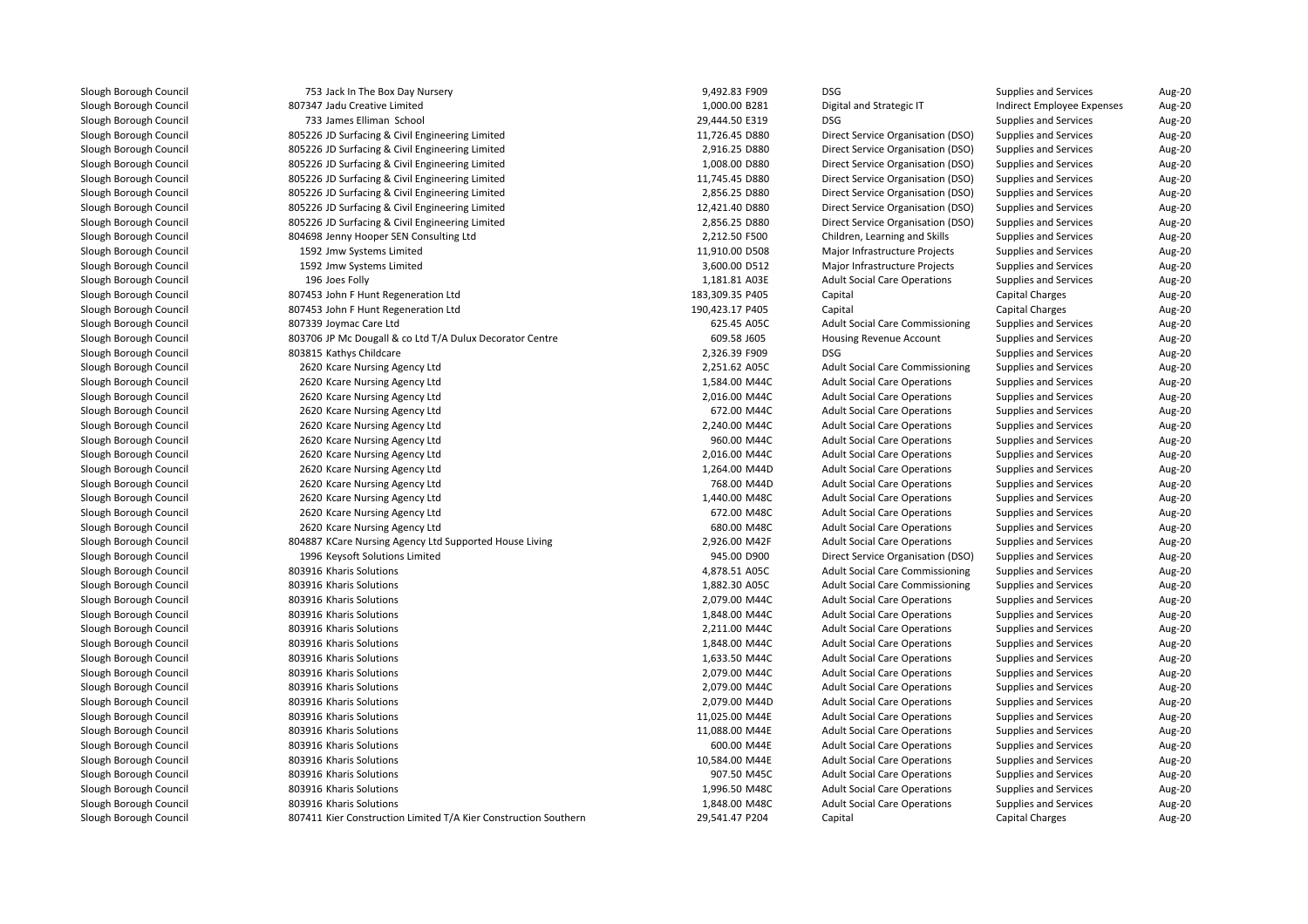| 807411 Kier Construction Limited T/A Kier Construction Southern | 26,501.82 P204 | Capital                                | <b>Capital Charges</b>       | Aug-20 |
|-----------------------------------------------------------------|----------------|----------------------------------------|------------------------------|--------|
| 664 Langley Grammar School                                      | 833.33 E329    | <b>DSG</b>                             | <b>Supplies and Services</b> | Aug-20 |
| 1699 Langley Hall Primary Academy                               | 2,833.33 E739  | <b>DSG</b>                             | <b>Supplies and Services</b> | Aug-20 |
| 3001 Langley Haven Care Homes Ltd                               | 19,119.10 A05C | <b>Adult Social Care Commissioning</b> | <b>Supplies and Services</b> | Aug-20 |
| 3001 Langley Haven Care Homes Ltd                               | 662.29 M25C    | <b>Adult Social Care Operations</b>    | <b>Supplies and Services</b> | Aug-20 |
| 3001 Langley Haven Care Homes Ltd                               | 3,542.86 M25C  | <b>Adult Social Care Operations</b>    | <b>Supplies and Services</b> | Aug-20 |
| 3001 Langley Haven Care Homes Ltd                               | 3,720.00 M26E  | <b>Adult Social Care Operations</b>    | <b>Supplies and Services</b> | Aug-20 |
| 3001 Langley Haven Care Homes Ltd                               | 3,720.00 M26E  | <b>Adult Social Care Operations</b>    | <b>Supplies and Services</b> | Aug-20 |
| 3001 Langley Haven Care Homes Ltd                               | 3,534.00 M27C  | <b>Adult Social Care Operations</b>    | <b>Supplies and Services</b> | Aug-20 |
| 3001 Langley Haven Care Homes Ltd                               | 3,534.00 M27C  | <b>Adult Social Care Operations</b>    | <b>Supplies and Services</b> | Aug-20 |
| 3001 Langley Haven Care Homes Ltd                               | 1,368.00 M27C  | <b>Adult Social Care Operations</b>    | <b>Supplies and Services</b> | Aug-20 |
| 3001 Langley Haven Care Homes Ltd                               | 3,365.71 M27C  | <b>Adult Social Care Operations</b>    | Supplies and Services        | Aug-20 |
| 3001 Langley Haven Care Homes Ltd                               | 662.29 M27C    | <b>Adult Social Care Operations</b>    | <b>Supplies and Services</b> | Aug-20 |
| 3001 Langley Haven Care Homes Ltd                               | 3,534.00 M27C  | <b>Adult Social Care Operations</b>    | <b>Supplies and Services</b> | Aug-20 |
| 3001 Langley Haven Care Homes Ltd                               | 3,534.00 M27F  | <b>Adult Social Care Operations</b>    | <b>Supplies and Services</b> | Aug-20 |
| 3001 Langley Haven Care Homes Ltd                               | 1,860.00 M27F  | <b>Adult Social Care Operations</b>    | <b>Supplies and Services</b> | Aug-20 |
| 3001 Langley Haven Care Homes Ltd                               | 3,985.71 M27F  | <b>Adult Social Care Operations</b>    | <b>Supplies and Services</b> | Aug-20 |
| 3001 Langley Haven Care Homes Ltd                               | 1,700.00 M27F  | <b>Adult Social Care Operations</b>    | Supplies and Services        | Aug-20 |
| 3001 Langley Haven Care Homes Ltd                               | 662.29 M27F    | <b>Adult Social Care Operations</b>    | <b>Supplies and Services</b> | Aug-20 |
| 3001 Langley Haven Care Homes Ltd                               | 684.00 M28C    | <b>Adult Social Care Operations</b>    | <b>Supplies and Services</b> | Aug-20 |
| 3001 Langley Haven Care Homes Ltd                               | 1,889.14 M28C  | <b>Adult Social Care Operations</b>    | <b>Supplies and Services</b> | Aug-20 |
| 3001 Langley Haven Care Homes Ltd                               | 3,306.00 M28C  | <b>Adult Social Care Operations</b>    | <b>Supplies and Services</b> | Aug-20 |
| 3001 Langley Haven Care Homes Ltd                               | 2,508.00 M28C  | <b>Adult Social Care Operations</b>    | <b>Supplies and Services</b> | Aug-20 |
| 3001 Langley Haven Care Homes Ltd                               | 2,850.00 M29C  | <b>Adult Social Care Operations</b>    | <b>Supplies and Services</b> | Aug-20 |
| 3001 Langley Haven Care Homes Ltd                               | -1,845.71 M29C | <b>Adult Social Care Operations</b>    | <b>Supplies and Services</b> | Aug-20 |
| 803686 Lascelles Park Nursery                                   | 19,666.17 F909 | <b>DSG</b>                             | <b>Supplies and Services</b> | Aug-20 |
| 806426 LAURA FRANKLIN                                           | 1,200.00 F417  | <b>DSG</b>                             | Supplies and Services        | Aug-20 |
| 1077 Lavat Consulting Limited                                   | 2,880.00 B015  | Finance                                | <b>Supplies and Services</b> | Aug-20 |
| 3482 Leonard Cheshire Disability                                | 5,295.56 M25D  | <b>Adult Social Care Operations</b>    | <b>Supplies and Services</b> | Aug-20 |
| 3482 Leonard Cheshire Disability                                | 5,472.08 M25D  | <b>Adult Social Care Operations</b>    | <b>Supplies and Services</b> | Aug-20 |
| 3482 Leonard Cheshire Disability                                | 5,295.56 M25D  | <b>Adult Social Care Operations</b>    | <b>Supplies and Services</b> | Aug-20 |
| 365 Lexisnexis Butterworths                                     | 8,558.18 B096  | Governance                             | Supplies and Services        | Aug-20 |
| 365 Lexisnexis Butterworths                                     | 722.82 B096    | Governance                             | <b>Supplies and Services</b> | Aug-20 |
| 301 Liberata Uk Limited                                         | 7,710.53 B048  | <b>Customer and Communications</b>     | <b>Supplies and Services</b> | Aug-20 |
| 301 Liberata Uk Limited                                         | 6,929.53 B048  | <b>Customer and Communications</b>     | <b>Supplies and Services</b> | Aug-20 |
| 806958 Lime Academy Ravensbourne                                | 12,000.00 F552 | <b>DSG</b>                             | <b>Supplies and Services</b> | Aug-20 |
| 469 Lime Blue Innovation Ltd                                    | 1,563.12 H213  | <b>Strategic Housing Services</b>      | <b>Supplies and Services</b> | Aug-20 |
| 806827 Linden Lodge School                                      | 31,182.00 F551 | <b>DSG</b>                             | <b>Supplies and Services</b> | Aug-20 |
| 805808 LINDEN LODGE SCHOOL                                      | 31,182.00 F551 | <b>DSG</b>                             | <b>Supplies and Services</b> | Aug-20 |
| 397 Liquidlogic                                                 | 35,000.00 F144 | Children, Learning and Skills          | <b>Supplies and Services</b> | Aug-20 |
| 397 Liquidlogic                                                 | 14,000.00 F144 | Children, Learning and Skills          | <b>Supplies and Services</b> | Aug-20 |
| 804692 Little Diamonds Pre School                               | 15,460.26 F909 | <b>DSG</b>                             | <b>Supplies and Services</b> | Aug-20 |
| 3791 Littledown Pru                                             | 17,100.00 E807 | <b>DSG</b>                             | <b>Supplies and Services</b> | Aug-20 |
| 667 Littledown School                                           | 65,950.01 E807 | <b>DSG</b>                             | Supplies and Services        | Aug-20 |
| 806504 Liza's Tuk Tuk                                           | 1,500.00 A01P  | <b>Public Health</b>                   | Supplies and Services        | Aug-20 |
| 804544 London Borough of Harrow                                 | 70,137.03 B096 | Governance                             | Indirect Employee Expenses   | Aug-20 |
| 1282 Long Close School                                          | 10,332.18 F909 | <b>DSG</b>                             | <b>Supplies and Services</b> | Aug-20 |
| 804585 Longlea Ltd                                              | 3,985.71 M18C  | <b>Adult Social Care Operations</b>    | Supplies and Services        | Aug-20 |
| 2302 Look Ahead Care And Support                                | 546.26 A05C    | <b>Adult Social Care Commissioning</b> | <b>Supplies and Services</b> | Aug-20 |
| 2302 Look Ahead Care And Support                                | 13,961.64 H211 | <b>Adult Social Care Operations</b>    | <b>Supplies and Services</b> | Aug-20 |
| 803596 Lorensbergs Limited                                      | 12,066.73 C104 | Communities and Lesiure                | Supplies and Services        | Aug-20 |
|                                                                 |                |                                        |                              |        |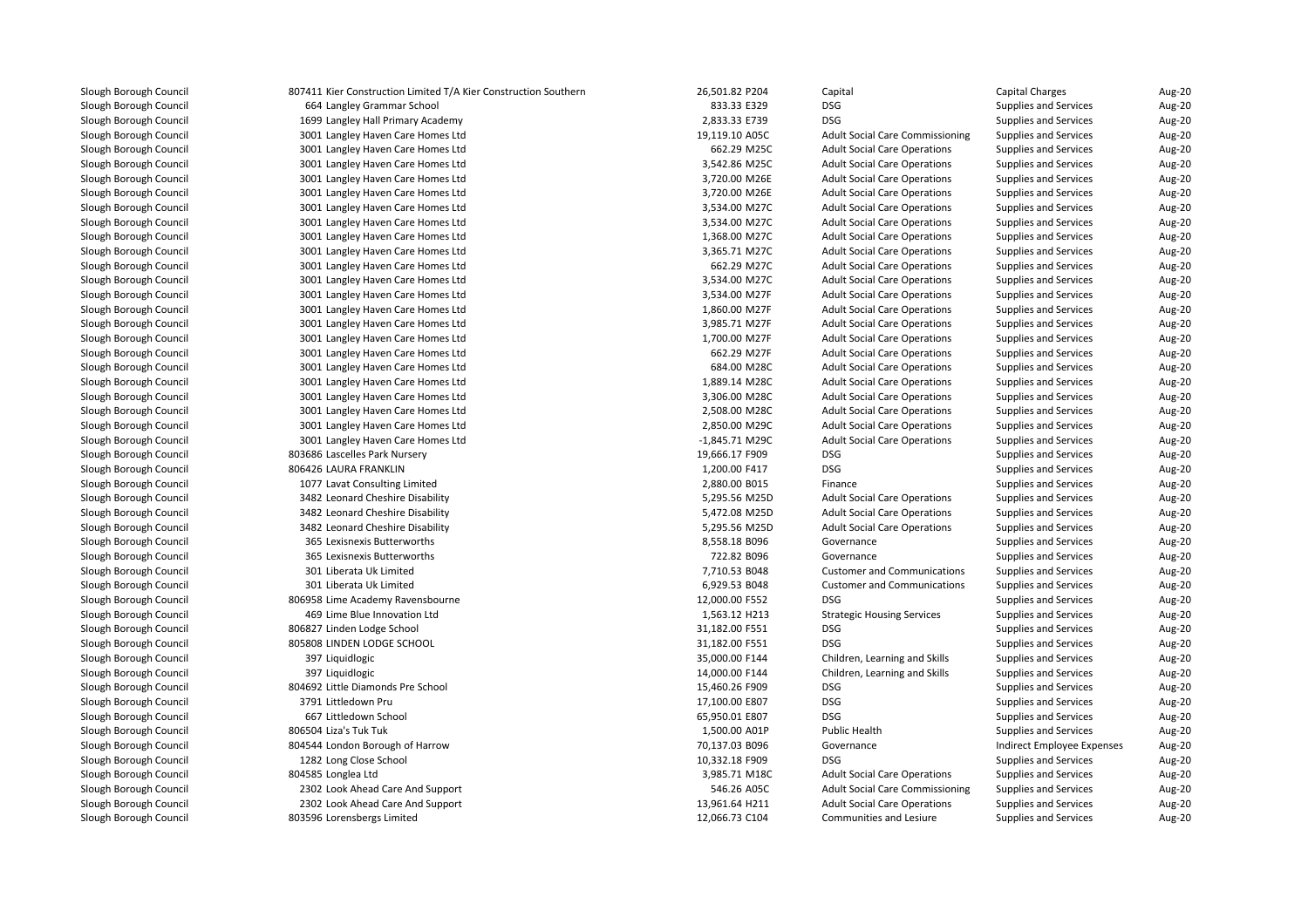806297 Love to ride 1195 Lynch Hill (Foundation Primary) School 29,883.11 E749 DSG 1771 Lynch Hill Academy 5,458.33 E359 DSG 290 Lyreco Uk Limited 290 Lyreco Uk Limited 290 Lyreco Uk Limited 290 Lyreco Uk Limited3424 MD Homes 807217 Macadamia Support Limited 807217 Macadamia Support Limited 807217 Macadamia Support Limited 807217 Macadamia Support Limited 807217 Macadamia Support Limited 807217 Macadamia Support Limited1874 Maccabee Pets Hotel 1874 Maccabee Pets Hotel 1941 Manor Green School 20,433.35 F551 DSG 1941 Manor Green School 24,933.35 F551 DSG 1941 Manor Green School 190,540.00 F551 DSG 4001 Manpower Direct Uk Limited 4001 Manpower Direct Uk Limited 4001 Manpower Direct Uk Limited 4001 Manpower Direct Uk Limited 529 Marish Primary School 73,841.41 E759 DSG2751 Martin Conway 2751 Martin Conway 2751 Martin Conway 2751 Martin Conway 2751 Martin Conway 1886 Matrix Scm 1886 Matrix Scm 1886 Matrix Scm 1886 Matrix Scm 804428 MBH Social Care Ltdd 1,500.00 A02A 807009 Medigold Health Consultancy Ltd 1496 Mighty Acorns Day Nursery Ltd 806737 Mishcon de Reya LLP 806737 Mishcon de Reya LLP 805121 MMCG (2) Limited 28,951.78 A05C 805121 MMCG (2) Limited 805121 MMCG (2) Limited 5,761.00 A05C 805121 MMCG (2) Limited 3,701.78 M15D 805121 MMCG (2) Limitedd 6,300.00 M15D 805121 MMCG (2) Limited 3,487.50 M15D 805121 MMCG (2) Limited 3,487.50 M15D 805121 MMCG (2) Limited 3,487.50 M15D 805121 MMCG (2) Limitedd 675.00 M15D 805121 MMCG (2) Limitedd 3,487.50 M17C 805121 MMCG (2) Limitedd 3,487.50 M17C 805121 MMCG (2) Limitedd 3,487.50 M17C 805121 MMCG (2) Limitedd  $2,220.00 \text{ M}17 \text{C}$ 

| 7 Love to ride                           | 4,166.67 D508   | Major Infrastructure Projects          | <b>Supplies and Services</b> | Aug-20 |
|------------------------------------------|-----------------|----------------------------------------|------------------------------|--------|
| 5 Lynch Hill (Foundation Primary) School | 29,883.11 E749  | <b>DSG</b>                             | <b>Supplies and Services</b> | Aug-20 |
| 1 Lynch Hill Academy                     | 5,458.33 E359   | <b>DSG</b>                             | <b>Supplies and Services</b> | Aug-20 |
| 0 Lyreco Uk Limited                      | 604.98 C010     | Communities and Lesiure                | Supplies and Services        | Aug-20 |
| 0 Lyreco Uk Limited                      | -734.87 C010    | Communities and Lesiure                | Supplies and Services        | Aug-20 |
| 0 Lyreco Uk Limited                      | 558.09 C010     | Communities and Lesiure                | Supplies and Services        | Aug-20 |
| 0 Lyreco Uk Limited                      | -1,320.00 P193  | Capital                                | <b>Capital Charges</b>       | Aug-20 |
| 4 M D Homes                              | 4,871.43 M15F   | <b>Adult Social Care Operations</b>    | <b>Supplies and Services</b> | Aug-20 |
| 7 Macadamia Support Limited              | 897.89 M42E     | <b>Adult Social Care Operations</b>    | Supplies and Services        | Aug-20 |
| 7 Macadamia Support Limited              | 1,678.25 M42E   | <b>Adult Social Care Operations</b>    | <b>Supplies and Services</b> | Aug-20 |
| 7 Macadamia Support Limited              | 897.28 M42E     | <b>Adult Social Care Operations</b>    | <b>Supplies and Services</b> | Aug-20 |
| 7 Macadamia Support Limited              | 1,678.25 M42E   | <b>Adult Social Care Operations</b>    | Supplies and Services        | Aug-20 |
| 7 Macadamia Support Limited              | 897.89 M42E     | <b>Adult Social Care Operations</b>    | <b>Supplies and Services</b> | Aug-20 |
| 7 Macadamia Support Limited              | 897.28 M42E     | <b>Adult Social Care Operations</b>    | Supplies and Services        | Aug-20 |
| 4 Maccabee Pets Hotel                    | 2,227.00 H253   | Neighbourhood Services                 | <b>External Receipts</b>     | Aug-20 |
| 4 Maccabee Pets Hotel                    | 1,241.00 H253   | Neighbourhood Services                 | <b>External Receipts</b>     | Aug-20 |
| 1 Manor Green School                     | 20,433.35 F551  | <b>DSG</b>                             | Supplies and Services        | Aug-20 |
| 1 Manor Green School                     | 24,933.35 F551  | <b>DSG</b>                             | <b>Supplies and Services</b> | Aug-20 |
| 1 Manor Green School                     | 190,540.00 F551 | <b>DSG</b>                             | <b>Supplies and Services</b> | Aug-20 |
| 1 Manpower Direct Uk Limited             | 6,639.93 H216   | <b>Strategic Housing Services</b>      | <b>Supplies and Services</b> | Aug-20 |
| 1 Manpower Direct Uk Limited             | 1,350.23 P204   | Capital                                | <b>Capital Charges</b>       | Aug-20 |
| 1 Manpower Direct Uk Limited             | 979.58 P204     | Capital                                | <b>Capital Charges</b>       | Aug-20 |
| 1 Manpower Direct Uk Limited             | 992.81 P204     | Capital                                | <b>Capital Charges</b>       | Aug-20 |
| 9 Marish Primary School                  | 73,841.41 E759  | <b>DSG</b>                             | <b>Supplies and Services</b> | Aug-20 |
| 1 Martin Conway                          | 781.65 M28E     | <b>Adult Social Care Operations</b>    | <b>Supplies and Services</b> | Aug-20 |
| 1 Martin Conway                          | 799.15 M28E     | <b>Adult Social Care Operations</b>    | Supplies and Services        | Aug-20 |
| 1 Martin Conway                          | 618.40 M80F     | <b>Adult Social Care Operations</b>    | <b>Supplies and Services</b> | Aug-20 |
| 1 Martin Conway                          | 618.40 M80F     | <b>Adult Social Care Operations</b>    | <b>Supplies and Services</b> | Aug-20 |
| 1 Martin Conway                          | 618.40 M80F     | <b>Adult Social Care Operations</b>    | <b>Supplies and Services</b> | Aug-20 |
| 6 Matrix Scm                             | 249,879.60 B023 | Finance                                | <b>Agency Staff</b>          | Aug-20 |
| 6 Matrix Scm                             | 223,870.43 B023 | Finance                                | <b>Agency Staff</b>          | Aug-20 |
| 6 Matrix Scm                             | 273,779.67 B023 | Finance                                | <b>Agency Staff</b>          | Aug-20 |
| 6 Matrix Scm                             | 233,591.58 B023 | Finance                                | <b>Agency Staff</b>          | Aug-20 |
| 8 MBH Social Care Ltd                    | 1,500.00 A02A   | <b>Adult Social Care Operations</b>    | <b>Supplies and Services</b> | Aug-20 |
| 9 Medigold Health Consultancy Ltd        | 6,998.25 B349   | People                                 | <b>Supplies and Services</b> | Aug-20 |
| 6 Mighty Acorns Day Nursery Ltd          | 16,488.69 F909  | <b>DSG</b>                             | <b>Supplies and Services</b> | Aug-20 |
| 7 Mishcon de Reya LLP                    | 9,355.50 P405   | Capital                                | <b>Capital Charges</b>       | Aug-20 |
| 7 Mishcon de Reya LLP                    | 1,103.00 P405   | Capital                                | <b>Capital Charges</b>       | Aug-20 |
| 1 MMCG (2) Limited                       | 28,951.78 A05C  | <b>Adult Social Care Commissioning</b> | Supplies and Services        | Aug-20 |
| 1 MMCG (2) Limited                       | 1,515.43 A03E   | <b>Adult Social Care Operations</b>    | <b>Supplies and Services</b> | Aug-20 |
| 1 MMCG (2) Limited                       | 5,761.00 A05C   | <b>Adult Social Care Commissioning</b> | Supplies and Services        | Aug-20 |
| 1 MMCG (2) Limited                       | 3,701.78 M15D   | <b>Adult Social Care Operations</b>    | <b>Supplies and Services</b> | Aug-20 |
| 1 MMCG (2) Limited                       | 6,300.00 M15D   | <b>Adult Social Care Operations</b>    | <b>Supplies and Services</b> | Aug-20 |
| 1 MMCG (2) Limited                       | 3,487.50 M15D   | <b>Adult Social Care Operations</b>    | <b>Supplies and Services</b> | Aug-20 |
| 1 MMCG (2) Limited                       | 3,487.50 M15D   | <b>Adult Social Care Operations</b>    | <b>Supplies and Services</b> | Aug-20 |
| 1 MMCG (2) Limited                       | 3,487.50 M15D   | <b>Adult Social Care Operations</b>    | <b>Supplies and Services</b> | Aug-20 |
| 1 MMCG (2) Limited                       | 675.00 M15D     | <b>Adult Social Care Operations</b>    | <b>Supplies and Services</b> | Aug-20 |
| 1 MMCG (2) Limited                       | 3,487.50 M17C   | <b>Adult Social Care Operations</b>    | <b>Supplies and Services</b> | Aug-20 |
| 1 MMCG (2) Limited                       | 3,487.50 M17C   | <b>Adult Social Care Operations</b>    | <b>Supplies and Services</b> | Aug-20 |
| 1 MMCG (2) Limited                       | 3,487.50 M17C   | <b>Adult Social Care Operations</b>    | <b>Supplies and Services</b> | Aug-20 |
| 1 MMCG (2) Limited                       | 2,220.00 M17C   | <b>Adult Social Care Operations</b>    | <b>Supplies and Services</b> | Aug-20 |
|                                          |                 |                                        |                              |        |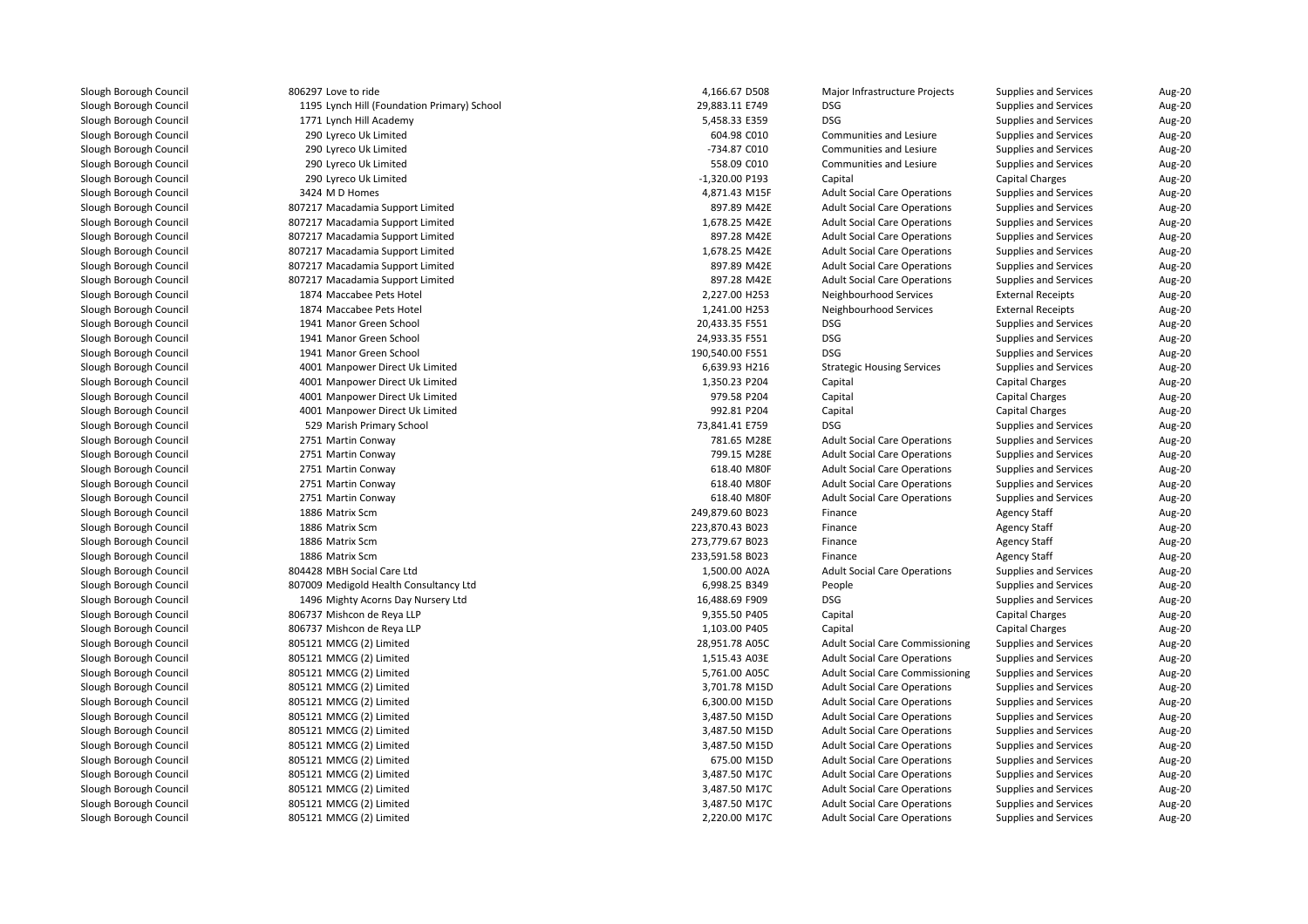805121 MMCG (2) Limited 805121 MMCG (2) Limited 805121 MMCG (2) Limited 805121 MMCG (2) Limited 805121 MMCG (2) Limited 805121 MMCG (2) Limited 805121 MMCG (2) Limited 805121 MMCG (2) Limited 805121 MMCG (2) Limited 805121 MMCG (2) Limited 805121 MMCG (2) Limited 805121 MMCG (2) Limited 805121 MMCG (2) Limited 805121 MMCG (2) Limited 805121 MMCG (2) Limited 805121 MMCG (2) Limited 805121 MMCG (2) Limited 805121 MMCG (2) Limited 805121 MMCG (2) Limited 805121 MMCG (2) Limited 805121 MMCG (2) Limited 805121 MMCG (2) Limited 805121 MMCG (2) Limited 805121 MMCG (2) Limited 805121 MMCG (2) Limited 805121 MMCG (2) Limited 805121 MMCG (2) Limited 805121 MMCG (2) Limited 805121 MMCG (2) Limited 805121 MMCG (2) Limited 805121 MMCG (2) Limited 805121 MMCG (2) Limited 805121 MMCG (2) Limited 805121 MMCG (2) Limited 805121 MMCG (2) Limited 805121 MMCG (2) Limited 805121 MMCG (2) Limited 805121 MMCG (2) Limited 805121 MMCG (2) Limited 805121 MMCG (2) Limited 805121 MMCG (2) Limited 805121 MMCG (2) Limited 805121 MMCG (2) Limited 805121 MMCG (2) Limited 805121 MMCG (2) Limited 805121 MMCG (2) Limited 805121 MMCG (2) Limited 805121 MMCG (2) Limited 805121 MMCG (2) Limited 805121 MMCG (2) Limited805121 MMCG (2) Limited

| d | 1,147.50 M17C  | <b>Adult Social Care Operations</b> | <b>Supplies and Services</b> | Aug-20        |
|---|----------------|-------------------------------------|------------------------------|---------------|
| d | 3,487.50 M17C  | <b>Adult Social Care Operations</b> | Supplies and Services        | Aug-20        |
| d | 8,250.01 M18C  | <b>Adult Social Care Operations</b> | <b>Supplies and Services</b> | Aug-20        |
| d | 3,701.78 M18C  | <b>Adult Social Care Operations</b> | Supplies and Services        | Aug-20        |
| d | 3,322.07 M18C  | <b>Adult Social Care Operations</b> | <b>Supplies and Services</b> | Aug-20        |
| d | 3,487.50 M18C  | <b>Adult Social Care Operations</b> | <b>Supplies and Services</b> | Aug-20        |
| d | 3,487.50 M18C  | <b>Adult Social Care Operations</b> | Supplies and Services        | Aug-20        |
| d | 3,487.50 M18C  | <b>Adult Social Care Operations</b> | Supplies and Services        | Aug-20        |
| d | 3,487.50 M18C  | <b>Adult Social Care Operations</b> | <b>Supplies and Services</b> | Aug-20        |
| d | 3,487.50 M18C  | <b>Adult Social Care Operations</b> | Supplies and Services        | Aug-20        |
| d | 3,487.50 M18C  | <b>Adult Social Care Operations</b> | Supplies and Services        | Aug-20        |
| d | 3,487.50 M18C  | <b>Adult Social Care Operations</b> | <b>Supplies and Services</b> | Aug-20        |
| d | 4,301.25 M18C  | <b>Adult Social Care Operations</b> | <b>Supplies and Services</b> | Aug-20        |
| d | 3,487.50 M18C  | <b>Adult Social Care Operations</b> | Supplies and Services        | Aug-20        |
| d | 3,487.50 M18C  | <b>Adult Social Care Operations</b> | <b>Supplies and Services</b> | Aug-20        |
| d | 3,487.50 M18C  | <b>Adult Social Care Operations</b> | <b>Supplies and Services</b> | Aug-20        |
| d | 3,487.50 M18C  | <b>Adult Social Care Operations</b> | Supplies and Services        | Aug-20        |
| d | 3,487.50 M18C  | <b>Adult Social Care Operations</b> | <b>Supplies and Services</b> | Aug-20        |
| d | 3,487.50 M18C  | <b>Adult Social Care Operations</b> | <b>Supplies and Services</b> | Aug-20        |
| d | 609.11 M18C    | <b>Adult Social Care Operations</b> | Supplies and Services        | Aug-20        |
| d | 4,301.25 M18C  | <b>Adult Social Care Operations</b> | <b>Supplies and Services</b> | Aug-20        |
| d | 3,487.50 M25C  | <b>Adult Social Care Operations</b> | <b>Supplies and Services</b> | Aug-20        |
| d | 3,487.50 M25C  | <b>Adult Social Care Operations</b> | <b>Supplies and Services</b> | Aug-20        |
| d | 3,487.50 M25C  | <b>Adult Social Care Operations</b> | Supplies and Services        | Aug-20        |
| d | 3,487.50 M25C  | <b>Adult Social Care Operations</b> | <b>Supplies and Services</b> | Aug-20        |
| d | 3,487.50 M25C  | <b>Adult Social Care Operations</b> | Supplies and Services        | Aug-20        |
| d | 3,487.50 M25C  | <b>Adult Social Care Operations</b> | Supplies and Services        | Aug-20        |
| d | 3,487.50 M25C  | <b>Adult Social Care Operations</b> | <b>Supplies and Services</b> | Aug-20        |
| d | 10,350.00 M25C | <b>Adult Social Care Operations</b> | Supplies and Services        | Aug-20        |
| d | 3,487.50 M27C  | <b>Adult Social Care Operations</b> | <b>Supplies and Services</b> | Aug-20        |
| d | 3,487.50 M27C  | <b>Adult Social Care Operations</b> | <b>Supplies and Services</b> | Aug-20        |
| d | 3,487.50 M27C  | <b>Adult Social Care Operations</b> | Supplies and Services        | Aug-20        |
| d | 3,487.50 M27C  | <b>Adult Social Care Operations</b> | <b>Supplies and Services</b> | Aug-20        |
| d | 3,487.50 M27C  | <b>Adult Social Care Operations</b> | <b>Supplies and Services</b> | Aug-20        |
| d | 562.50 M27C    | <b>Adult Social Care Operations</b> | Supplies and Services        | <b>Aug-20</b> |
| d | 3,487.50 M27C  | <b>Adult Social Care Operations</b> | Supplies and Services        | Aug-20        |
| d | 3,487.50 M28C  | <b>Adult Social Care Operations</b> | <b>Supplies and Services</b> | Aug-20        |
| d | 3,107.14 M28C  | <b>Adult Social Care Operations</b> | <b>Supplies and Services</b> | Aug-20        |
| d | 2,850.00 M28C  | <b>Adult Social Care Operations</b> | Supplies and Services        | Aug-20        |
| d | 3,487.50 M28C  | <b>Adult Social Care Operations</b> | <b>Supplies and Services</b> | Aug-20        |
| d | 4,275.00 M28C  | <b>Adult Social Care Operations</b> | <b>Supplies and Services</b> | Aug-20        |
| d | 3,487.50 M28C  | <b>Adult Social Care Operations</b> | Supplies and Services        | Aug-20        |
| d | 3,321.43 M28C  | <b>Adult Social Care Operations</b> | <b>Supplies and Services</b> | Aug-20        |
| d | 3,487.50 M28C  | <b>Adult Social Care Operations</b> | <b>Supplies and Services</b> | Aug-20        |
| d | 3,487.50 M28C  | <b>Adult Social Care Operations</b> | Supplies and Services        | Aug-20        |
| d | 3,139.28 M28C  | <b>Adult Social Care Operations</b> | <b>Supplies and Services</b> | Aug-20        |
| d | 3,321.43 M28C  | <b>Adult Social Care Operations</b> | <b>Supplies and Services</b> | Aug-20        |
| d | 3,121.43 M29C  | <b>Adult Social Care Operations</b> | Supplies and Services        | Aug-20        |
| d | 4,207.14 M29C  | <b>Adult Social Care Operations</b> | Supplies and Services        | Aug-20        |
| d | -1,687.50 M29C | <b>Adult Social Care Operations</b> | <b>Supplies and Services</b> | Aug-20        |
| d | 813.75 M29C    | <b>Adult Social Care Operations</b> | <b>Supplies and Services</b> | Aug-20        |
|   |                |                                     |                              |               |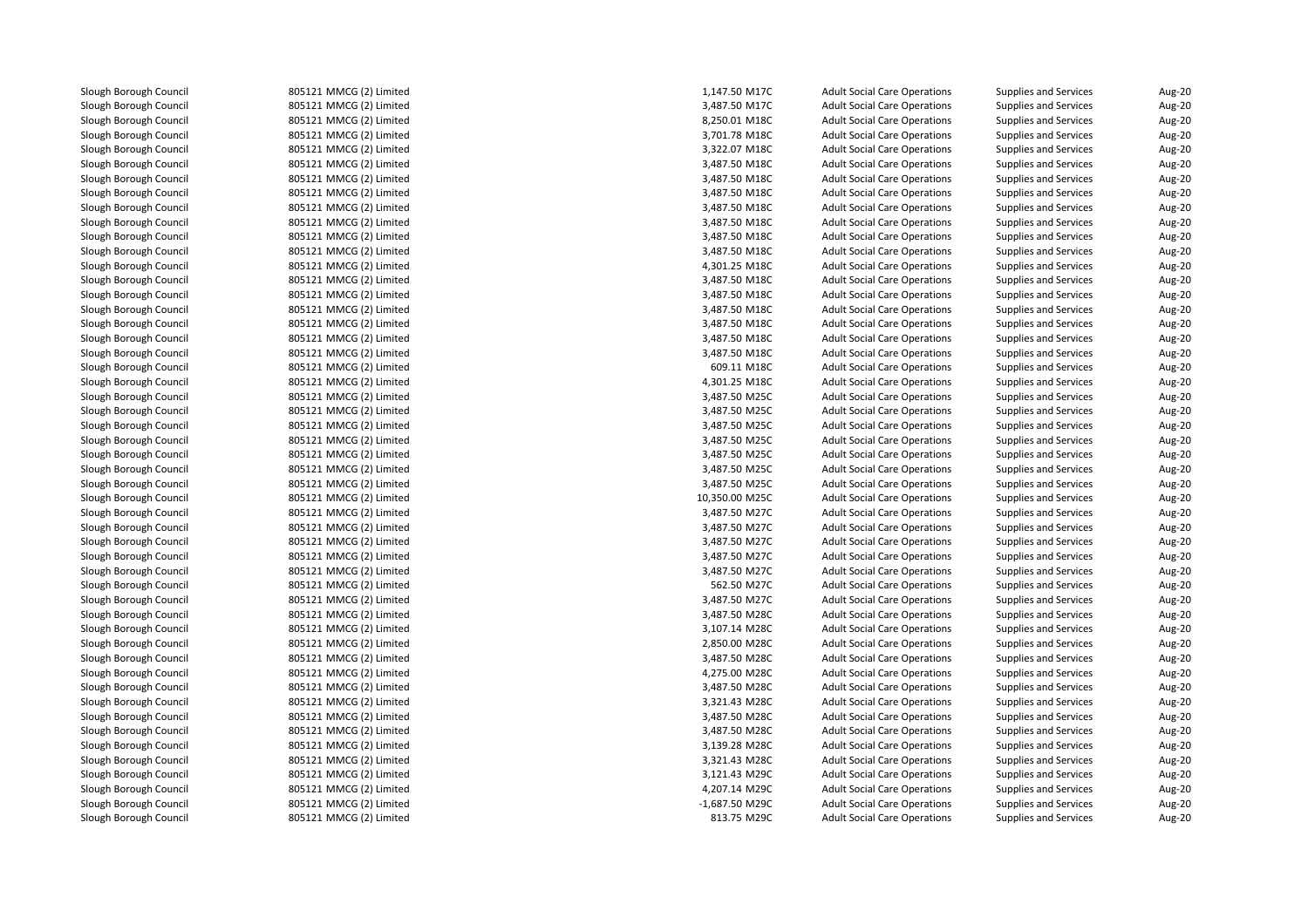| 2115 Montagu Evans Llp                    | 15,000.00 P172 | Capital                                | Capital Charges              | Aug-20 |
|-------------------------------------------|----------------|----------------------------------------|------------------------------|--------|
| 3302 Montem Primary School                | 25,490.45 E339 | <b>DSG</b>                             | Supplies and Services        | Aug-20 |
| 807160 Moot Hill Limited                  | 1,750.00 B096  | Governance                             | <b>Supplies and Services</b> | Aug-20 |
| 805335 Motion Picture Licensing Company   | 7,931.23 B064  | <b>Building Management</b>             | <b>Supplies and Services</b> | Aug-20 |
| 806484 Mrs Parwinder Kaur Bhandal         | 5,239.00 H205  | <b>Strategic Housing Services</b>      | Supplies and Services        | Aug-20 |
| 805486 Mulalley & Company Limited         | 45,462.78 P153 | Capital                                | Capital Charges              | Aug-20 |
| 805486 Mulalley & Company Limited         | 7,889.48 P153  | Capital                                | Capital Charges              | Aug-20 |
| 805486 Mulalley & Company Limited         | 8,303.55 P153  | Capital                                | Capital Charges              | Aug-20 |
| 806264 NAL Ltd                            | 1,858.76 D880  | Direct Service Organisation (DSO)      | <b>Supplies and Services</b> | Aug-20 |
| 805369 NAS Services Limited               | 8,442.54 M42E  | <b>Adult Social Care Operations</b>    | <b>Supplies and Services</b> | Aug-20 |
| 1074 Ncfe                                 | 1,100.00 F210  | Communities and Lesiure                | <b>Supplies and Services</b> | Aug-20 |
| 805863 NEW REFLEXIONS LIMITED             | 2,978.57 F462  | <b>DSG</b>                             | <b>Supplies and Services</b> | Aug-20 |
| 805863 NEW REFLEXIONS LIMITED             | 3,077.85 F462  | <b>DSG</b>                             | Supplies and Services        | Aug-20 |
| 1864 Noahs Ark Environmental Services Ltd | 2,631.66 H253  | Neighbourhood Services                 | <b>External Receipts</b>     | Aug-20 |
| 1864 Noahs Ark Environmental Services Ltd | 3,251.85 H253  | Neighbourhood Services                 | <b>External Receipts</b>     | Aug-20 |
| 805330 Norden Farm Centre Trust Limited   | 1,807.48 B175  | <b>Building Management</b>             | <b>External Receipts</b>     | Aug-20 |
| 1391 Northgate Public Services (Uk) Ltd   | 17,076.81 B282 | Digital and Strategic IT               | Supplies and Services        | Aug-20 |
| 3717 Norwood Schools Limited              | 3,997.28 M26E  | <b>Adult Social Care Operations</b>    | Supplies and Services        | Aug-20 |
| 3717 Norwood Schools Limited              | -552.40 M26E   | <b>Adult Social Care Operations</b>    | <b>External Receipts</b>     | Aug-20 |
| 2021 Now Medical                          | 640.00 H207    | <b>Strategic Housing Services</b>      | <b>Supplies and Services</b> | Aug-20 |
| 803238 Oasis Care and Training Agency     | 1,143.68 A05C  | <b>Adult Social Care Commissioning</b> | <b>Supplies and Services</b> | Aug-20 |
| 803238 Oasis Care and Training Agency     | 1,443.96 M42C  | <b>Adult Social Care Operations</b>    | <b>Supplies and Services</b> | Aug-20 |
| 803238 Oasis Care and Training Agency     | 1,091.56 M44C  | <b>Adult Social Care Operations</b>    | <b>Supplies and Services</b> | Aug-20 |
| 803238 Oasis Care and Training Agency     | 842.32 M44C    | <b>Adult Social Care Operations</b>    | <b>Supplies and Services</b> | Aug-20 |
| 803238 Oasis Care and Training Agency     | 1,082.96 M44C  | <b>Adult Social Care Operations</b>    | <b>Supplies and Services</b> | Aug-20 |
| 803238 Oasis Care and Training Agency     | 842.32 M44C    | <b>Adult Social Care Operations</b>    | <b>Supplies and Services</b> | Aug-20 |
| 803238 Oasis Care and Training Agency     | 3,472.40 M44C  | <b>Adult Social Care Operations</b>    | <b>Supplies and Services</b> | Aug-20 |
| 803238 Oasis Care and Training Agency     | 1,082.96 M44C  | <b>Adult Social Care Operations</b>    | <b>Supplies and Services</b> | Aug-20 |
| 803238 Oasis Care and Training Agency     | 876.68 M44C    | <b>Adult Social Care Operations</b>    | <b>Supplies and Services</b> | Aug-20 |
| 803238 Oasis Care and Training Agency     | 2,165.96 M44C  | <b>Adult Social Care Operations</b>    | <b>Supplies and Services</b> | Aug-20 |
| 803238 Oasis Care and Training Agency     | 2,544.12 M44C  | <b>Adult Social Care Operations</b>    | <b>Supplies and Services</b> | Aug-20 |
| 803238 Oasis Care and Training Agency     | 721.98 M44C    | <b>Adult Social Care Operations</b>    | <b>Supplies and Services</b> | Aug-20 |
| 803238 Oasis Care and Training Agency     | 2,784.80 M44C  | <b>Adult Social Care Operations</b>    | Supplies and Services        | Aug-20 |
| 803238 Oasis Care and Training Agency     | 4,331.88 M44C  | <b>Adult Social Care Operations</b>    | <b>Supplies and Services</b> | Aug-20 |
| 803238 Oasis Care and Training Agency     | 945.44 M44C    | <b>Adult Social Care Operations</b>    | Supplies and Services        | Aug-20 |
| 803238 Oasis Care and Training Agency     | 979.84 M44D    | <b>Adult Social Care Operations</b>    | <b>Supplies and Services</b> | Aug-20 |
| 803238 Oasis Care and Training Agency     | 945.45 M44D    | <b>Adult Social Care Operations</b>    | Supplies and Services        | Aug-20 |
| 803238 Oasis Care and Training Agency     | 1,340.84 M44D  | <b>Adult Social Care Operations</b>    | <b>Supplies and Services</b> | Aug-20 |
| 803238 Oasis Care and Training Agency     | 842.32 M44D    | <b>Adult Social Care Operations</b>    | <b>Supplies and Services</b> | Aug-20 |
| 803238 Oasis Care and Training Agency     | 2,165.96 M44D  | <b>Adult Social Care Operations</b>    | <b>Supplies and Services</b> | Aug-20 |
| 803238 Oasis Care and Training Agency     | 2,406.60 M48C  | <b>Adult Social Care Operations</b>    | <b>Supplies and Services</b> | Aug-20 |
| 803238 Oasis Care and Training Agency     | 1,203.32 M48C  | <b>Adult Social Care Operations</b>    | <b>Supplies and Services</b> | Aug-20 |
| 1129 Ocean Media Group Ltd                | 2,435.25 J200  | Housing Revenue Account                | <b>Supplies and Services</b> | Aug-20 |
| 1767 Olive Tree Montessori Ltd            | 5,160.00 F374  | <b>DSG</b>                             | Supplies and Services        | Aug-20 |
| 1767 Olive Tree Montessori Ltd            | 18,236.94 F909 | <b>DSG</b>                             | <b>Supplies and Services</b> | Aug-20 |
| 1767 Olive Tree Montessori Ltd            | 1,152.90 F909  | <b>DSG</b>                             | <b>Supplies and Services</b> | Aug-20 |
| 3603 Olympia Transport Limited            | 4,109.63 F123  | Children, Learning and Skills          | <b>Supplies and Services</b> | Aug-20 |
| 332 Olympic Workwear                      | 1,914.80 F150  | Children, Learning and Skills          | Supplies and Services        | Aug-20 |
| 807399 OMG Trading LTD                    | 4,740.00 P871  | Capital                                | <b>Capital Charges</b>       | Aug-20 |
| 807399 OMG Trading LTD                    | 1,185.00 P871  | Capital                                | Capital Charges              | Aug-20 |
| 804687 Optalis Limited                    | 5,642.13 M26E  | <b>Adult Social Care Operations</b>    | <b>Supplies and Services</b> | Aug-20 |
|                                           |                |                                        |                              |        |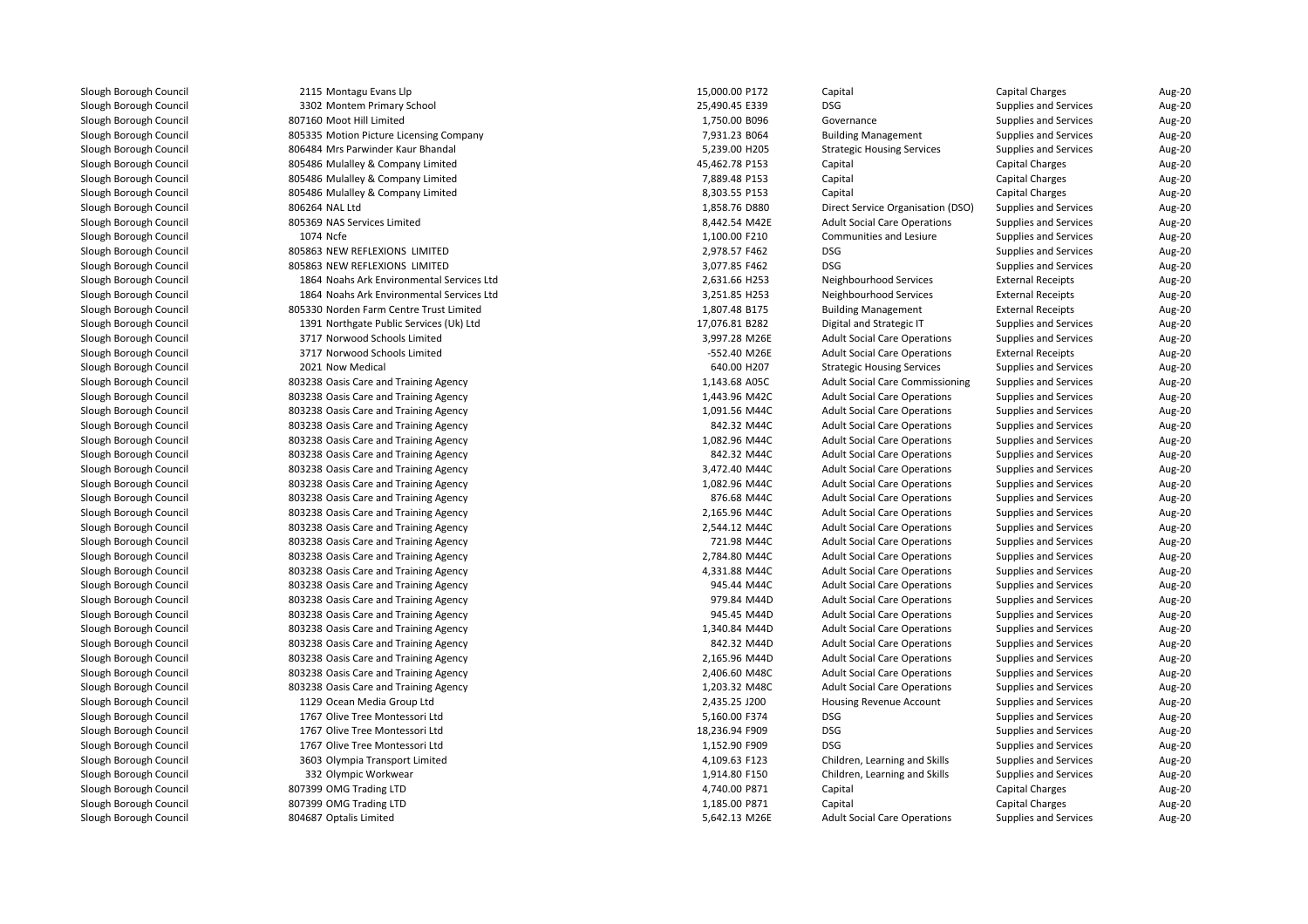Slough Borough Council

 804687 Optalis Limited 803490 Optimum Specialised Home Limited 803490 Optimum Specialised Home Limited 805804 OPTIONS AUTISM SERVICES LIMITED 805804 OPTIONS AUTISM SERVICES LIMITED 805804 OPTIONS AUTISM SERVICES LIMITED 805804 OPTIONS AUTISM SERVICES LIMITED 805804 OPTIONS AUTISM SERVICES LIMITED 805804 OPTIONS AUTISM SERVICES LIMITED 805804 OPTIONS AUTISM SERVICES LIMITED 805804 OPTIONS AUTISM SERVICES LIMITED 805804 OPTIONS AUTISM SERVICES LIMITED 805804 OPTIONS AUTISM SERVICES LIMITED 805804 OPTIONS AUTISM SERVICES LIMITED 805804 OPTIONS AUTISM SERVICES LIMITED 805804 OPTIONS AUTISM SERVICES LIMITED 805804 OPTIONS AUTISM SERVICES LIMITED 805804 OPTIONS AUTISM SERVICES LIMITED 805804 OPTIONS AUTISM SERVICES LIMITED 805804 OPTIONS AUTISM SERVICES LIMITED 805804 OPTIONS AUTISM SERVICES LIMITED 805804 OPTIONS AUTISM SERVICES LIMITED 805804 OPTIONS AUTISM SERVICES LIMITED 805804 OPTIONS AUTISM SERVICES LIMITED 805804 OPTIONS AUTISM SERVICES LIMITED 805804 OPTIONS AUTISM SERVICES LIMITED 805804 OPTIONS AUTISM SERVICES LIMITED 805804 OPTIONS AUTISM SERVICES LIMITED 805804 OPTIONS AUTISM SERVICES LIMITED 805804 OPTIONS AUTISM SERVICES LIMITED 805804 OPTIONS AUTISM SERVICES LIMITED 805804 OPTIONS AUTISM SERVICES LIMITED 805804 OPTIONS AUTISM SERVICES LIMITED 805804 OPTIONS AUTISM SERVICES LIMITED 805804 OPTIONS AUTISM SERVICES LIMITED 805804 OPTIONS AUTISM SERVICES LIMITED 805804 OPTIONS AUTISM SERVICES LIMITED 805804 OPTIONS AUTISM SERVICES LIMITED 805804 OPTIONS AUTISM SERVICES LIMITED 805804 OPTIONS AUTISM SERVICES LIMITED 805804 OPTIONS AUTISM SERVICES LIMITED 805804 OPTIONS AUTISM SERVICES LIMITED 805804 OPTIONS AUTISM SERVICES LIMITED 805804 OPTIONS AUTISM SERVICES LIMITED 805804 OPTIONS AUTISM SERVICES LIMITED 805804 OPTIONS AUTISM SERVICES LIMITED 805804 OPTIONS AUTISM SERVICES LIMITED 805804 OPTIONS AUTISM SERVICES LIMITED 805804 OPTIONS AUTISM SERVICES LIMITED 805804 OPTIONS AUTISM SERVICES LIMITED805804 OPTIONS AUTISM SERVICES LIMITED

| d                           | 4,807.26 M42E  | <b>Adult Social Care Operations</b>    | <b>Supplies and Services</b> | Aug-20        |
|-----------------------------|----------------|----------------------------------------|------------------------------|---------------|
| cialised Home Limited       | 3,277.56 A05C  | <b>Adult Social Care Commissioning</b> | <b>Supplies and Services</b> | Aug-20        |
| cialised Home Limited       | 8,400.00 M26E  | <b>Adult Social Care Operations</b>    | Supplies and Services        | Aug-20        |
| ISM SERVICES LIMITED        | 2,756.00 F462  | <b>DSG</b>                             | <b>Supplies and Services</b> | Aug-20        |
| ISM SERVICES LIMITED        | 4,664.00 F462  | <b>DSG</b>                             | <b>Supplies and Services</b> | Aug-20        |
| ISM SERVICES LIMITED        | 2,544.00 F462  | <b>DSG</b>                             | <b>Supplies and Services</b> | Aug-20        |
| ISM SERVICES LIMITED        | 4,028.00 F462  | <b>DSG</b>                             | <b>Supplies and Services</b> | Aug-20        |
| ISM SERVICES LIMITED        | 3,604.00 F462  | <b>DSG</b>                             | <b>Supplies and Services</b> | Aug-20        |
| ISM SERVICES LIMITED        | 2,756.00 F462  | DSG                                    | <b>Supplies and Services</b> | Aug-20        |
| ISM SERVICES LIMITED        | 3,180.00 F462  | <b>DSG</b>                             | <b>Supplies and Services</b> | Aug-20        |
| ISM SERVICES LIMITED        | 4,664.00 F558  | DSG                                    | <b>Supplies and Services</b> | Aug-20        |
| ISM SERVICES LIMITED        | 1,218.00 F558  | <b>DSG</b>                             | <b>Supplies and Services</b> | Aug-20        |
| ISM SERVICES LIMITED        | 2,756.00 F558  | <b>DSG</b>                             | <b>Supplies and Services</b> | Aug-20        |
| ISM SERVICES LIMITED        | 2,756.00 F558  | <b>DSG</b>                             | <b>Supplies and Services</b> | Aug-20        |
| ISM SERVICES LIMITED        | 2,544.00 F558  | <b>DSG</b>                             | <b>Supplies and Services</b> | Aug-20        |
| ISM SERVICES LIMITED        | 4,028.00 F558  | DSG                                    | <b>Supplies and Services</b> | Aug-20        |
| ISM SERVICES LIMITED        | 5,142.86 F558  | <b>DSG</b>                             | <b>Supplies and Services</b> | Aug-20        |
| ISM SERVICES LIMITED        | 5,314.29 F558  | <b>DSG</b>                             | <b>Supplies and Services</b> | <b>Aug-20</b> |
| ISM SERVICES LIMITED        | 2,544.00 F558  | DSG                                    | <b>Supplies and Services</b> | Aug-20        |
| ISM SERVICES LIMITED        | 1,950.00 F558  | <b>DSG</b>                             | <b>Supplies and Services</b> | Aug-20        |
| ISM SERVICES LIMITED        | 5,314.29 F558  | DSG                                    | <b>Supplies and Services</b> | Aug-20        |
| ISM SERVICES LIMITED        | 3,356.67 F558  | <b>DSG</b>                             | <b>Supplies and Services</b> | <b>Aug-20</b> |
| ISM SERVICES LIMITED        | 3,180.00 F558  | <b>DSG</b>                             | <b>Supplies and Services</b> | <b>Aug-20</b> |
| ISM SERVICES LIMITED        | 2,756.00 F558  | DSG                                    | Supplies and Services        | Aug-20        |
| ISM SERVICES LIMITED        | 4,028.00 F558  | DSG                                    | <b>Supplies and Services</b> | Aug-20        |
| ISM SERVICES LIMITED        | 1,696.00 F558  | DSG                                    | <b>Supplies and Services</b> | Aug-20        |
| ISM SERVICES LIMITED        | 2,756.00 F558  | DSG                                    | <b>Supplies and Services</b> | Aug-20        |
| ISM SERVICES LIMITED        | 5,314.29 F558  | <b>DSG</b>                             | <b>Supplies and Services</b> | Aug-20        |
| ISM SERVICES LIMITED        | 2,544.00 F558  | DSG                                    | <b>Supplies and Services</b> | Aug-20        |
| ISM SERVICES LIMITED        | 2,756.00 F558  | <b>DSG</b>                             | <b>Supplies and Services</b> | Aug-20        |
| <b>ISM SERVICES LIMITED</b> | 1,218.00 F558  | DSG                                    | <b>Supplies and Services</b> | Aug-20        |
| ISM SERVICES LIMITED        | 2,436.00 F558  | <b>DSG</b>                             | <b>Supplies and Services</b> | Aug-20        |
| ISM SERVICES LIMITED        | 1,218.00 F558  | <b>DSG</b>                             | <b>Supplies and Services</b> | Aug-20        |
| ISM SERVICES LIMITED        | 1,914.00 F558  | DSG                                    | <b>Supplies and Services</b> | Aug-20        |
| ISM SERVICES LIMITED        | 25,228.00 F558 | <b>DSG</b>                             | <b>Supplies and Services</b> | Aug-20        |
| ISM SERVICES LIMITED        | 3,604.00 F558  | <b>DSG</b>                             | <b>Supplies and Services</b> | Aug-20        |
| ISM SERVICES LIMITED        | 3,604.00 F558  | DSG                                    | <b>Supplies and Services</b> | Aug-20        |
| ISM SERVICES LIMITED        | 2,120.00 F558  | <b>DSG</b>                             | <b>Supplies and Services</b> | Aug-20        |
| ISM SERVICES LIMITED        | 2,210.00 F558  | DSG                                    | <b>Supplies and Services</b> | Aug-20        |
| ISM SERVICES LIMITED        | 1,914.00 F558  | <b>DSG</b>                             | <b>Supplies and Services</b> | Aug-20        |
| ISM SERVICES LIMITED        | 3,604.00 F558  | <b>DSG</b>                             | <b>Supplies and Services</b> | Aug-20        |
| ISM SERVICES LIMITED        | 2,958.00 F558  | DSG                                    | <b>Supplies and Services</b> | Aug-20        |
| ISM SERVICES LIMITED        | 3,604.00 F558  | <b>DSG</b>                             | <b>Supplies and Services</b> | Aug-20        |
| ISM SERVICES LIMITED        | 3,604.00 F558  | <b>DSG</b>                             | <b>Supplies and Services</b> | Aug-20        |
| ISM SERVICES LIMITED        | 3,604.00 F558  | <b>DSG</b>                             | <b>Supplies and Services</b> | Aug-20        |
| ISM SERVICES LIMITED        | 2,990.00 F558  | <b>DSG</b>                             | <b>Supplies and Services</b> | Aug-20        |
| ISM SERVICES LIMITED        | 2,756.00 F558  | DSG                                    | <b>Supplies and Services</b> | Aug-20        |
| ISM SERVICES LIMITED        | 2,756.00 F558  | DSG                                    | <b>Supplies and Services</b> | Aug-20        |
| ISM SERVICES LIMITED        | 4,002.00 F558  | DSG                                    | Supplies and Services        | Aug-20        |
| ISM SERVICES LIMITED        | 2,756.00 F558  | <b>DSG</b>                             | <b>Supplies and Services</b> | Aug-20        |
| ISM SERVICES LIMITED        | 3,604.00 F558  | <b>DSG</b>                             | Supplies and Services        | <b>Aug-20</b> |
|                             |                |                                        |                              |               |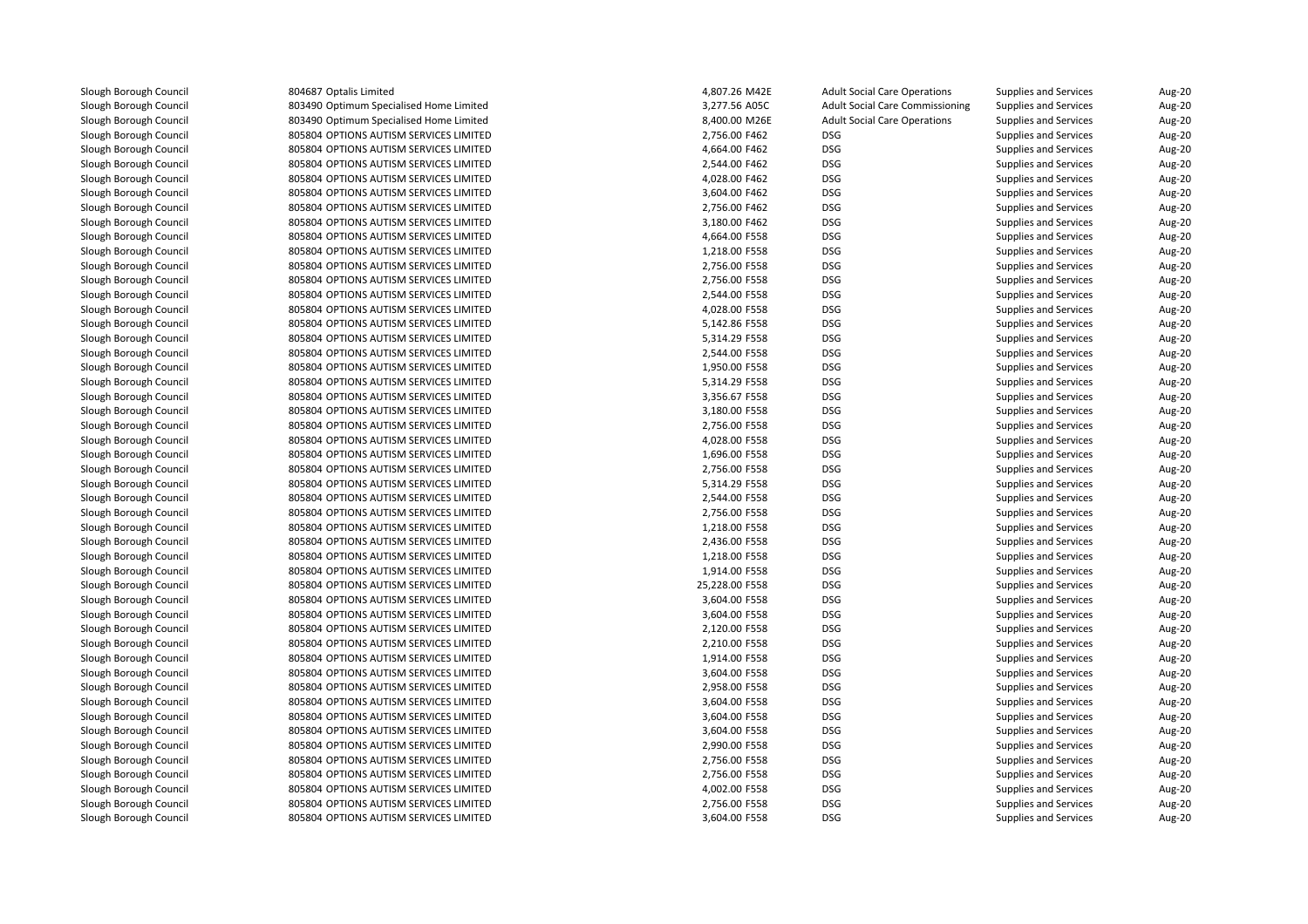| 1629 Opus Energy Limited                                   | 7,318.42 K526   | <b>Building Management</b>             | Premises                     | Aug-20 |
|------------------------------------------------------------|-----------------|----------------------------------------|------------------------------|--------|
| 1629 Opus Energy Limited                                   | 16,982.53 K526  | <b>Building Management</b>             | Premises                     | Aug-20 |
| 1629 Opus Energy Limited                                   | 6,384.46 K526   | <b>Building Management</b>             | Premises                     | Aug-20 |
| 1629 Opus Energy Limited                                   | 17,441.61 K526  | <b>Building Management</b>             | Premises                     | Aug-20 |
| 806996 OSG Architecture Limited                            | 13,000.00 P432  | Capital                                | <b>Capital Charges</b>       | Aug-20 |
| 806996 OSG Architecture Limited                            | 4,000.00 P432   | Capital                                | Capital Charges              | Aug-20 |
| 806996 OSG Architecture Limited                            | 8,000.00 P432   | Capital                                | <b>Capital Charges</b>       | Aug-20 |
| 3371 Our Lady Of Peace Catholic Primary and Nursery School | 30,057.75 E349  | <b>DSG</b>                             | Supplies and Services        | Aug-20 |
| 294 Oxford Computer Consultants Ltd                        | 11,566.84 A03D  | <b>Adult Social Care Operations</b>    | <b>Supplies and Services</b> | Aug-20 |
| 680 Oxford House Community Care                            | 1,143.68 A05C   | <b>Adult Social Care Commissioning</b> | Supplies and Services        | Aug-20 |
| 680 Oxford House Community Care                            | 1,232.00 M44C   | <b>Adult Social Care Operations</b>    | <b>Supplies and Services</b> | Aug-20 |
| 680 Oxford House Community Care                            | 743.60 M44C     | <b>Adult Social Care Operations</b>    | <b>Supplies and Services</b> | Aug-20 |
| 680 Oxford House Community Care                            | 616.00 M44C     | <b>Adult Social Care Operations</b>    | <b>Supplies and Services</b> | Aug-20 |
| 680 Oxford House Community Care                            | 1,126.40 M44C   | <b>Adult Social Care Operations</b>    | <b>Supplies and Services</b> | Aug-20 |
| 680 Oxford House Community Care                            | 2,446.40 M44C   | <b>Adult Social Care Operations</b>    | Supplies and Services        | Aug-20 |
| 680 Oxford House Community Care                            | 1,258.40 M44C   | <b>Adult Social Care Operations</b>    | <b>Supplies and Services</b> | Aug-20 |
| 680 Oxford House Community Care                            | 1,007.60 M44C   | <b>Adult Social Care Operations</b>    | <b>Supplies and Services</b> | Aug-20 |
| 680 Oxford House Community Care                            | 2,204.40 M44C   | <b>Adult Social Care Operations</b>    | Supplies and Services        | Aug-20 |
| 680 Oxford House Community Care                            | 633.60 M44C     | <b>Adult Social Care Operations</b>    | <b>Supplies and Services</b> | Aug-20 |
| 680 Oxford House Community Care                            | 1,091.20 M44C   | <b>Adult Social Care Operations</b>    | <b>Supplies and Services</b> | Aug-20 |
| 680 Oxford House Community Care                            | 1,130.80 M44C   | <b>Adult Social Care Operations</b>    | <b>Supplies and Services</b> | Aug-20 |
| 680 Oxford House Community Care                            | 871.20 M44C     | <b>Adult Social Care Operations</b>    | <b>Supplies and Services</b> | Aug-20 |
| 680 Oxford House Community Care                            | 528.00 M44C     | <b>Adult Social Care Operations</b>    | <b>Supplies and Services</b> | Aug-20 |
| 680 Oxford House Community Care                            | 2,292.10 M44C   | <b>Adult Social Care Operations</b>    | Supplies and Services        | Aug-20 |
| 680 Oxford House Community Care                            | 1,078.00 M44C   | <b>Adult Social Care Operations</b>    | <b>Supplies and Services</b> | Aug-20 |
|                                                            | 748.00 M44C     |                                        |                              |        |
| 680 Oxford House Community Care                            |                 | <b>Adult Social Care Operations</b>    | <b>Supplies and Services</b> | Aug-20 |
| 680 Oxford House Community Care                            | 1,091.20 M44C   | <b>Adult Social Care Operations</b>    | <b>Supplies and Services</b> | Aug-20 |
| 680 Oxford House Community Care                            | 985.60 M44C     | <b>Adult Social Care Operations</b>    | <b>Supplies and Services</b> | Aug-20 |
| 680 Oxford House Community Care                            | 743.60 M44C     | <b>Adult Social Care Operations</b>    | <b>Supplies and Services</b> | Aug-20 |
| 680 Oxford House Community Care                            | 990.00 M44C     | <b>Adult Social Care Operations</b>    | <b>Supplies and Services</b> | Aug-20 |
| 680 Oxford House Community Care                            | 2,217.60 M44C   | <b>Adult Social Care Operations</b>    | <b>Supplies and Services</b> | Aug-20 |
| 680 Oxford House Community Care                            | 506.00 M44C     | <b>Adult Social Care Operations</b>    | <b>Supplies and Services</b> | Aug-20 |
| 680 Oxford House Community Care                            | 2,217.60 M44C   | <b>Adult Social Care Operations</b>    | <b>Supplies and Services</b> | Aug-20 |
| 680 Oxford House Community Care                            | 1,126.40 M44C   | <b>Adult Social Care Operations</b>    | <b>Supplies and Services</b> | Aug-20 |
| 680 Oxford House Community Care                            | 519.20 M44D     | <b>Adult Social Care Operations</b>    | <b>Supplies and Services</b> | Aug-20 |
| 680 Oxford House Community Care                            | 1,108.80 M44D   | <b>Adult Social Care Operations</b>    | <b>Supplies and Services</b> | Aug-20 |
| 680 Oxford House Community Care                            | 660.59 M44D     | <b>Adult Social Care Operations</b>    | <b>Supplies and Services</b> | Aug-20 |
| 680 Oxford House Community Care                            | 616.00 M44D     | <b>Adult Social Care Operations</b>    | <b>Supplies and Services</b> | Aug-20 |
| 680 Oxford House Community Care                            | 739.20 M44F     | <b>Adult Social Care Operations</b>    | <b>Supplies and Services</b> | Aug-20 |
| 680 Oxford House Community Care                            | 633.60 M47D     | <b>Adult Social Care Operations</b>    | <b>Supplies and Services</b> | Aug-20 |
| 680 Oxford House Community Care                            | 783.20 M48C     | <b>Adult Social Care Operations</b>    | <b>Supplies and Services</b> | Aug-20 |
| 680 Oxford House Community Care                            | 1,104.40 M48C   | <b>Adult Social Care Operations</b>    | <b>Supplies and Services</b> | Aug-20 |
| 680 Oxford House Community Care                            | 1,100.00 M48C   | <b>Adult Social Care Operations</b>    | <b>Supplies and Services</b> | Aug-20 |
| 518 Oxford House Nursing Home                              | 18,572.84 A05C  | <b>Adult Social Care Commissioning</b> | <b>Supplies and Services</b> | Aug-20 |
| 518 Oxford House Nursing Home                              | 3,360.00 A05C   | <b>Adult Social Care Commissioning</b> | Supplies and Services        | Aug-20 |
| 518 Oxford House Nursing Home                              | 3,092.00 A05C   | <b>Adult Social Care Commissioning</b> | <b>Supplies and Services</b> | Aug-20 |
| 518 Oxford House Nursing Home                              | 3,005.12 M15D   | <b>Adult Social Care Operations</b>    | Supplies and Services        | Aug-20 |
| 518 Oxford House Nursing Home                              | 36,061.44 M18C  | <b>Adult Social Care Operations</b>    | <b>Supplies and Services</b> | Aug-20 |
| 518 Oxford House Nursing Home                              | -12,020.48 M18C | <b>Adult Social Care Operations</b>    | <b>Supplies and Services</b> | Aug-20 |
| 518 Oxford House Nursing Home                              | 3,005.12 M18C   | <b>Adult Social Care Operations</b>    | <b>Supplies and Services</b> | Aug-20 |
| 518 Oxford House Nursing Home                              | 3,005.12 M18C   | <b>Adult Social Care Operations</b>    | <b>Supplies and Services</b> | Aug-20 |
|                                                            |                 |                                        |                              |        |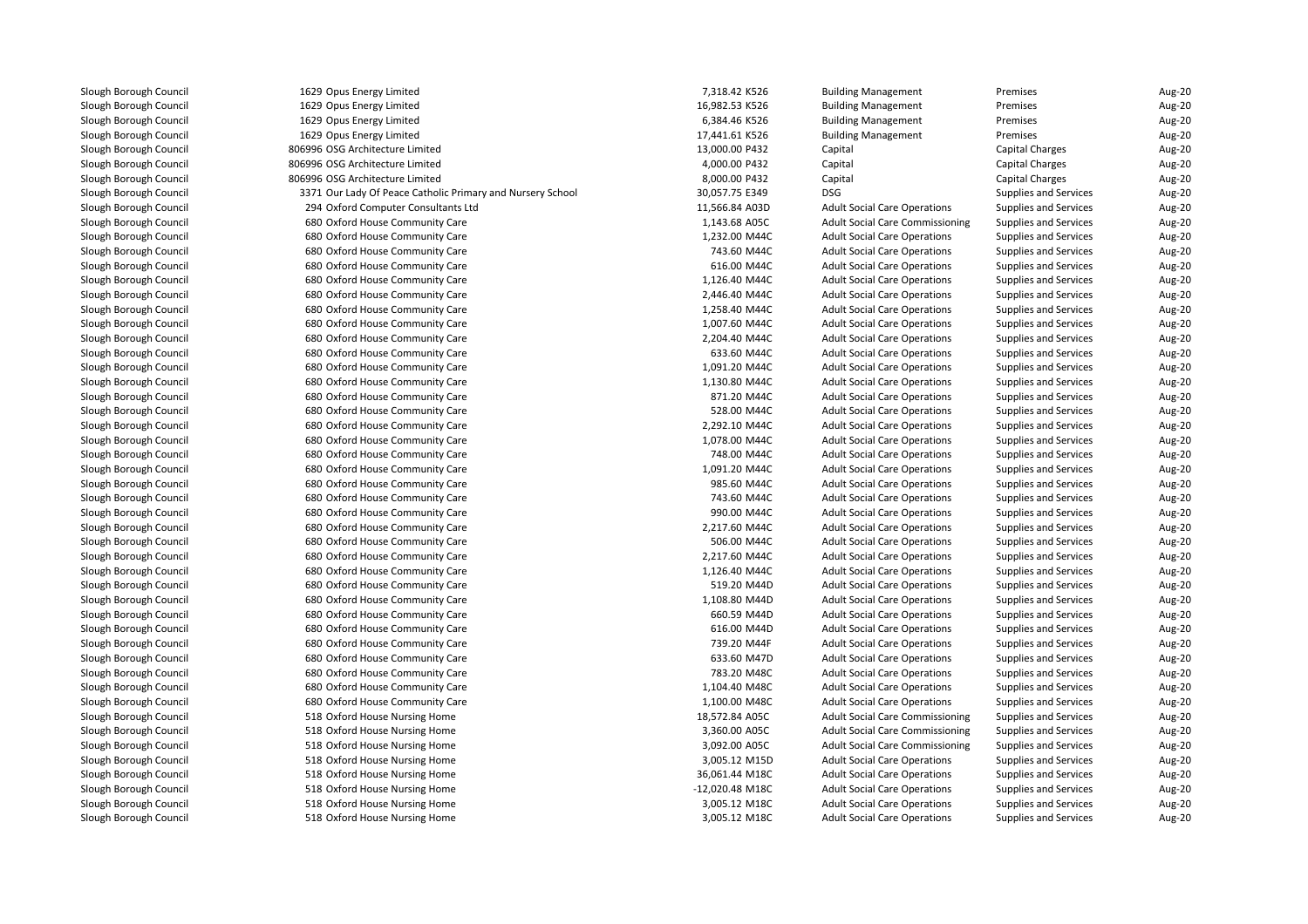518 Oxford House Nursing Home 3,005.12 M18C 518 Oxford House Nursing Home 3,005.12 M18C 518 Oxford House Nursing Home 3,005.12 M28C 518 Oxford House Nursing Home 3,005.12 M28C 518 Oxford House Nursing Home 2,361.17 M28C 333 P W Secure-It Ltd 807442 Pantheon Care Ltd 807442 Pantheon Care Ltd 2520 Paradigm Housing Group Ltd 2461 PARK NOW LIMITED 2509 Parvaaz Project 4,878.51 A05C 2509 Parvaaz Project 900.00 M44D 2509 Parvaaz Project 900.00 M44D2509 Parvaaz Project 2509 Parvaaz Project 2509 Parvaaz Project 2509 Parvaaz Project 2509 Parvaaz Project 2509 Parvaaz Project 2509 Parvaaz Project 2509 Parvaaz Project 2509 Parvaaz Project 3,300.00 F446 DSG2509 Parvaaz Project Parvaaz Project 2,475.00 F446 DSG 807423 Paygate Solutions Ltd 806879 Pearce Recycling Ltd 824 Penn Wood Primary and Nursery School 279,202.68 E459 DSG 807366 Perfect Circle JV Ltd 807366 Perfect Circle JV Ltd803498 Phoenix Software 3359 Pippins School Pippins School 11,904.76 E379 DSG 807120 PJ Care Limitedd 9,831.65 M15D 3644 Poppy Cottage 39 803188 Pre Paid Financial Services Ltd 803188 Pre Paid Financial Services Ltd 2537 Pre School Stars 7,609.70 F909 DSG 803790 Primula Care Limited 2,790.00 M25C 805398 PRIORITEYES LTD 805398 PRIORITEYES LTD 805398 PRIORITEYES LTD 807214 Priors Court Services Ltd 849 Priory Primary School 422,902.23 E389 DSG 805500 Privilege Care Ltdd 1,501.08 A05C 805500 Privilege Care Ltd 2,172.00 A05C 806931 Proclus Mediation Limited 1138 Qed Slough Ltd 1138 Qed Slough Ltd 2376 Quality Care Homes Uk Ltd 2376 Quality Care Homes Uk Ltd 3006 Quench.Me.Uk Limited1942 Quickson (South & West) Ltd

| 518 Oxford House Nursing Home            | 3,005.12 M18C   | <b>Adult Social Care Operations</b>    | Supplies and Services        | Aug-20        |
|------------------------------------------|-----------------|----------------------------------------|------------------------------|---------------|
| 518 Oxford House Nursing Home            | 3,005.12 M18C   | <b>Adult Social Care Operations</b>    | Supplies and Services        | Aug-20        |
| 518 Oxford House Nursing Home            | 3,005.12 M28C   | <b>Adult Social Care Operations</b>    | <b>Supplies and Services</b> | Aug-20        |
| 518 Oxford House Nursing Home            | 3,005.12 M28C   | <b>Adult Social Care Operations</b>    | Supplies and Services        | Aug-20        |
| 518 Oxford House Nursing Home            | 2,361.17 M28C   | <b>Adult Social Care Operations</b>    | <b>Supplies and Services</b> | Aug-20        |
| 333 P W Secure-It Ltd                    | 1,489.00 C019   | Communities and Lesiure                | Premises                     | <b>Aug-20</b> |
| 442 Pantheon Care Ltd                    | 2,294.25 M42F   | <b>Adult Social Care Operations</b>    | Supplies and Services        | Aug-20        |
| 442 Pantheon Care Ltd                    | 3,743.25 M42F   | <b>Adult Social Care Operations</b>    | <b>Supplies and Services</b> | Aug-20        |
| 520 Paradigm Housing Group Ltd           | 26,870.00 H205  | <b>Strategic Housing Services</b>      | Premises                     | Aug-20        |
| <b>161 PARK NOW LIMITED</b>              | 1,647.12 D123   | Planning and Transport                 | <b>Supplies and Services</b> | Aug-20        |
| 509 Parvaaz Project                      | 4,878.51 A05C   | <b>Adult Social Care Commissioning</b> | Supplies and Services        | Aug-20        |
| 509 Parvaaz Project                      | 900.00 M44D     | <b>Adult Social Care Operations</b>    | <b>Supplies and Services</b> | Aug-20        |
| 509 Parvaaz Project                      | 900.00 M44D     | <b>Adult Social Care Operations</b>    | <b>Supplies and Services</b> | Aug-20        |
| 509 Parvaaz Project                      | 660.00 M44E     | <b>Adult Social Care Operations</b>    | Supplies and Services        | Aug-20        |
| 509 Parvaaz Project                      | 1,800.00 M44E   | <b>Adult Social Care Operations</b>    | <b>Supplies and Services</b> | Aug-20        |
| 509 Parvaaz Project                      | 1,350.00 M44E   | <b>Adult Social Care Operations</b>    | Supplies and Services        | Aug-20        |
| 509 Parvaaz Project                      | 675.00 M44E     | <b>Adult Social Care Operations</b>    | <b>Supplies and Services</b> | Aug-20        |
| 509 Parvaaz Project                      | 1,125.00 M44E   | <b>Adult Social Care Operations</b>    | <b>Supplies and Services</b> | Aug-20        |
| 509 Parvaaz Project                      | 2,925.00 M44E   | <b>Adult Social Care Operations</b>    | <b>Supplies and Services</b> | Aug-20        |
| 509 Parvaaz Project                      | 2,062.50 M44E   | <b>Adult Social Care Operations</b>    | <b>Supplies and Services</b> | Aug-20        |
| 509 Parvaaz Project                      | 3,680.00 M50E   | <b>Adult Social Care Operations</b>    | Supplies and Services        | Aug-20        |
| 509 Parvaaz Project                      | 3,300.00 F446   | <b>DSG</b>                             | <b>Supplies and Services</b> | Aug-20        |
| 509 Parvaaz Project                      | 2,475.00 F446   | <b>DSG</b>                             | Supplies and Services        | Aug-20        |
| 423 Paygate Solutions Ltd                | 627.02 B015     | Finance                                | Supplies and Services        | Aug-20        |
| 379 Pearce Recycling Ltd                 | 2,907.20 D342   | <b>Environmental Services</b>          | Supplies and Services        | Aug-20        |
| 324 Penn Wood Primary and Nursery School | 279,202.68 E459 | <b>DSG</b>                             | <b>Supplies and Services</b> | Aug-20        |
| 366 Perfect Circle JV Ltd                | 38,322.65 P432  | Capital                                | Capital Charges              | Aug-20        |
| 366 Perfect Circle JV Ltd                | 13,074.64 P432  | Capital                                | <b>Capital Charges</b>       | Aug-20        |
| 498 Phoenix Software                     | 895.00 B342     | Digital and Strategic IT               | <b>Supplies and Services</b> | <b>Aug-20</b> |
| 359 Pippins School                       | 11,904.76 E379  | <b>DSG</b>                             | <b>Supplies and Services</b> | Aug-20        |
| 120 PJ Care Limited                      | 9,831.65 M15D   | <b>Adult Social Care Operations</b>    | <b>Supplies and Services</b> | Aug-20        |
| 544 Poppy Cottage                        | 6,159.00 M42E   | <b>Adult Social Care Operations</b>    | <b>Supplies and Services</b> | Aug-20        |
| 39 Pravinpatel Training And Consultancy  | 1,125.00 C400   | Communities and Lesiure                | Supplies and Services        | Aug-20        |
| 188 Pre Paid Financial Services Ltd      | 600.00 A01D     | <b>Adult Social Care Operations</b>    | <b>Supplies and Services</b> | Aug-20        |
| 188 Pre Paid Financial Services Ltd      | 612.89 A01D     | <b>Adult Social Care Operations</b>    | <b>Supplies and Services</b> | Aug-20        |
| 537 Pre School Stars                     | 7,609.70 F909   | <b>DSG</b>                             | <b>Supplies and Services</b> | Aug-20        |
| 790 Primula Care Limited                 | 2,790.00 M25C   | <b>Adult Social Care Operations</b>    | <b>Supplies and Services</b> | Aug-20        |
| <b>398 PRIORITEYES LTD</b>               | 5,820.00 A05C   | <b>Adult Social Care Commissioning</b> | <b>Supplies and Services</b> | Aug-20        |
| <b>398 PRIORITEYES LTD</b>               | 5,634.00 A05C   | <b>Adult Social Care Commissioning</b> | <b>Supplies and Services</b> | Aug-20        |
| <b>398 PRIORITEYES LTD</b>               | 6,012.00 A05C   | <b>Adult Social Care Commissioning</b> | Supplies and Services        | Aug-20        |
| 214 Priors Court Services Ltd            | 11,029.83 F462  | <b>DSG</b>                             | <b>Supplies and Services</b> | Aug-20        |
| 349 Priory Primary School                | 422,902.23 E389 | <b>DSG</b>                             | <b>Supplies and Services</b> | Aug-20        |
| 500 Privilege Care Ltd                   | 1,501.08 A05C   | <b>Adult Social Care Commissioning</b> | <b>Supplies and Services</b> | Aug-20        |
| 500 Privilege Care Ltd                   | 2,172.00 A05C   | <b>Adult Social Care Commissioning</b> | <b>Supplies and Services</b> | Aug-20        |
| 931 Proclus Mediation Limited            | 875.00 B096     | Governance                             | Supplies and Services        | Aug-20        |
| 138 Qed Slough Ltd                       | 4,332.48 F868   | Children, Learning and Skills          | <b>Supplies and Services</b> | Aug-20        |
| 138 Qed Slough Ltd                       | 573,736.11 F868 | Children, Learning and Skills          | <b>Supplies and Services</b> | <b>Aug-20</b> |
| 376 Quality Care Homes Uk Ltd            | 7,200.00 M26E   | <b>Adult Social Care Operations</b>    | Supplies and Services        | Aug-20        |
| 376 Quality Care Homes Uk Ltd            | 7,180.00 M26E   | <b>Adult Social Care Operations</b>    | <b>Supplies and Services</b> | Aug-20        |
| 006 Quench.Me.Uk Limited                 | 840.00 B064     | <b>Building Management</b>             | <b>Supplies and Services</b> | Aug-20        |
| 942 Quickson (South & West) Ltd          | 497,525.60 P180 | Capital                                | <b>Capital Charges</b>       | Aug-20        |
|                                          |                 |                                        |                              |               |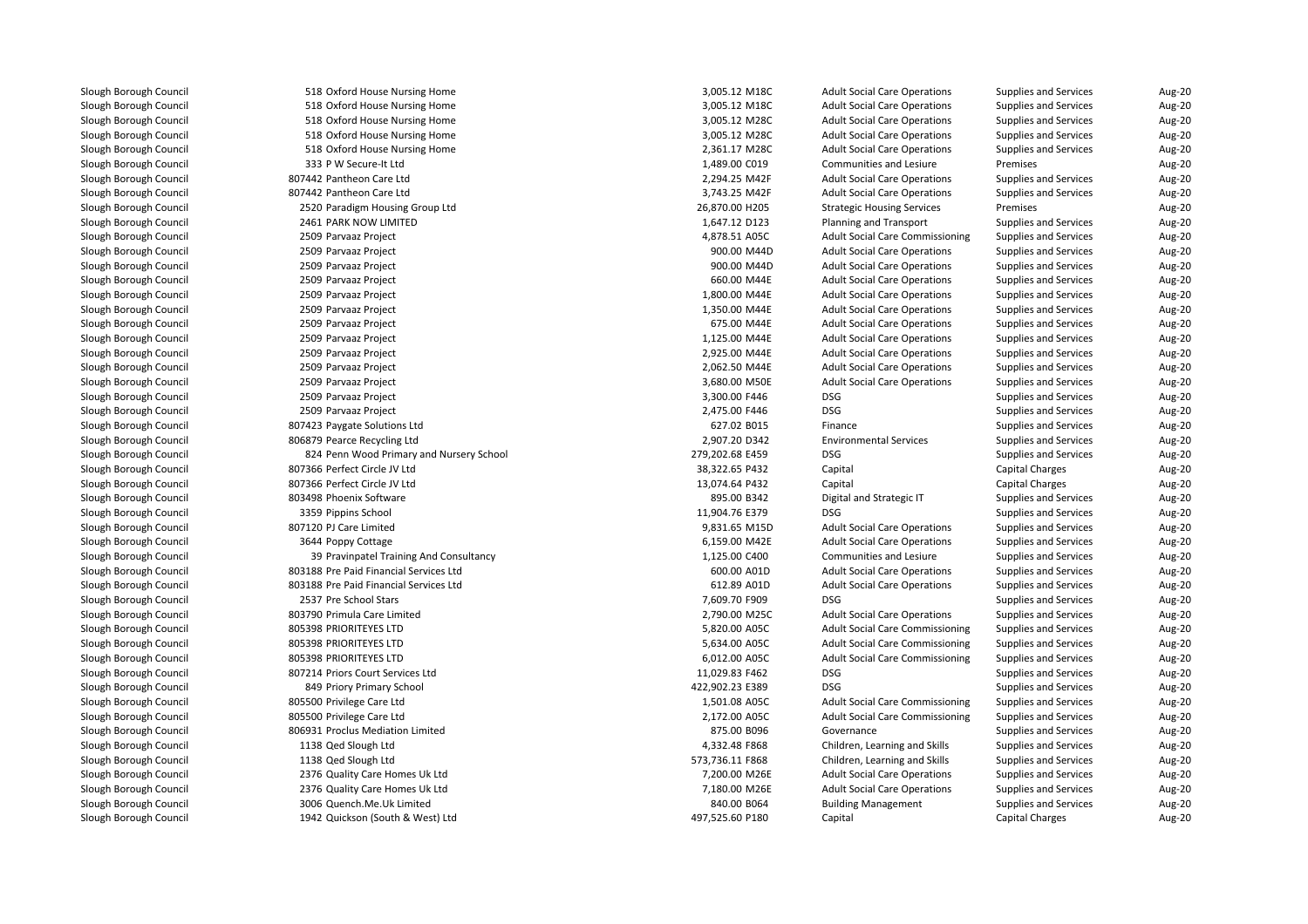| 1979 R Bensons Property Maintenance Ltd                | 1,861.50 H202  | <b>Strategic Housing Services</b>      | Premises                     | Aug-20 |
|--------------------------------------------------------|----------------|----------------------------------------|------------------------------|--------|
| 2685 R.E.A.C.H                                         | 4,370.08 A05C  | <b>Adult Social Care Commissioning</b> | Supplies and Services        | Aug-20 |
| 2685 R.E.A.C.H                                         | 4,370.08 A05C  | <b>Adult Social Care Commissioning</b> | Supplies and Services        | Aug-20 |
| 2685 R.E.A.C.H                                         | 6,555.12 A05C  | <b>Adult Social Care Commissioning</b> | Supplies and Services        | Aug-20 |
| 2685 R.E.A.C.H                                         | 934.00 A05C    | <b>Adult Social Care Commissioning</b> | Supplies and Services        | Aug-20 |
| 1631 Rabbits Vehicle Hire Ltd                          | 606.00 M50A    | Major Infrastructure Projects          | Transport                    | Aug-20 |
| 1305 Rackspace Limited                                 | 555.68 B342    | Digital and Strategic IT               | Supplies and Services        | Aug-20 |
| 1305 Rackspace Limited                                 | 3,252.50 B342  | Digital and Strategic IT               | Supplies and Services        | Aug-20 |
| 690 Reading Borough Council                            | 8,899.50 F500  | Children, Learning and Skills          | Supplies and Services        | Aug-20 |
| 806766 Red Brick Care Ltd                              | 1,250.90 A05C  | <b>Adult Social Care Commissioning</b> | Supplies and Services        | Aug-20 |
| 805267 Redacted                                        | 795.26 F909    | <b>DSG</b>                             | Supplies and Services        | Aug-20 |
| 806541 Redacted                                        | 10,016.14 F909 | <b>DSG</b>                             | Supplies and Services        | Aug-20 |
| 803807 Redacted                                        | 1,210.28 F909  | <b>DSG</b>                             | Supplies and Services        | Aug-20 |
| 1928 Redacted                                          | 543.51 F909    | <b>DSG</b>                             | Supplies and Services        | Aug-20 |
| 3834 Redacted                                          | 1,316.81 F909  | <b>DSG</b>                             | Supplies and Services        | Aug-20 |
| 806671 Redacted                                        | 581.03 F909    | <b>DSG</b>                             | Supplies and Services        | Aug-20 |
| 3934 Redacted                                          | 588.21 F909    | <b>DSG</b>                             | Supplies and Services        | Aug-20 |
| 803886 Redacted                                        | 610.29 F909    | <b>DSG</b>                             | Supplies and Services        | Aug-20 |
| 803886 Redacted                                        | 592.92 F909    | <b>DSG</b>                             | Supplies and Services        | Aug-20 |
| 803809 Redacted                                        | 1,218.78 F909  | <b>DSG</b>                             | <b>Supplies and Services</b> | Aug-20 |
| 804932 Redacted                                        | 828.29 F909    | <b>DSG</b>                             | Supplies and Services        | Aug-20 |
| 804708 Redacted                                        | 587.43 F909    | <b>DSG</b>                             | <b>Supplies and Services</b> | Aug-20 |
| 804963 Redacted                                        | 699.98 F909    | <b>DSG</b>                             | Supplies and Services        | Aug-20 |
| 807443 Redacted                                        | 588.21 F909    | <b>DSG</b>                             | Supplies and Services        | Aug-20 |
| 804796 Redacted                                        | 576.45 F909    | <b>DSG</b>                             | Supplies and Services        | Aug-20 |
| 3251 Redacted                                          | 1,245.43 F909  | <b>DSG</b>                             | Supplies and Services        | Aug-20 |
| 3251 Redacted                                          | 1,152.90 F909  | <b>DSG</b>                             | <b>Supplies and Services</b> | Aug-20 |
| 805309 Redacted                                        | 669.90 F909    | <b>DSG</b>                             | Supplies and Services        | Aug-20 |
| 803802 Redacted                                        | 807.09 F909    | <b>DSG</b>                             | <b>Supplies and Services</b> | Aug-20 |
| 805806 Redacted                                        | 1,107.37 F909  | <b>DSG</b>                             | Supplies and Services        | Aug-20 |
| 805806 Redacted                                        | 527.04 F909    | <b>DSG</b>                             | Supplies and Services        | Aug-20 |
| 804597 Redline Buses Ltd                               | 4,976.11 D512  | Major Infrastructure Projects          | Supplies and Services        | Aug-20 |
| 804597 Redline Buses Ltd                               | 5,151.12 D512  | Major Infrastructure Projects          | <b>Supplies and Services</b> | Aug-20 |
| 806854 Reed Specialist Recruitment                     | 757.50 B033    | People                                 | Supplies and Services        | Aug-20 |
| 806854 Reed Specialist Recruitment                     | 757.50 B033    | People                                 | <b>Supplies and Services</b> | Aug-20 |
| 806854 Reed Specialist Recruitment                     | 764.17 B033    | People                                 | Salaries and Wages           | Aug-20 |
| 806854 Reed Specialist Recruitment                     | 757.50 B033    | People                                 | Salaries and Wages           | Aug-20 |
| 806854 Reed Specialist Recruitment                     | 754.07 B033    | People                                 | Salaries and Wages           | Aug-20 |
| 806854 Reed Specialist Recruitment                     | 757.50 B033    | People                                 | Salaries and Wages           | Aug-20 |
| 806854 Reed Specialist Recruitment                     | 757.50 B033    | People                                 | Salaries and Wages           | Aug-20 |
| 6 Re-Format Llp                                        | 6,972.25 P153  | Capital                                | <b>Capital Charges</b>       | Aug-20 |
| 6 Re-Format Llp                                        | 21,211.00 P153 | Capital                                | Capital Charges              | Aug-20 |
| 2229 Reliance High-Tech Limited (T/A Reliance Project) | -709.29 H231   | <b>Strategic Housing Services</b>      | Supplies and Services        | Aug-20 |
| 2229 Reliance High-Tech Limited (T/A Reliance Project) | 709.29 H231    | <b>Strategic Housing Services</b>      | Supplies and Services        | Aug-20 |
| 2229 Reliance High-Tech Limited (T/A Reliance Project) | 709.29 H231    | <b>Strategic Housing Services</b>      | Supplies and Services        | Aug-20 |
| 2229 Reliance High-Tech Limited (T/A Reliance Project) | 709.29 H231    | <b>Strategic Housing Services</b>      | Supplies and Services        | Aug-20 |
| 2229 Reliance High-Tech Limited (T/A Reliance Project) | 709.29 H231    | <b>Strategic Housing Services</b>      | Supplies and Services        | Aug-20 |
| 2229 Reliance High-Tech Limited (T/A Reliance Project) | 709.29 H231    | <b>Strategic Housing Services</b>      | Supplies and Services        | Aug-20 |
| 2229 Reliance High-Tech Limited (T/A Reliance Project) | 709.29 H231    | <b>Strategic Housing Services</b>      | <b>Supplies and Services</b> | Aug-20 |
| 2229 Reliance High-Tech Limited (T/A Reliance Project) | 709.29 H231    | <b>Strategic Housing Services</b>      | Supplies and Services        | Aug-20 |
| 2229 Reliance High-Tech Limited (T/A Reliance Project) | 709.29 H231    | <b>Strategic Housing Services</b>      | Supplies and Services        | Aug-20 |
|                                                        |                |                                        |                              |        |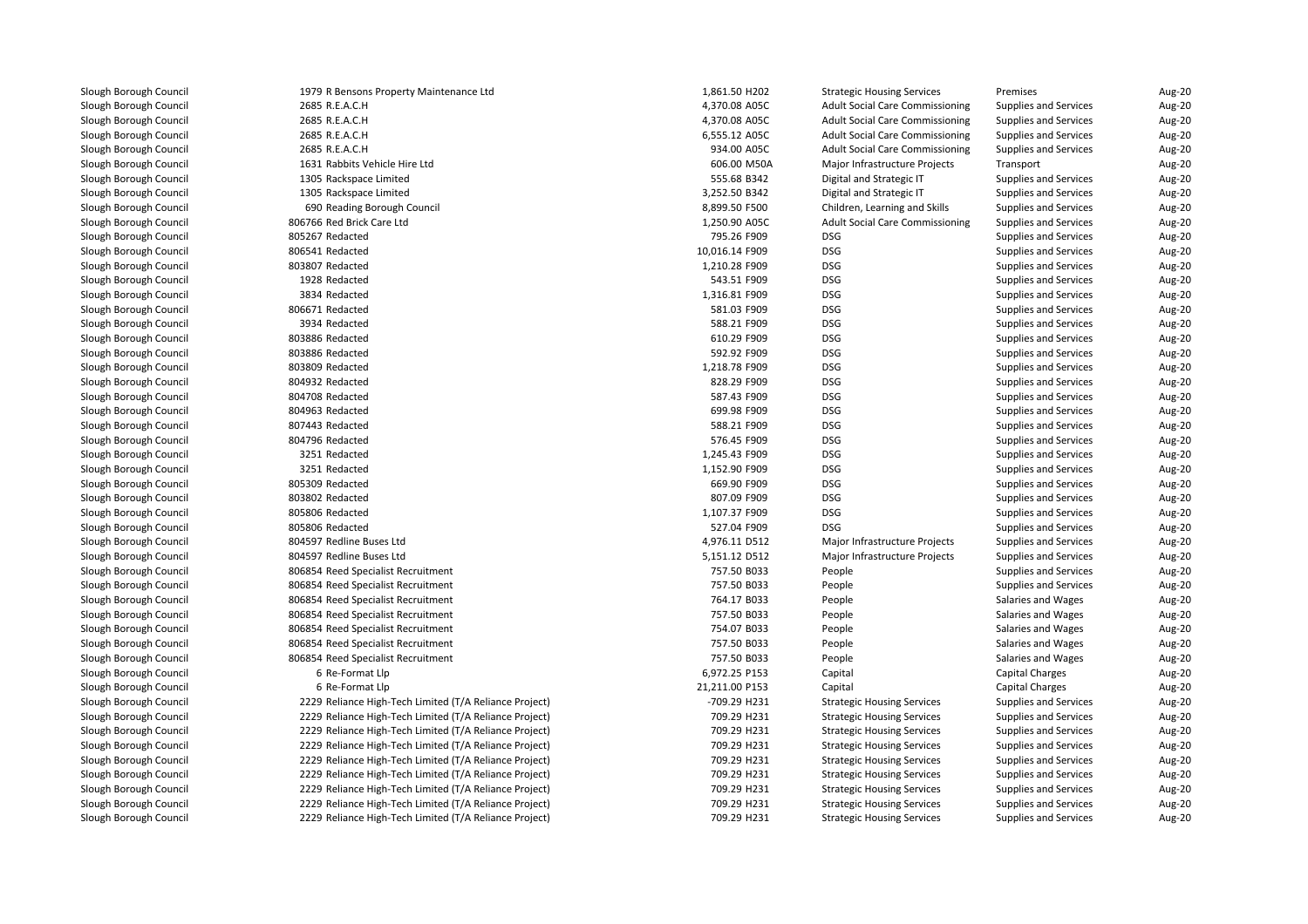| 2229 Reliance High-Tech Limited (T/A Reliance Project) | 1,798.20 A07E  | <b>Adult Social Care Operations</b> | Supplies and Services        | Aug-20 |
|--------------------------------------------------------|----------------|-------------------------------------|------------------------------|--------|
| 2229 Reliance High-Tech Limited (T/A Reliance Project) | 839.16 A07S    | <b>Adult Social Care Operations</b> | <b>Supplies and Services</b> | Aug-20 |
| 805624 Rent Connect Housing ltd.                       | 8,940.00 H205  | <b>Strategic Housing Services</b>   | Premises                     | Aug-20 |
| 3486 Response Organisation                             | 2,273.25 M42F  | <b>Adult Social Care Operations</b> | <b>Supplies and Services</b> | Aug-20 |
| 3486 Response Organisation                             | 3,067.40 M42F  | <b>Adult Social Care Operations</b> | <b>Supplies and Services</b> | Aug-20 |
| 1893 Ricardo-Aea Limited                               | 18,387.50 D308 | Major Infrastructure Projects       | <b>Supplies and Services</b> | Aug-20 |
| 1893 Ricardo-Aea Limited                               | 760.00 D308    | Major Infrastructure Projects       | <b>Supplies and Services</b> | Aug-20 |
| 2529 Richmond Fellowship                               | 2,380.36 M27F  | <b>Adult Social Care Operations</b> | <b>Supplies and Services</b> | Aug-20 |
| 806930 Roselight Healthcare Service Limited            | 3,340.00 M42F  | <b>Adult Social Care Operations</b> | <b>Supplies and Services</b> | Aug-20 |
| 806930 Roselight Healthcare Service Limited            | 3,340.00 M42F  | <b>Adult Social Care Operations</b> | <b>Supplies and Services</b> | Aug-20 |
| 806930 Roselight Healthcare Service Limited            | 3,340.00 M44F  | <b>Adult Social Care Operations</b> | <b>Supplies and Services</b> | Aug-20 |
| 806930 Roselight Healthcare Service Limited            | 2,600.00 M44F  | <b>Adult Social Care Operations</b> | <b>Supplies and Services</b> | Aug-20 |
| 806930 Roselight Healthcare Service Limited            | 3,340.00 M44F  | <b>Adult Social Care Operations</b> | <b>Supplies and Services</b> | Aug-20 |
| 806930 Roselight Healthcare Service Limited            | 2,600.00 M44F  | <b>Adult Social Care Operations</b> | <b>Supplies and Services</b> | Aug-20 |
| 838 Rotowash Uk Ltd                                    | 4,068.80 A03F  | <b>Adult Social Care Operations</b> | <b>Supplies and Services</b> | Aug-20 |
| 2168 RSM Risk Assurance Services LLP                   | 21,613.00 B132 | Finance                             | <b>Supplies and Services</b> | Aug-20 |
| 2168 RSM Risk Assurance Services LLP                   | 29,700.00 B146 | Governance                          | <b>Supplies and Services</b> | Aug-20 |
| 2168 RSM Risk Assurance Services LLP                   | 20,575.00 B146 | Governance                          | Supplies and Services        | Aug-20 |
| 2168 RSM Risk Assurance Services LLP                   | 26,775.00 B146 | Governance                          | <b>Supplies and Services</b> | Aug-20 |
| 2168 RSM Risk Assurance Services LLP                   | 20,600.00 B096 | Governance                          | <b>Supplies and Services</b> | Aug-20 |
| 842 Ryvers Primary School                              | 29,248.63 E399 | <b>DSG</b>                          | <b>Supplies and Services</b> | Aug-20 |
| 806398 Saba Park UK Services Limited                   | 14,314.15 D010 | Planning and Transport              | <b>Supplies and Services</b> | Aug-20 |
| 806398 Saba Park UK Services Limited                   | 12,951.47 D122 | Planning and Transport              | Premises                     | Aug-20 |
| 806398 Saba Park UK Services Limited                   | 1,470.03 D122  | Planning and Transport              | Premises                     | Aug-20 |
| 806398 Saba Park UK Services Limited                   | 1,947.42 D123  | Planning and Transport              | <b>Supplies and Services</b> | Aug-20 |
| 806398 Saba Park UK Services Limited                   | 91,600.07 D123 | Planning and Transport              | <b>Supplies and Services</b> | Aug-20 |
| 806398 Saba Park UK Services Limited                   | 2,125.03 D123  | Planning and Transport              | <b>Supplies and Services</b> | Aug-20 |
| 806398 Saba Park UK Services Limited                   | 10,177.79 D122 | Planning and Transport              | <b>Supplies and Services</b> | Aug-20 |
| 806398 Saba Park UK Services Limited                   | 1,568.14 D123  | Planning and Transport              | <b>Supplies and Services</b> | Aug-20 |
| 805875 Salutem LD Bidco IV Limited T/A Ambito Care     | 3,619.25 M25D  | <b>Adult Social Care Operations</b> | <b>Supplies and Services</b> | Aug-20 |
| 805875 Salutem LD Bidco IV Limited T/A Ambito Care     | 4,494.56 M26E  | <b>Adult Social Care Operations</b> | Supplies and Services        | Aug-20 |
| 805875 Salutem LD Bidco IV Limited T/A Ambito Care     | 4,494.56 M26E  | <b>Adult Social Care Operations</b> | Supplies and Services        | Aug-20 |
| 805875 Salutem LD Bidco IV Limited T/A Ambito Care     | -611.59 M26E   | <b>Adult Social Care Operations</b> | <b>External Receipts</b>     | Aug-20 |
| 805875 Salutem LD Bidco IV Limited T/A Ambito Care     | -611.59 M26E   | <b>Adult Social Care Operations</b> | <b>External Receipts</b>     | Aug-20 |
| 925 Sara Wood                                          | 575.00 D320    | <b>Regulatory Services</b>          | <b>Supplies and Services</b> | Aug-20 |
| 925 Sara Wood                                          | 550.00 D320    | <b>Regulatory Services</b>          | <b>Supplies and Services</b> | Aug-20 |
| 806168 Sarum Harwood Structures Ltd.                   | 5,237.50 P186  | Capital                             | Capital Charges              | Aug-20 |
| 1580 Savills (UK) Ltd                                  | 4,000.00 J006  | Housing Revenue Account             | <b>Supplies and Services</b> | Aug-20 |
| 1580 Savills (UK) Ltd                                  | 9,500.00 J006  | Housing Revenue Account             | <b>Supplies and Services</b> | Aug-20 |
| 1580 Savills (UK) Ltd                                  | 4,000.00 J006  | Housing Revenue Account             | <b>Supplies and Services</b> | Aug-20 |
| 1580 Savills (UK) Ltd                                  | 2,250.00 P405  | Capital                             | Capital Charges              | Aug-20 |
| 1580 Savills (UK) Ltd                                  | 5,278.75 P405  | Capital                             | <b>Capital Charges</b>       | Aug-20 |
| 1580 Savills (UK) Ltd                                  | 4,355.74 P405  | Capital                             | Capital Charges              | Aug-20 |
| 1580 Savills (UK) Ltd                                  | 6,125.00 P405  | Capital                             | Capital Charges              | Aug-20 |
| 1580 Savills (UK) Ltd                                  | 25,000.00 P432 | Capital                             | <b>Capital Charges</b>       | Aug-20 |
| 1580 Savills (UK) Ltd                                  | 967.50 P432    | Capital                             | Capital Charges              | Aug-20 |
| 1580 Savills (UK) Ltd                                  | 3,742.50 P432  | Capital                             | <b>Capital Charges</b>       | Aug-20 |
| 1580 Savills (UK) Ltd                                  | 3,000.00 P432  | Capital                             | Capital Charges              | Aug-20 |
| 1580 Savills (UK) Ltd                                  | 1,250.00 J606  | Housing Revenue Account             | <b>Supplies and Services</b> | Aug-20 |
| 1580 Savills (UK) Ltd                                  | 1,250.00 J606  | Housing Revenue Account             | Supplies and Services        | Aug-20 |
| 1580 Savills (UK) Ltd                                  | 1,250.00 J606  | Housing Revenue Account             | <b>Supplies and Services</b> | Aug-20 |
|                                                        |                |                                     |                              |        |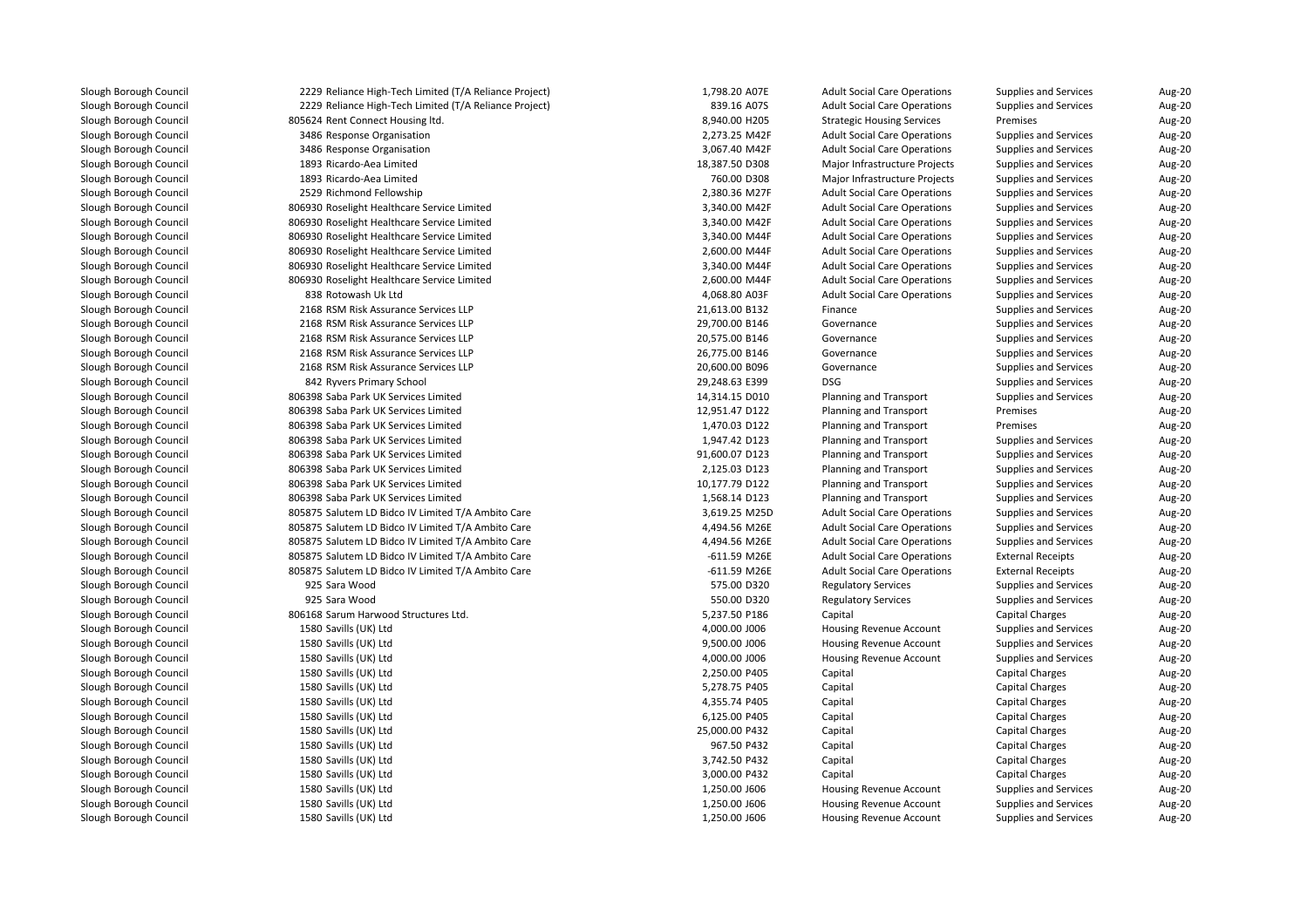| 807394 Sectigo                                                                       | 1,000.00 B282   | Digital and Strategic IT               | Supplies and Services                    | Aug-20           |
|--------------------------------------------------------------------------------------|-----------------|----------------------------------------|------------------------------------------|------------------|
| 1265 Secure-It Ltd                                                                   | 595.00 D750     | Direct Service Organisation (DSO)      | Supplies and Services                    | Aug-20           |
| 1265 Secure-It Ltd                                                                   | 595.00 D750     | Direct Service Organisation (DSO)      | <b>Supplies and Services</b>             | Aug-20           |
| 803999 Sequence Care Group                                                           | 11,782.83 M26E  | <b>Adult Social Care Operations</b>    | <b>Supplies and Services</b>             | Aug-20           |
| 1680 Service Point                                                                   | 626.10 D320     | <b>Regulatory Services</b>             | <b>Supplies and Services</b>             | Aug-20           |
| 1680 Service Point                                                                   | 1,100.12 A04F   | <b>Adult Social Care Operations</b>    | <b>Supplies and Services</b>             | Aug-20           |
| 2585 Seymour House                                                                   | 6,008.86 A05C   | <b>Adult Social Care Commissioning</b> | <b>Supplies and Services</b>             | Aug-20           |
| 805203 Shorts Agricultural Services Ltd                                              | 18,242.60 D342  | <b>Environmental Services</b>          | <b>Supplies and Services</b>             | Aug-20           |
| 805203 Shorts Agricultural Services Ltd                                              | 11,870.94 D342  | <b>Environmental Services</b>          | <b>Supplies and Services</b>             | Aug-20           |
| 805807 Siemens Mobility Limited                                                      | 21,097.22 D500  | Major Infrastructure Projects          | Premises                                 | Aug-20           |
| 57 Signis Limited                                                                    | 11,200.00 B277  | Digital and Strategic IT               | <b>Supplies and Services</b>             | Aug-20           |
| 805419 Signpost Solutions Ltd                                                        | 1,355.00 D880   | Direct Service Organisation (DSO)      | Supplies and Services                    | Aug-20           |
| 2466 Slough Childrens Services Trust Limited                                         | ########## M99C | Children, Learning and Skills          | <b>Supplies and Services</b>             | Aug-20           |
| 2466 Slough Childrens Services Trust Limited                                         | 62,445.00 M99C  | Children, Learning and Skills          | <b>Supplies and Services</b>             | Aug-20           |
| 1913 Slough Crossroads Caring For Carers                                             | 8,631.21 A05C   | <b>Adult Social Care Commissioning</b> | <b>Supplies and Services</b>             | Aug-20           |
| 1913 Slough Crossroads Caring For Carers                                             | 528.00 M44D     | <b>Adult Social Care Operations</b>    | <b>Supplies and Services</b>             | Aug-20           |
| 1913 Slough Crossroads Caring For Carers                                             | 528.32 M44D     | <b>Adult Social Care Operations</b>    | <b>Supplies and Services</b>             | Aug-20           |
| 1913 Slough Crossroads Caring For Carers                                             | 528.32 M44D     | <b>Adult Social Care Operations</b>    | Supplies and Services                    | Aug-20           |
| 1913 Slough Crossroads Caring For Carers                                             | 528.00 M44D     | <b>Adult Social Care Operations</b>    | <b>Supplies and Services</b>             | Aug-20           |
| 1913 Slough Crossroads Caring For Carers                                             | 858.52 M44E     | <b>Adult Social Care Operations</b>    | <b>Supplies and Services</b>             | Aug-20           |
| 1913 Slough Crossroads Caring For Carers                                             | 1,320.80 M44E   | <b>Adult Social Care Operations</b>    | <b>Supplies and Services</b>             | Aug-20           |
| 1913 Slough Crossroads Caring For Carers                                             | 1,672.80 M44E   | <b>Adult Social Care Operations</b>    | <b>Supplies and Services</b>             | Aug-20           |
| 1913 Slough Crossroads Caring For Carers                                             | 1,584.96 M44E   | <b>Adult Social Care Operations</b>    | <b>Supplies and Services</b>             | Aug-20           |
| 1913 Slough Crossroads Caring For Carers                                             | 638.04 M44E     | <b>Adult Social Care Operations</b>    | <b>Supplies and Services</b>             | Aug-20           |
| 1913 Slough Crossroads Caring For Carers                                             | 858.52 M44E     | <b>Adult Social Care Operations</b>    | <b>Supplies and Services</b>             | Aug-20           |
| 1913 Slough Crossroads Caring For Carers                                             | 1,584.96 M44E   | <b>Adult Social Care Operations</b>    | <b>Supplies and Services</b>             | Aug-20           |
| 1913 Slough Crossroads Caring For Carers                                             | 638.04 M44E     | <b>Adult Social Care Operations</b>    | <b>Supplies and Services</b>             | Aug-20           |
| 1913 Slough Crossroads Caring For Carers                                             | 990.60 M44E     | <b>Adult Social Care Operations</b>    | <b>Supplies and Services</b>             | Aug-20           |
| 1913 Slough Crossroads Caring For Carers                                             | 1,672.80 M44E   | <b>Adult Social Care Operations</b>    | <b>Supplies and Services</b>             | Aug-20           |
| 1913 Slough Crossroads Caring For Carers                                             | 910.64 M44F     | <b>Adult Social Care Operations</b>    | <b>Supplies and Services</b>             | Aug-20           |
| 1913 Slough Crossroads Caring For Carers                                             | 869.42 M44F     | <b>Adult Social Care Operations</b>    | <b>Supplies and Services</b>             | Aug-20           |
|                                                                                      | 869.42 M44F     | <b>Adult Social Care Operations</b>    | <b>Supplies and Services</b>             |                  |
| 1913 Slough Crossroads Caring For Carers<br>1913 Slough Crossroads Caring For Carers | 903.76 M44F     | <b>Adult Social Care Operations</b>    | Supplies and Services                    | Aug-20<br>Aug-20 |
|                                                                                      |                 | <b>DSG</b>                             |                                          | Aug-20           |
| 3503 Slough Day Nursery                                                              | 9,288.50 F909   |                                        | <b>Supplies and Services</b><br>Premises |                  |
| 806746 Slough Mencap                                                                 | 2,280.00 A04F   | <b>Adult Social Care Operations</b>    |                                          | Aug-20<br>Aug-20 |
| 3011 Slough Urban Renewal Community Projects LLP                                     | 29,416.11 P165  | Capital                                | <b>Capital Charges</b>                   |                  |
| 3011 Slough Urban Renewal Community Projects LLP                                     | 31,106.83 P229  | Capital                                | Capital Charges                          | Aug-20           |
| 3011 Slough Urban Renewal Community Projects LLP                                     | 37,887.52 P575  | Capital                                | Capital Charges                          | Aug-20<br>Aug-20 |
| 3011 Slough Urban Renewal Community Projects LLP                                     | 18,590.81 P575  | Capital                                | Capital Charges                          |                  |
| 3011 Slough Urban Renewal Community Projects LLP                                     | 6,619.24 P575   | Capital                                | <b>Capital Charges</b>                   | Aug-20           |
| 3011 Slough Urban Renewal Community Projects LLP                                     | 61,104.37 P575  | Capital                                | <b>Capital Charges</b>                   | Aug-20           |
| 3011 Slough Urban Renewal Community Projects LLP                                     | 32,904.52 P575  | Capital                                | Capital Charges                          | Aug-20           |
| 3011 Slough Urban Renewal Community Projects LLP                                     | 15,398.11 P575  | Capital                                | <b>Capital Charges</b>                   | Aug-20           |
| 3011 Slough Urban Renewal Community Projects LLP                                     | 21,315.28 P575  | Capital                                | <b>Capital Charges</b>                   | Aug-20           |
| 807277 SMI Int Group Ltd                                                             | 2,100.00 A01D   | <b>Adult Social Care Operations</b>    | <b>Supplies and Services</b>             | Aug-20           |
| 807277 SMI Int Group Ltd                                                             | 2,500.00 B064   | <b>Building Management</b>             | <b>Supplies and Services</b>             | Aug-20           |
| 807277 SMI Int Group Ltd                                                             | 3,750.00 B064   | <b>Building Management</b>             | <b>Supplies and Services</b>             | Aug-20           |
| 114 Solutions 4 Health Ltd                                                           | 15,015.83 A05C  | <b>Adult Social Care Commissioning</b> | <b>Supplies and Services</b>             | Aug-20           |
| 114 Solutions 4 Health Ltd                                                           | 226,216.31 A09C | <b>Adult Social Care Commissioning</b> | <b>Supplies and Services</b>             | Aug-20           |
| 114 Solutions 4 Health Ltd                                                           | 60,000.00 A09C  | <b>Adult Social Care Commissioning</b> | <b>Supplies and Services</b>             | Aug-20           |
| 79 South East Employers                                                              | 11,375.00 B348  | People                                 | <b>Supplies and Services</b>             | Aug-20           |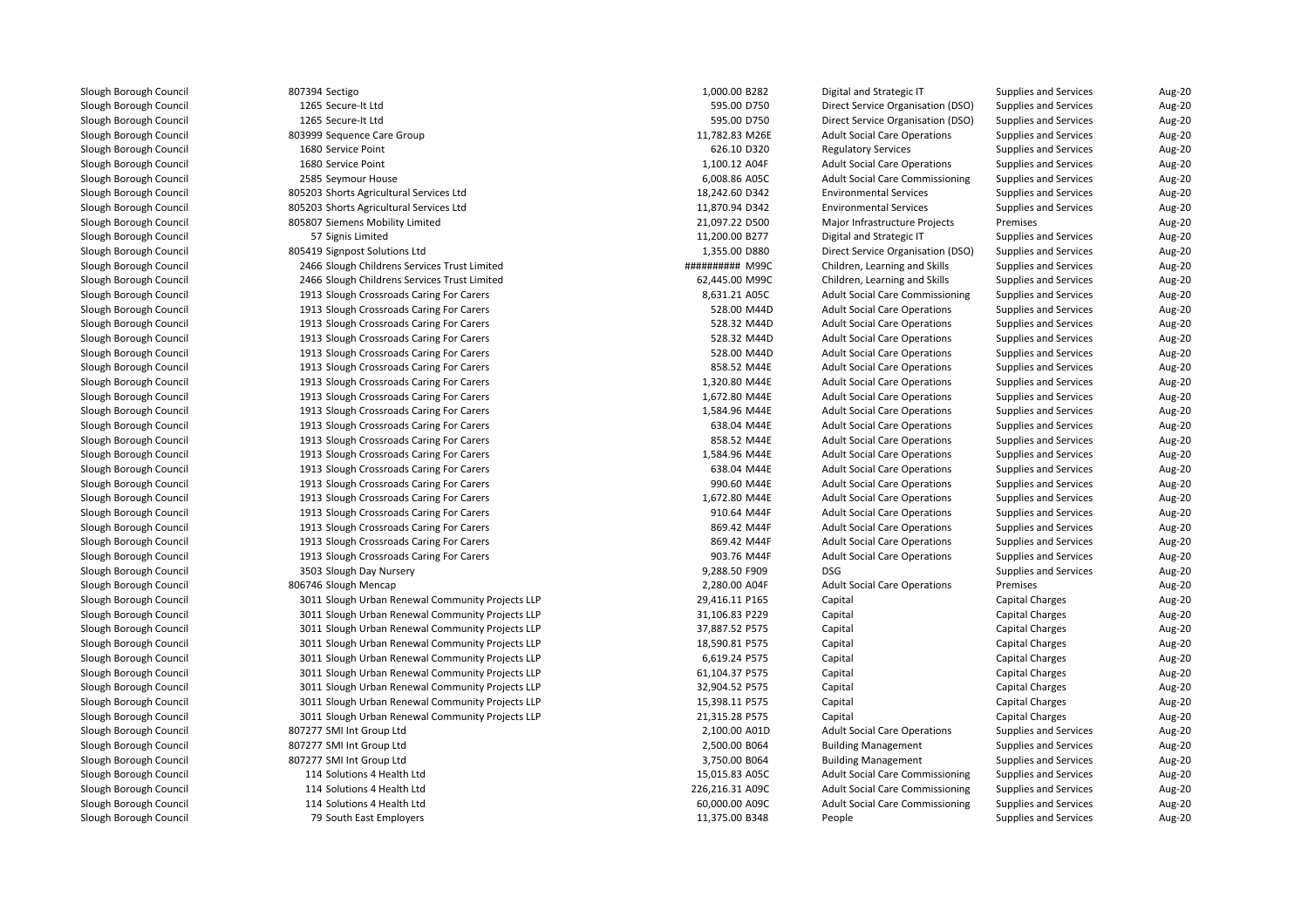1366 Ssi Schaefer Ltd18,728.33 E409 BSG 31 Anthony's Catholic Primary School & Nursery 18,728.33 E409 BSG 3383 St Bernards Catholic Grammar School 392,503.06 E559 DSG 2918 St Bernard'S Rc Preparatory School 16,036.27 F909 DSG 805366 St Edmund Campion Catholic Primary School 1,905.00 F552 DSG 3547 St Ethelberts School 17,126.66 E419 DSG 1378 St Josephs Catholic High School 11,833.33 E569 DSG 806584 St Mattews Ltd1445 Stallcombe House 805206 Staysure Tyres Ltd 804910 Stennetts Limited 804910 Stennetts Limited 804910 Stennetts Limited 805963 Stonewall Equality Ltd 805181 Street Furnishings Ltd 805181 Street Furnishings Ltd 805181 Street Furnishings Ltd 805898 SUR Old Library (Hotel) LLP 293 Surecare Slough 293 Surecare Slough 293 Surecare Slough 293 Surecare Slough 293 Surecare Slough 293 Surecare Slough 293 Surecare Slough 293 Surecare Slough 293 Surecare Slough 293 Surecare Slough 293 Surecare Slough 293 Surecare Slough 293 Surecare Slough 293 Surecare Slough 293 Surecare Slough 293 Surecare Slough 293 Surecare Slough 293 Surecare Slough 293 Surecare Slough 293 Surecare Slough 293 Surecare Slough 293 Surecare Slough 293 Surecare Slough 293 Surecare Slough 293 Surecare Slough 293 Surecare Slough 293 Surecare Slough 293 Surecare Slough 293 Surecare Slough 293 Surecare Slough 293 Surecare Slough 293 Surecare Slough293 Surecare Slough

| 6 Ssi Schaefer Ltd                               | 6,968.00 D610   | Direct Service Organisation (DSO)   | Supplies and Services        | Aug-20 |
|--------------------------------------------------|-----------------|-------------------------------------|------------------------------|--------|
| 5 St Anthony's Catholic Primary School & Nursery | 18,728.33 E409  | <b>DSG</b>                          | <b>Supplies and Services</b> | Aug-20 |
| 3 St Bernards Catholic Grammar School            | 392,503.06 E559 | <b>DSG</b>                          | <b>Supplies and Services</b> | Aug-20 |
| 8 St Bernard'S Rc Preparatory School             | 16,036.27 F909  | <b>DSG</b>                          | <b>Supplies and Services</b> | Aug-20 |
| 6 St Edmund Campion Catholic Primary School      | 1,905.00 F552   | <b>DSG</b>                          | <b>Supplies and Services</b> | Aug-20 |
| 7 St Ethelberts School                           | 17,126.66 E419  | <b>DSG</b>                          | <b>Supplies and Services</b> | Aug-20 |
| 8 St Josephs Catholic High School                | 11,833.33 E569  | <b>DSG</b>                          | <b>Supplies and Services</b> | Aug-20 |
| 4 St Mattews Ltd                                 | 4,096.43 M15F   | <b>Adult Social Care Operations</b> | <b>Supplies and Services</b> | Aug-20 |
| 5 Stallcombe House                               | 5,922.00 M26E   | <b>Adult Social Care Operations</b> | <b>Supplies and Services</b> | Aug-20 |
| 6 Staysure Tyres Ltd                             | 750.55 D750     | Direct Service Organisation (DSO)   | Transport                    | Aug-20 |
| 0 Stennetts Limited                              | 5,070.00 D630   | Direct Service Organisation (DSO)   | Supplies and Services        | Aug-20 |
| 0 Stennetts Limited                              | 1,000.00 D750   | Direct Service Organisation (DSO)   | <b>Supplies and Services</b> | Aug-20 |
| 0 Stennetts Limited                              | 1,365.00 D880   | Direct Service Organisation (DSO)   | <b>Supplies and Services</b> | Aug-20 |
| 3 Stonewall Equality Ltd                         | 2,500.00 B348   | People                              | <b>Supplies and Services</b> | Aug-20 |
| 1 Street Furnishings Ltd                         | 9,170.00 C001   | <b>Communities and Lesiure</b>      | <b>Supplies and Services</b> | Aug-20 |
| 1 Street Furnishings Ltd                         | 5,113.15 D880   | Direct Service Organisation (DSO)   | <b>Supplies and Services</b> | Aug-20 |
| 1 Street Furnishings Ltd                         | 618.00 D880     | Direct Service Organisation (DSO)   | <b>Supplies and Services</b> | Aug-20 |
| 8 SUR Old Library (Hotel) LLP                    | ########## P159 | Capital                             | <b>Capital Charges</b>       | Aug-20 |
| 3 Surecare Slough                                | 2,390.32 M44C   | <b>Adult Social Care Operations</b> | <b>Supplies and Services</b> | Aug-20 |
| 3 Surecare Slough                                | 531.12 M44C     | <b>Adult Social Care Operations</b> | <b>Supplies and Services</b> | Aug-20 |
| 3 Surecare Slough                                | 664.03 M44C     | <b>Adult Social Care Operations</b> | <b>Supplies and Services</b> | Aug-20 |
| 3 Surecare Slough                                | 2,464.79 M44C   | <b>Adult Social Care Operations</b> | <b>Supplies and Services</b> | Aug-20 |
| 3 Surecare Slough                                | 521.57 M44C     | <b>Adult Social Care Operations</b> | <b>Supplies and Services</b> | Aug-20 |
| 3 Surecare Slough                                | 1,062.24 M44C   | <b>Adult Social Care Operations</b> | <b>Supplies and Services</b> | Aug-20 |
| 3 Surecare Slough                                | 2,436.85 M44C   | <b>Adult Social Care Operations</b> | <b>Supplies and Services</b> | Aug-20 |
| 3 Surecare Slough                                | 3,395.08 M44C   | <b>Adult Social Care Operations</b> | <b>Supplies and Services</b> | Aug-20 |
| 3 Surecare Slough                                | 1,042.82 M44C   | <b>Adult Social Care Operations</b> | <b>Supplies and Services</b> | Aug-20 |
| 3 Surecare Slough                                | 724.73 M44C     | <b>Adult Social Care Operations</b> | <b>Supplies and Services</b> | Aug-20 |
| 3 Surecare Slough                                | 740.76 M44C     | <b>Adult Social Care Operations</b> | <b>Supplies and Services</b> | Aug-20 |
| 3 Surecare Slough                                | 929.60 M44C     | <b>Adult Social Care Operations</b> | <b>Supplies and Services</b> | Aug-20 |
| 3 Surecare Slough                                | 1,195.16 M44C   | <b>Adult Social Care Operations</b> | <b>Supplies and Services</b> | Aug-20 |
| 3 Surecare Slough                                | 2,298.21 M44C   | <b>Adult Social Care Operations</b> | <b>Supplies and Services</b> | Aug-20 |
| 3 Surecare Slough                                | 2,390.32 M44C   | <b>Adult Social Care Operations</b> | <b>Supplies and Services</b> | Aug-20 |
| 3 Surecare Slough                                | 1,328.08 M44C   | <b>Adult Social Care Operations</b> | <b>Supplies and Services</b> | Aug-20 |
| 3 Surecare Slough                                | 1,193.88 M44C   | <b>Adult Social Care Operations</b> | <b>Supplies and Services</b> | Aug-20 |
| 3 Surecare Slough                                | 566.72 M44C     | <b>Adult Social Care Operations</b> | <b>Supplies and Services</b> | Aug-20 |
| 3 Surecare Slough                                | 2,613.17 M44C   | <b>Adult Social Care Operations</b> | <b>Supplies and Services</b> | Aug-20 |
| 3 Surecare Slough                                | 796.68 M44C     | <b>Adult Social Care Operations</b> | <b>Supplies and Services</b> | Aug-20 |
| 3 Surecare Slough                                | 1,196.16 M44C   | <b>Adult Social Care Operations</b> | <b>Supplies and Services</b> | Aug-20 |
| 3 Surecare Slough                                | 2,921.40 M44C   | <b>Adult Social Care Operations</b> | <b>Supplies and Services</b> | Aug-20 |
| 3 Surecare Slough                                | 2,390.32 M44C   | <b>Adult Social Care Operations</b> | <b>Supplies and Services</b> | Aug-20 |
| 3 Surecare Slough                                | 2,914.40 M44C   | <b>Adult Social Care Operations</b> | <b>Supplies and Services</b> | Aug-20 |
| 3 Surecare Slough                                | 3,011.28 M44C   | <b>Adult Social Care Operations</b> | <b>Supplies and Services</b> | Aug-20 |
| 3 Surecare Slough                                | 2,352.11 M44C   | <b>Adult Social Care Operations</b> | <b>Supplies and Services</b> | Aug-20 |
| 3 Surecare Slough                                | 929.60 M44C     | <b>Adult Social Care Operations</b> | <b>Supplies and Services</b> | Aug-20 |
| 3 Surecare Slough                                | 1,593.84 M44C   | <b>Adult Social Care Operations</b> | <b>Supplies and Services</b> | Aug-20 |
| 3 Surecare Slough                                | 796.68 M44C     | <b>Adult Social Care Operations</b> | <b>Supplies and Services</b> | Aug-20 |
| 3 Surecare Slough                                | 664.04 M44C     | <b>Adult Social Care Operations</b> | <b>Supplies and Services</b> | Aug-20 |
| 3 Surecare Slough                                | 1,322.72 M44C   | <b>Adult Social Care Operations</b> | <b>Supplies and Services</b> | Aug-20 |
| 3 Surecare Slough                                | 1,231.18 M44C   | <b>Adult Social Care Operations</b> | <b>Supplies and Services</b> | Aug-20 |
| 3 Surecare Slough                                | 767.85 M44C     | <b>Adult Social Care Operations</b> | <b>Supplies and Services</b> | Aug-20 |
|                                                  |                 |                                     |                              |        |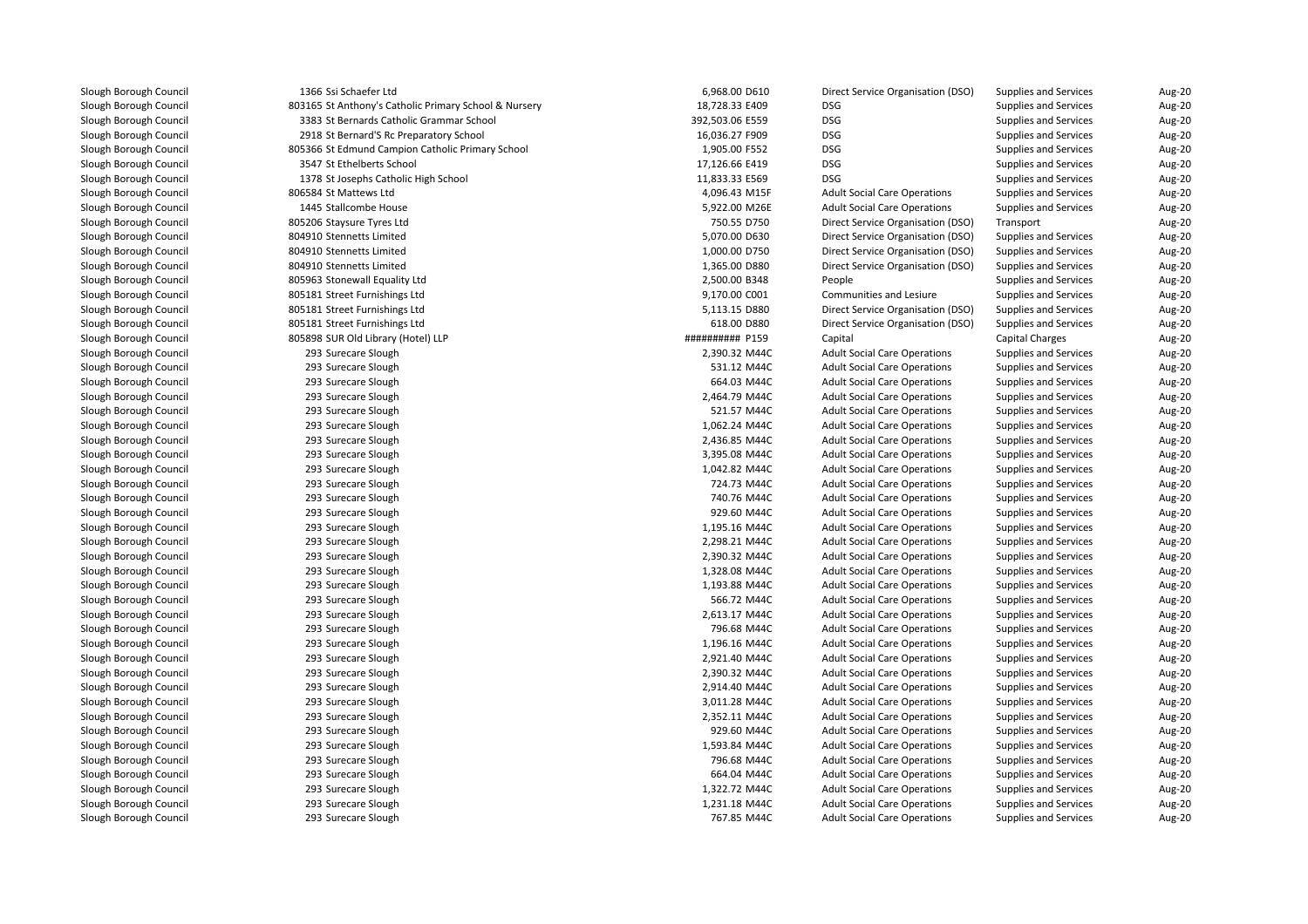293 Surecare Slough 293 Surecare Slough 293 Surecare Slough 293 Surecare Slough 293 Surecare Slough 293 Surecare Slough 293 Surecare Slough 293 Surecare Slough 293 Surecare Slough 293 Surecare Slough 293 Surecare Slough 293 Surecare Slough 293 Surecare Slough 293 Surecare Slough 293 Surecare Slough 293 Surecare Slough 293 Surecare Slough 293 Surecare Slough 293 Surecare Slough 293 Surecare Slough 293 Surecare Slough 293 Surecare Slough 293 Surecare Slough 293 Surecare Slough 293 Surecare Slough 293 Surecare Slough 293 Surecare Slough 293 Surecare Slough 293 Surecare Slough 293 Surecare Slough 293 Surecare Slough 293 Surecare Slough 806502 Surface Performance Limited 1724 Susan Nash 807256 Targeted Provision Ltd 807256 Targeted Provision Ltd 807256 Targeted Provision Ltd 807256 Targeted Provision Ltd 807256 Targeted Provision Ltd 807256 Targeted Provision Ltd 807256 Targeted Provision Ltd 806506 Teacrate Rentals Limited 805683 Team Carita DCS Limited 805683 Team Carita DCS Limited 805683 Team Carita DCS Limited 805683 Team Carita DCS Limited 805683 Team Carita DCS Limited 805683 Team Carita DCS Limited 805683 Team Carita DCS Limited 807362 Team Graphics UK3369 Teeny Boppers Montessori School 9,879.64 F909 DSG

| ilough                 | 1,137.10 M44C | <b>Adult Social Care Operations</b>    | Supplies and Services        | Aug-20 |
|------------------------|---------------|----------------------------------------|------------------------------|--------|
| ilough                 | 1,232.90 M44C | <b>Adult Social Care Operations</b>    | <b>Supplies and Services</b> | Aug-20 |
| ilough                 | 806.23 M44C   | <b>Adult Social Care Operations</b>    | <b>Supplies and Services</b> | Aug-20 |
| ilough                 | 687.28 M44C   | <b>Adult Social Care Operations</b>    | <b>Supplies and Services</b> | Aug-20 |
| ilough                 | 2,428.02 M44C | <b>Adult Social Care Operations</b>    | <b>Supplies and Services</b> | Aug-20 |
| ilough                 | 1,480.64 M44C | <b>Adult Social Care Operations</b>    | <b>Supplies and Services</b> | Aug-20 |
| ilough                 | 1,127.50 M44C | <b>Adult Social Care Operations</b>    | <b>Supplies and Services</b> | Aug-20 |
| ilough                 | 1,327.80 M44C | <b>Adult Social Care Operations</b>    | <b>Supplies and Services</b> | Aug-20 |
| ilough                 | 668.56 M44C   | <b>Adult Social Care Operations</b>    | <b>Supplies and Services</b> | Aug-20 |
| ilough                 | 2,371.22 M44C | <b>Adult Social Care Operations</b>    | <b>Supplies and Services</b> | Aug-20 |
| ilough                 | 2,309.84 M44C | <b>Adult Social Care Operations</b>    | <b>Supplies and Services</b> | Aug-20 |
| ilough                 | 2,390.32 M44D | <b>Adult Social Care Operations</b>    | <b>Supplies and Services</b> | Aug-20 |
| ilough                 | 2,655.60 M44D | <b>Adult Social Care Operations</b>    | <b>Supplies and Services</b> | Aug-20 |
| ilough                 | 2,124.48 M44D | <b>Adult Social Care Operations</b>    | <b>Supplies and Services</b> | Aug-20 |
| ilough                 | 2,445.71 M44D | <b>Adult Social Care Operations</b>    | <b>Supplies and Services</b> | Aug-20 |
| ilough                 | 1,127.48 M44D | <b>Adult Social Care Operations</b>    | <b>Supplies and Services</b> | Aug-20 |
| ilough                 | 2,918.43 M44D | <b>Adult Social Care Operations</b>    | <b>Supplies and Services</b> | Aug-20 |
| ilough                 | 2,390.32 M44D | <b>Adult Social Care Operations</b>    | <b>Supplies and Services</b> | Aug-20 |
| ilough                 | 798.15 M44D   | <b>Adult Social Care Operations</b>    | <b>Supplies and Services</b> | Aug-20 |
| ilough                 | 1,062.24 M44E | <b>Adult Social Care Operations</b>    | <b>Supplies and Services</b> | Aug-20 |
| ilough                 | 1,328.08 M44E | <b>Adult Social Care Operations</b>    | Supplies and Services        | Aug-20 |
| ilough                 | 605.68 M44E   | <b>Adult Social Care Operations</b>    | <b>Supplies and Services</b> | Aug-20 |
| ilough                 | 795.36 M44F   | <b>Adult Social Care Operations</b>    | <b>Supplies and Services</b> | Aug-20 |
| ilough                 | 1,219.99 M44F | <b>Adult Social Care Operations</b>    | <b>Supplies and Services</b> | Aug-20 |
| ilough                 | 794.05 M45C   | <b>Adult Social Care Operations</b>    | <b>Supplies and Services</b> | Aug-20 |
| ilough                 | 2,124.48 M45C | <b>Adult Social Care Operations</b>    | <b>Supplies and Services</b> | Aug-20 |
| ilough                 | 2,390.32 M47D | <b>Adult Social Care Operations</b>    | <b>Supplies and Services</b> | Aug-20 |
| ilough                 | 1,821.00 M48C | <b>Adult Social Care Operations</b>    | <b>Supplies and Services</b> | Aug-20 |
| ilough                 | 2,888.01 M48C | <b>Adult Social Care Operations</b>    | <b>Supplies and Services</b> | Aug-20 |
| ilough                 | 2,607.85 M48C | <b>Adult Social Care Operations</b>    | Supplies and Services        | Aug-20 |
| ilough                 | 834.42 M48C   | <b>Adult Social Care Operations</b>    | <b>Supplies and Services</b> | Aug-20 |
| ilough                 | 1,583.88 M48C | <b>Adult Social Care Operations</b>    | <b>Supplies and Services</b> | Aug-20 |
| rformance Limited      | 1,255.00 B179 | <b>Building Management</b>             | Premises                     | Aug-20 |
|                        | 600.00 C322   | Communities and Lesiure                | <b>Supplies and Services</b> | Aug-20 |
| rovision Ltd           | 1,452.00 F446 | <b>DSG</b>                             | <b>Supplies and Services</b> | Aug-20 |
| Provision Ltd          | 1,210.00 F446 | <b>DSG</b>                             | <b>Supplies and Services</b> | Aug-20 |
| rovision Ltd           | 811.25 F446   | <b>DSG</b>                             | <b>Supplies and Services</b> | Aug-20 |
| Provision Ltd          | 2,475.00 F446 | <b>DSG</b>                             | <b>Supplies and Services</b> | Aug-20 |
| Provision Ltd          | 715.00 F446   | <b>DSG</b>                             | Supplies and Services        | Aug-20 |
| Provision Ltd          | 632.50 F446   | <b>DSG</b>                             | <b>Supplies and Services</b> | Aug-20 |
| Provision Ltd          | 1,650.00 F446 | <b>DSG</b>                             |                              |        |
|                        |               |                                        | <b>Supplies and Services</b> | Aug-20 |
| lentals Limited        | 1,200.00 P193 | Capital                                | <b>Capital Charges</b>       | Aug-20 |
| ta DCS Limited         | 1,143.68 A05C | <b>Adult Social Care Commissioning</b> | <b>Supplies and Services</b> | Aug-20 |
| ta DCS Limited         | 868.00 M42C   | <b>Adult Social Care Operations</b>    | <b>Supplies and Services</b> | Aug-20 |
| ta DCS Limited         | 868.00 M42C   | <b>Adult Social Care Operations</b>    | <b>Supplies and Services</b> | Aug-20 |
| ta DCS Limited         | 1,038.64 M44C | <b>Adult Social Care Operations</b>    | <b>Supplies and Services</b> | Aug-20 |
| ta DCS Limited         | 1,193.64 M44C | <b>Adult Social Care Operations</b>    | <b>Supplies and Services</b> | Aug-20 |
| ta DCS Limited         | 1,193.64 M44C | <b>Adult Social Care Operations</b>    | <b>Supplies and Services</b> | Aug-20 |
| ta DCS Limited         | 1,038.64 M44C | <b>Adult Social Care Operations</b>    | <b>Supplies and Services</b> | Aug-20 |
| ohics UK               | 615.00 C424   | <b>Communities and Lesiure</b>         | Supplies and Services        | Aug-20 |
| pers Montessori School | 9,879.64 F909 | <b>DSG</b>                             | <b>Supplies and Services</b> | Aug-20 |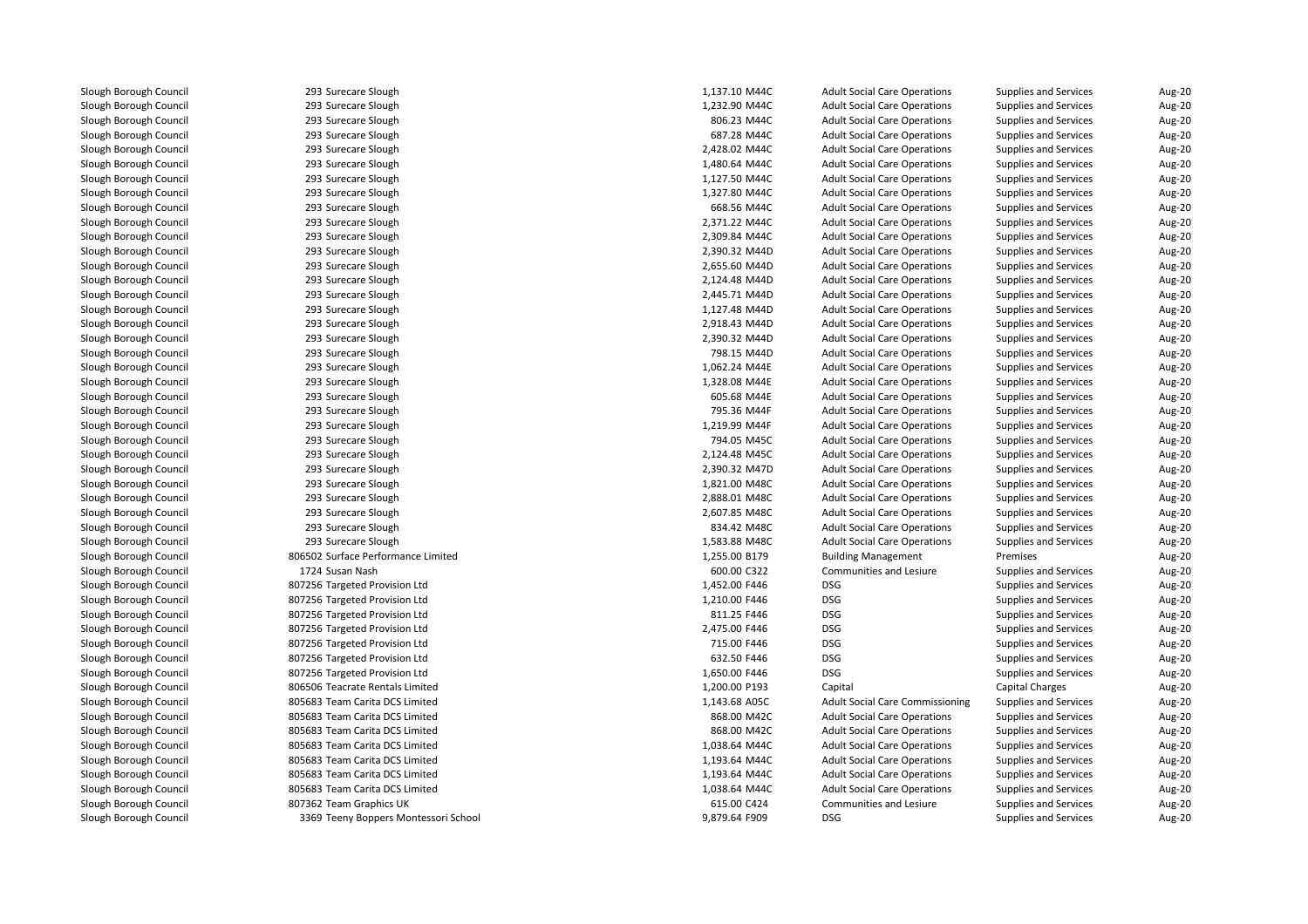| 951 Templewood Security Systems Ltd                          | 558.00 A04F    | <b>Adult Social Care Operations</b> | Supplies and Services        | Aug-20 |
|--------------------------------------------------------------|----------------|-------------------------------------|------------------------------|--------|
| 3168 Thames Valley Berkshire Local Enteprise Partnership Ltd | 2,000.00 B415  | Economic Development                | <b>Supplies and Services</b> | Aug-20 |
| 803712 Thames Valley Transport Services LTD                  | 65,325.90 F123 | Children, Learning and Skills       | <b>Supplies and Services</b> | Aug-20 |
| 717 Thames Water Utilities Limited                           | 752.89 H203    | <b>Strategic Housing Services</b>   | Premises                     | Aug-20 |
| 803774 The Abbeyfield Maidenhead Society Ltd                 | 3,321.43 M27C  | <b>Adult Social Care Operations</b> | <b>Supplies and Services</b> | Aug-20 |
| 804398 The Foundation Stage Forum Ltd                        | 1,500.00 F146  | Children, Learning and Skills       | <b>Supplies and Services</b> | Aug-20 |
| 653 The Godolphin Junior Academy                             | 11,030.83 E779 | <b>DSG</b>                          | <b>Supplies and Services</b> | Aug-20 |
| 806838 The Green Room Foundation Ltd                         | 12,500.00 F462 | DSG                                 | <b>Supplies and Services</b> | Aug-20 |
| 806838 The Green Room Foundation Ltd                         | 8,750.00 F462  | <b>DSG</b>                          | <b>Supplies and Services</b> | Aug-20 |
| 1385 The Langley Academy                                     | 10,666.67 E719 | <b>DSG</b>                          | Supplies and Services        | Aug-20 |
| 803300 The Langley Academy Primary                           | 20,793.33 E469 | <b>DSG</b>                          | <b>Supplies and Services</b> | Aug-20 |
| 806847 The Langley Heritage Primary Academy                  | 18,443.33 E369 | <b>DSG</b>                          | <b>Supplies and Services</b> | Aug-20 |
| 805400 The Leading Care Company                              | 1,039.78 M41D  | <b>Adult Social Care Operations</b> | <b>Supplies and Services</b> | Aug-20 |
| 805400 The Leading Care Company                              | 1,039.64 M44C  | <b>Adult Social Care Operations</b> | <b>Supplies and Services</b> | Aug-20 |
| 805400 The Leading Care Company                              | 1,039.64 M44C  | <b>Adult Social Care Operations</b> | <b>Supplies and Services</b> | Aug-20 |
| 805400 The Leading Care Company                              | 1,039.64 M44C  | <b>Adult Social Care Operations</b> | <b>Supplies and Services</b> | Aug-20 |
| 805400 The Leading Care Company                              | 1,386.00 M44C  | <b>Adult Social Care Operations</b> | <b>Supplies and Services</b> | Aug-20 |
| 805400 The Leading Care Company                              | 1,171.64 M44C  | <b>Adult Social Care Operations</b> | Supplies and Services        | Aug-20 |
| 805400 The Leading Care Company                              | 1,105.64 M44C  | <b>Adult Social Care Operations</b> | <b>Supplies and Services</b> | Aug-20 |
| 805400 The Leading Care Company                              | 1,303.64 M44C  | <b>Adult Social Care Operations</b> | Supplies and Services        | Aug-20 |
| 805400 The Leading Care Company                              | 1,155.00 M44C  | <b>Adult Social Care Operations</b> | <b>Supplies and Services</b> | Aug-20 |
| 805400 The Leading Care Company                              | 1,138.92 M44C  | <b>Adult Social Care Operations</b> | <b>Supplies and Services</b> | Aug-20 |
| 805400 The Leading Care Company                              | 965.42 M44C    | <b>Adult Social Care Operations</b> | <b>Supplies and Services</b> | Aug-20 |
| 805400 The Leading Care Company                              | 693.00 M44C    | <b>Adult Social Care Operations</b> | <b>Supplies and Services</b> | Aug-20 |
| 805400 The Leading Care Company                              | 1,155.14 M44C  | <b>Adult Social Care Operations</b> | <b>Supplies and Services</b> | Aug-20 |
| 805400 The Leading Care Company                              | 808.64 M44C    | <b>Adult Social Care Operations</b> | <b>Supplies and Services</b> | Aug-20 |
| 805400 The Leading Care Company                              | 808.64 M44D    | <b>Adult Social Care Operations</b> | <b>Supplies and Services</b> | Aug-20 |
| 805400 The Leading Care Company                              | 2,310.56 M44D  | <b>Adult Social Care Operations</b> | <b>Supplies and Services</b> | Aug-20 |
| 805400 The Leading Care Company                              | 734.38 M44F    | <b>Adult Social Care Operations</b> | <b>Supplies and Services</b> | Aug-20 |
| 805400 The Leading Care Company                              | 1,039.50 M45C  | <b>Adult Social Care Operations</b> | <b>Supplies and Services</b> | Aug-20 |
| 805400 The Leading Care Company                              | 536.25 M48C    | <b>Adult Social Care Operations</b> | Supplies and Services        | Aug-20 |
| 1794 The Light UK                                            | 1,172.50 M44E  | <b>Adult Social Care Operations</b> | Supplies and Services        | Aug-20 |
| 1794 The Light UK                                            | 670.00 M44E    | <b>Adult Social Care Operations</b> | Supplies and Services        | Aug-20 |
| 1794 The Light UK                                            | 1,340.00 M44E  | <b>Adult Social Care Operations</b> | <b>Supplies and Services</b> | Aug-20 |
| 1794 The Light UK                                            | 1,407.00 M44E  | <b>Adult Social Care Operations</b> | Supplies and Services        | Aug-20 |
| 1794 The Light UK                                            | 536.00 M44E    | <b>Adult Social Care Operations</b> | <b>Supplies and Services</b> | Aug-20 |
| 1794 The Light UK                                            | 804.00 M44E    | <b>Adult Social Care Operations</b> | <b>Supplies and Services</b> | Aug-20 |
| 1794 The Light UK                                            | 1,340.00 M44E  | <b>Adult Social Care Operations</b> | <b>Supplies and Services</b> | Aug-20 |
| 1794 The Light UK                                            | 1,005.00 M44E  | <b>Adult Social Care Operations</b> | <b>Supplies and Services</b> | Aug-20 |
| 1794 The Light UK                                            | 1,340.00 M44E  | <b>Adult Social Care Operations</b> | <b>Supplies and Services</b> | Aug-20 |
| 1794 The Light UK                                            | 569.48 M44E    | <b>Adult Social Care Operations</b> | <b>Supplies and Services</b> | Aug-20 |
| 3116 The Oratory Montessori Day Nursery                      | 10,636.24 F909 | <b>DSG</b>                          | <b>Supplies and Services</b> | Aug-20 |
| 807439 The Pines                                             | 911.70 M80F    | <b>Adult Social Care Operations</b> | Supplies and Services        | Aug-20 |
| 806120 The Real Experience Social Enterprise                 | 1,948.00 F210  | Communities and Lesiure             | TP-Other Bodies              | Aug-20 |
| 2898 The Regard Partnership Ltd                              | 7,021.15 M26E  | <b>Adult Social Care Operations</b> | Supplies and Services        | Aug-20 |
| 2898 The Regard Partnership Ltd                              | 5,757.14 M26E  | <b>Adult Social Care Operations</b> | <b>Supplies and Services</b> | Aug-20 |
| 2898 The Regard Partnership Ltd                              | 6,330.73 M42E  | <b>Adult Social Care Operations</b> | <b>Supplies and Services</b> | Aug-20 |
| 2898 The Regard Partnership Ltd                              | 6,547.24 M42E  | <b>Adult Social Care Operations</b> | Supplies and Services        | Aug-20 |
| 2898 The Regard Partnership Ltd                              | 4,887.11 M42E  | <b>Adult Social Care Operations</b> | <b>Supplies and Services</b> | Aug-20 |
| 2898 The Regard Partnership Ltd                              | 5,197.24 M42E  | <b>Adult Social Care Operations</b> | Supplies and Services        | Aug-20 |
| 2898 The Regard Partnership Ltd                              | 4,979.93 M42E  | <b>Adult Social Care Operations</b> | Supplies and Services        | Aug-20 |
|                                                              |                |                                     |                              |        |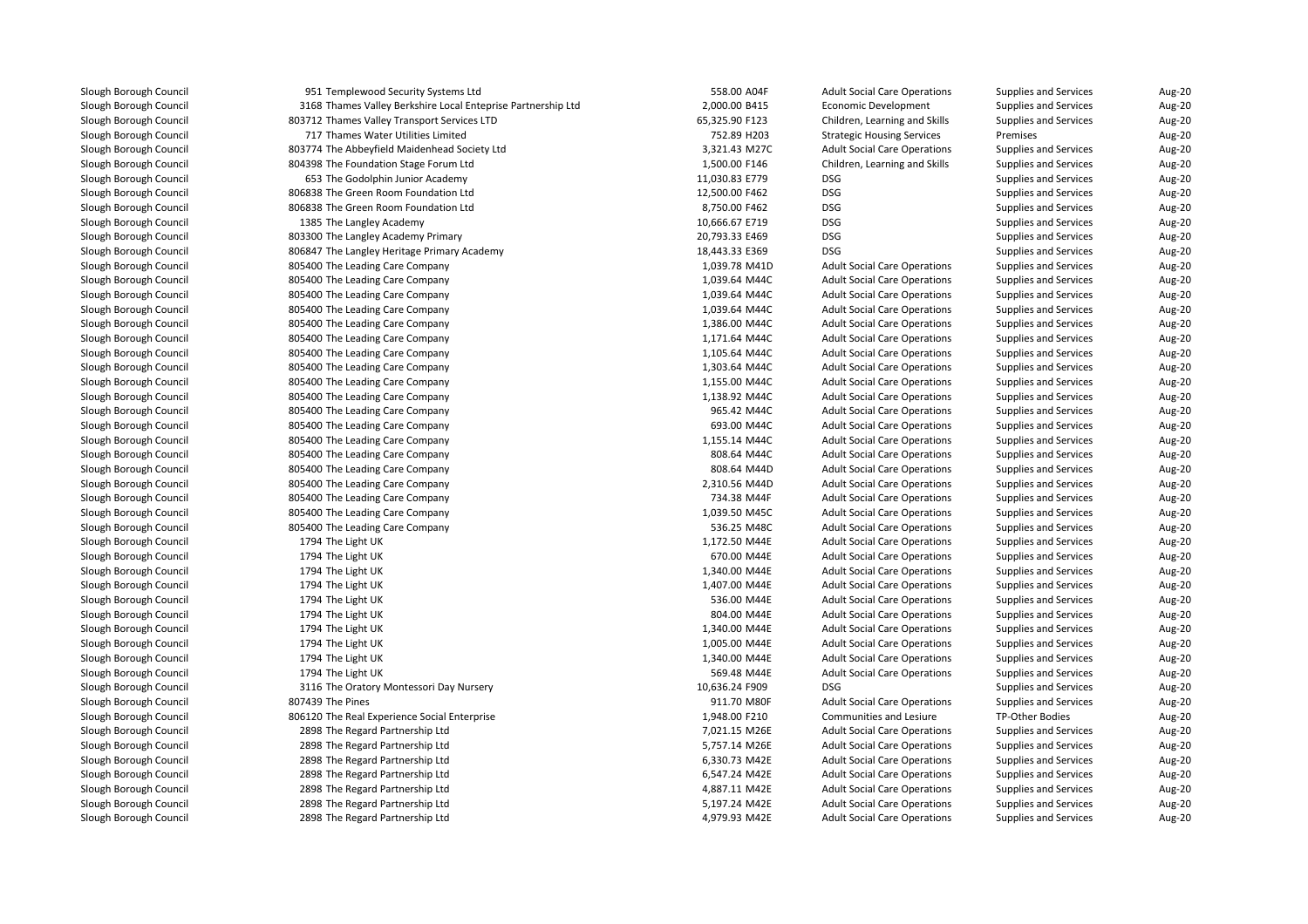| 2898 The Regard Partnership Ltd                | 3,169.04 M42E  | <b>Adult Social Care Operations</b> | Supplies and Services        | Aug-20 |
|------------------------------------------------|----------------|-------------------------------------|------------------------------|--------|
| 2898 The Regard Partnership Ltd                | 4,387.52 M44D  | <b>Adult Social Care Operations</b> | Supplies and Services        | Aug-20 |
| 2898 The Regard Partnership Ltd                | 5,431.73 M44E  | <b>Adult Social Care Operations</b> | Supplies and Services        | Aug-20 |
| 821 The Westgate School                        | 18,833.33 E789 | <b>DSG</b>                          | Supplies and Services        | Aug-20 |
| 807030 Thrive365 Ltd                           | 4,208.00 F210  | Communities and Lesiure             | Supplies and Services        | Aug-20 |
| 805915 Time 4 U Limited                        | 2,940.66 M42F  | <b>Adult Social Care Operations</b> | <b>Supplies and Services</b> | Aug-20 |
| 805915 Time 4 U Limited                        | 2,845.80 M42F  | <b>Adult Social Care Operations</b> | Supplies and Services        | Aug-20 |
| 805915 Time 4 U Limited                        | 3,272.10 M44F  | <b>Adult Social Care Operations</b> | Supplies and Services        | Aug-20 |
| 805915 Time 4 U Limited                        | 3,381.17 M44F  | <b>Adult Social Care Operations</b> | Supplies and Services        | Aug-20 |
| 805915 Time 4 U Limited                        | 2,989.04 M44F  | <b>Adult Social Care Operations</b> | Supplies and Services        | Aug-20 |
| 805915 Time 4 U Limited                        | 2,892.90 M44F  | <b>Adult Social Care Operations</b> | Supplies and Services        | Aug-20 |
| 806360 Tiny Turtles Daycare Nursery Ltd        | 1,260.00 F550  | <b>DSG</b>                          | Supplies and Services        | Aug-20 |
| 806360 Tiny Turtles Daycare Nursery Ltd        | 12,278.94 F909 | <b>DSG</b>                          | <b>Supplies and Services</b> | Aug-20 |
| 171 Toad Hall Nursery                          | 28,733.04 F909 | <b>DSG</b>                          | Supplies and Services        | Aug-20 |
| 1782 Top Mill Ltd                              | 540.00 H216    | <b>Strategic Housing Services</b>   | <b>Supplies and Services</b> | Aug-20 |
| 1782 Top Mill Ltd                              | 540.00 H216    | <b>Strategic Housing Services</b>   | <b>Supplies and Services</b> | Aug-20 |
| 1157 Total Gas & Power                         | 12,127.67 K526 | <b>Building Management</b>          | Premises                     | Aug-20 |
| 1157 Total Gas & Power                         | 6,650.48 K526  | <b>Building Management</b>          | Premises                     | Aug-20 |
| 1157 Total Gas & Power                         | 11,967.63 K526 | <b>Building Management</b>          | Premises                     | Aug-20 |
| 1157 Total Gas & Power                         | 7,051.27 K526  | <b>Building Management</b>          | Premises                     | Aug-20 |
| 803458 Treloars                                | 20,572.18 F462 | <b>DSG</b>                          | <b>Supplies and Services</b> | Aug-20 |
| 3171 Triangle Consulting Social Enterprise Ltd | 660.00 F144    | Children, Learning and Skills       | Supplies and Services        | Aug-20 |
| 806348 Trinity Homelesss Projects              | 4,500.00 H216  | <b>Strategic Housing Services</b>   | Supplies and Services        | Aug-20 |
| 805353 Trojan Construction Products Ltd        | 1,290.00 D880  | Direct Service Organisation (DSO)   | Supplies and Services        | Aug-20 |
| 309 Trustmarque Solutions Ltd                  | 49,650.00 B342 | Digital and Strategic IT            | Supplies and Services        | Aug-20 |
| 2889 Tudor (UK) Ltd t/a Tudor Environmental    | 1,120.00 D750  | Direct Service Organisation (DSO)   | Supplies and Services        | Aug-20 |
| 806781 Unisan Limited                          | 896.70 B167    | <b>Building Management</b>          | Supplies and Services        | Aug-20 |
| 806781 Unisan Limited                          | 3,607.20 J006  | Housing Revenue Account             | Supplies and Services        | Aug-20 |
| 577 Upton Park Hotel                           | 660.00 H216    | <b>Strategic Housing Services</b>   | Supplies and Services        | Aug-20 |
| 577 Upton Park Hotel                           | 1,485.00 H205  | <b>Strategic Housing Services</b>   | Supplies and Services        | Aug-20 |
| 577 Upton Park Hotel                           | 1,254.00 H205  | <b>Strategic Housing Services</b>   | <b>Supplies and Services</b> | Aug-20 |
| 577 Upton Park Hotel                           | 1,500.00 H205  | <b>Strategic Housing Services</b>   | Supplies and Services        | Aug-20 |
| 577 Upton Park Hotel                           | 1,254.00 H205  | <b>Strategic Housing Services</b>   | <b>Supplies and Services</b> | Aug-20 |
| 577 Upton Park Hotel                           | 1,254.00 H205  | <b>Strategic Housing Services</b>   | Supplies and Services        | Aug-20 |
| 577 Upton Park Hotel                           | 1,254.00 H205  | <b>Strategic Housing Services</b>   | Supplies and Services        | Aug-20 |
| 577 Upton Park Hotel                           | 1,575.00 H205  | <b>Strategic Housing Services</b>   | Supplies and Services        | Aug-20 |
| 577 Upton Park Hotel                           | 1,575.00 H205  | <b>Strategic Housing Services</b>   | Supplies and Services        | Aug-20 |
| 577 Upton Park Hotel                           | 1,485.00 H205  | <b>Strategic Housing Services</b>   | Supplies and Services        | Aug-20 |
| 577 Upton Park Hotel                           | 1,254.00 H205  | <b>Strategic Housing Services</b>   | Supplies and Services        | Aug-20 |
| 577 Upton Park Hotel                           | 1,254.00 H205  | <b>Strategic Housing Services</b>   | Supplies and Services        | Aug-20 |
| 577 Upton Park Hotel                           | 1,254.00 H205  | <b>Strategic Housing Services</b>   | Supplies and Services        | Aug-20 |
| 577 Upton Park Hotel                           | 1,320.00 H205  | <b>Strategic Housing Services</b>   | Supplies and Services        | Aug-20 |
| 577 Upton Park Hotel                           | 1,254.00 H205  | <b>Strategic Housing Services</b>   | Supplies and Services        | Aug-20 |
| 577 Upton Park Hotel                           | 1,584.00 H205  | <b>Strategic Housing Services</b>   | <b>Supplies and Services</b> | Aug-20 |
| 577 Upton Park Hotel                           | 1,155.00 H205  | <b>Strategic Housing Services</b>   | Supplies and Services        | Aug-20 |
| 577 Upton Park Hotel                           | 1,320.00 H205  | <b>Strategic Housing Services</b>   | Supplies and Services        | Aug-20 |
| 577 Upton Park Hotel                           | 900.00 H205    | <b>Strategic Housing Services</b>   | Supplies and Services        | Aug-20 |
| 577 Upton Park Hotel                           | 1,485.00 H205  | <b>Strategic Housing Services</b>   | Supplies and Services        | Aug-20 |
| 577 Upton Park Hotel                           | 1,650.00 H205  | <b>Strategic Housing Services</b>   | <b>Supplies and Services</b> | Aug-20 |
| 577 Upton Park Hotel                           | 1,815.00 H205  | <b>Strategic Housing Services</b>   | <b>Supplies and Services</b> | Aug-20 |
| 577 Upton Park Hotel                           | 1,320.00 H205  | <b>Strategic Housing Services</b>   | Supplies and Services        | Aug-20 |
|                                                |                |                                     |                              |        |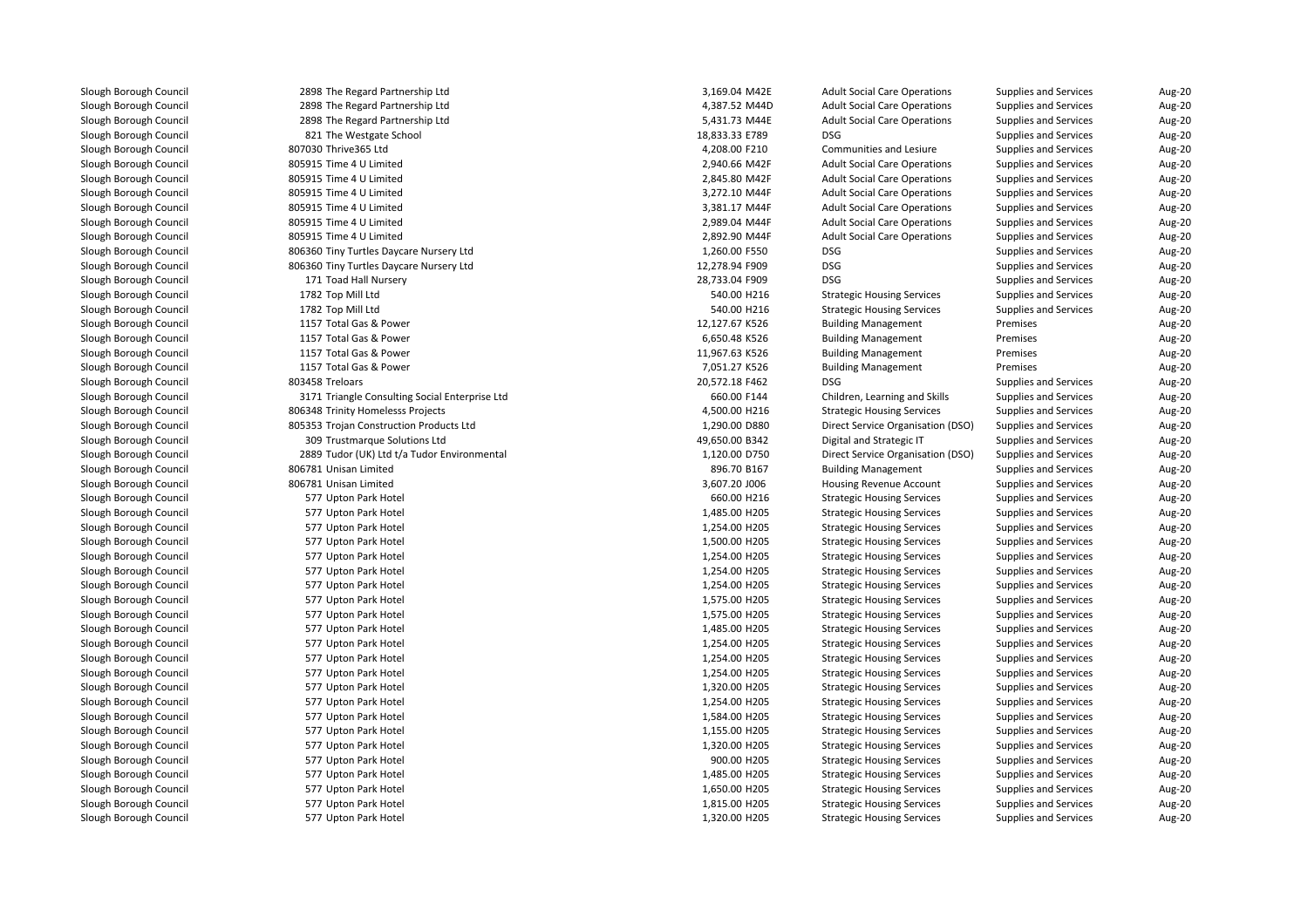| 577 Upton Park Hotel                | 1,584.00 H205    | <b>Strategic Housing Services</b>   | Supplies and Services        | Aug-20 |
|-------------------------------------|------------------|-------------------------------------|------------------------------|--------|
| 577 Upton Park Hotel                | 1,485.00 H205    | <b>Strategic Housing Services</b>   | <b>Supplies and Services</b> | Aug-20 |
| 577 Upton Park Hotel                | 1,485.00 H205    | <b>Strategic Housing Services</b>   | <b>Supplies and Services</b> | Aug-20 |
| 577 Upton Park Hotel                | 1,254.00 H205    | <b>Strategic Housing Services</b>   | <b>Supplies and Services</b> | Aug-20 |
| 577 Upton Park Hotel                | 1,320.00 H205    | <b>Strategic Housing Services</b>   | <b>Supplies and Services</b> | Aug-20 |
| 577 Upton Park Hotel                | 945.00 H205      | <b>Strategic Housing Services</b>   | <b>Supplies and Services</b> | Aug-20 |
| 807236 Urban Initiatives Studio Ltd | 23,732.60 D002   | Regeneration                        | <b>Supplies and Services</b> | Aug-20 |
| 803251 Vail Williams LLP            | 8,950.00 P204    | Capital                             | <b>Capital Charges</b>       | Aug-20 |
| 803251 Vail Williams LLP            | 1,550.00 B079    | <b>Regeneration Development</b>     | Capital Charges              | Aug-20 |
| 803251 Vail Williams LLP            | 1,043.00 B079    | Regeneration Development            | Capital Charges              | Aug-20 |
| 1212 Virgin Media Ltd               | 68,241.54 P084   | Capital                             | <b>Capital Charges</b>       | Aug-20 |
| 1212 Virgin Media Ltd               | 16,769.35 P084   | Capital                             | <b>Capital Charges</b>       | Aug-20 |
| 752 Vodafone Limited                | 3,279.36 B342    | Digital and Strategic IT            | <b>Supplies and Services</b> | Aug-20 |
| 752 Vodafone Limited                | 2,717.02 B342    | Digital and Strategic IT            | <b>Supplies and Services</b> | Aug-20 |
| 752 Vodafone Limited                | 3,279.52 B342    | Digital and Strategic IT            | <b>Supplies and Services</b> | Aug-20 |
| 752 Vodafone Limited                | 5,434.04 B342    | Digital and Strategic IT            | <b>Supplies and Services</b> | Aug-20 |
| 752 Vodafone Limited                | 2,717.02 B342    | Digital and Strategic IT            | <b>Supplies and Services</b> | Aug-20 |
| 2682 Voyage 1 Limited               | 607.11 M26E      | <b>Adult Social Care Operations</b> | <b>Supplies and Services</b> | Aug-20 |
| 2682 Voyage 1 Limited               | 6,466.01 M26E    | <b>Adult Social Care Operations</b> | Supplies and Services        | Aug-20 |
| 2682 Voyage 1 Limited               | 7,757.91 M26E    | <b>Adult Social Care Operations</b> | <b>Supplies and Services</b> | Aug-20 |
| 2682 Voyage 1 Limited               | 5,057.01 M26E    | <b>Adult Social Care Operations</b> | <b>Supplies and Services</b> | Aug-20 |
| 2682 Voyage 1 Limited               | 5,016.97 M27F    | <b>Adult Social Care Operations</b> | <b>Supplies and Services</b> | Aug-20 |
| 2682 Voyage 1 Limited               | 5,016.97 M27F    | <b>Adult Social Care Operations</b> | <b>Supplies and Services</b> | Aug-20 |
| 2682 Voyage 1 Limited               | 6,451.44 M26E    | <b>Adult Social Care Operations</b> | Supplies and Services        | Aug-20 |
| 2682 Voyage 1 Limited               | -611.59 M26E     | <b>Adult Social Care Operations</b> | <b>External Receipts</b>     | Aug-20 |
| 2682 Voyage 1 Limited               | -617.65 M26E     | <b>Adult Social Care Operations</b> | <b>External Receipts</b>     | Aug-20 |
| 3436 Voyage Ltd                     | 5,723.62 M26E    | <b>Adult Social Care Operations</b> | <b>Supplies and Services</b> | Aug-20 |
| 3436 Voyage Ltd                     | 3,575.98 M26E    | <b>Adult Social Care Operations</b> | Supplies and Services        | Aug-20 |
| 3436 Voyage Ltd                     | 5,531.16 M42E    | <b>Adult Social Care Operations</b> | <b>Supplies and Services</b> | Aug-20 |
| 3436 Voyage Ltd                     | 5,078.93 M42E    | <b>Adult Social Care Operations</b> | <b>Supplies and Services</b> | Aug-20 |
| 3436 Voyage Ltd                     | 6,645.51 M42E    | <b>Adult Social Care Operations</b> | <b>Supplies and Services</b> | Aug-20 |
| 3436 Voyage Ltd                     | 4,798.72 M42E    | <b>Adult Social Care Operations</b> | <b>Supplies and Services</b> | Aug-20 |
| 3436 Voyage Ltd                     | 4,665.51 M42E    | <b>Adult Social Care Operations</b> | <b>Supplies and Services</b> | Aug-20 |
| 3436 Voyage Ltd                     | 6,255.05 M42E    | <b>Adult Social Care Operations</b> | Supplies and Services        | Aug-20 |
| 3436 Voyage Ltd                     | 1,545.76 M42E    | <b>Adult Social Care Operations</b> | <b>Supplies and Services</b> | Aug-20 |
| 3436 Voyage Ltd                     | 4,287.54 M44C    | <b>Adult Social Care Operations</b> | <b>Supplies and Services</b> | Aug-20 |
| 2906 Wandsworth Council             | 11,842.27 F551   | DSG                                 | <b>Supplies and Services</b> | Aug-20 |
| 2906 Wandsworth Council             | 13,546.61 F551   | <b>DSG</b>                          | <b>Supplies and Services</b> | Aug-20 |
| 448 Wea Southern                    | 8,608.26 B211    | <b>Strategy and Performance</b>     | Premises                     | Aug-20 |
| 1762 Wellingtons For Langley Hall   | 790.00 F550      | <b>DSG</b>                          | Supplies and Services        | Aug-20 |
| 1762 Wellingtons For Langley Hall   | 3,360.00 F550    | <b>DSG</b>                          | Supplies and Services        | Aug-20 |
| 1762 Wellingtons For Langley Hall   | 1,842.00 F550    | <b>DSG</b>                          | <b>Supplies and Services</b> | Aug-20 |
| 1762 Wellingtons For Langley Hall   | 1,579.00 F550    | <b>DSG</b>                          | <b>Supplies and Services</b> | Aug-20 |
| 1762 Wellingtons For Langley Hall   | 789.00 F550      | DSG                                 | Supplies and Services        | Aug-20 |
| 1762 Wellingtons For Langley Hall   | 73,622.66 F909   | DSG                                 | <b>Supplies and Services</b> | Aug-20 |
| 324 Wernick Hire Ltd                | $-1,863.42$ P101 | Capital                             | <b>Capital Charges</b>       | Aug-20 |
| 324 Wernick Hire Ltd                | -12,308.00 P101  | Capital                             | Capital Charges              | Aug-20 |
| 324 Wernick Hire Ltd                | 22,982.29 P101   | Capital                             | <b>Capital Charges</b>       | Aug-20 |
| 324 Wernick Hire Ltd                | 2,112.00 P153    | Capital                             | <b>Capital Charges</b>       | Aug-20 |
| 324 Wernick Hire Ltd                | 804.58 P153      | Capital                             | <b>Capital Charges</b>       | Aug-20 |
| 806685 West London College          | 14,161.00 F558   | DSG                                 | <b>Supplies and Services</b> | Aug-20 |
|                                     |                  |                                     |                              |        |